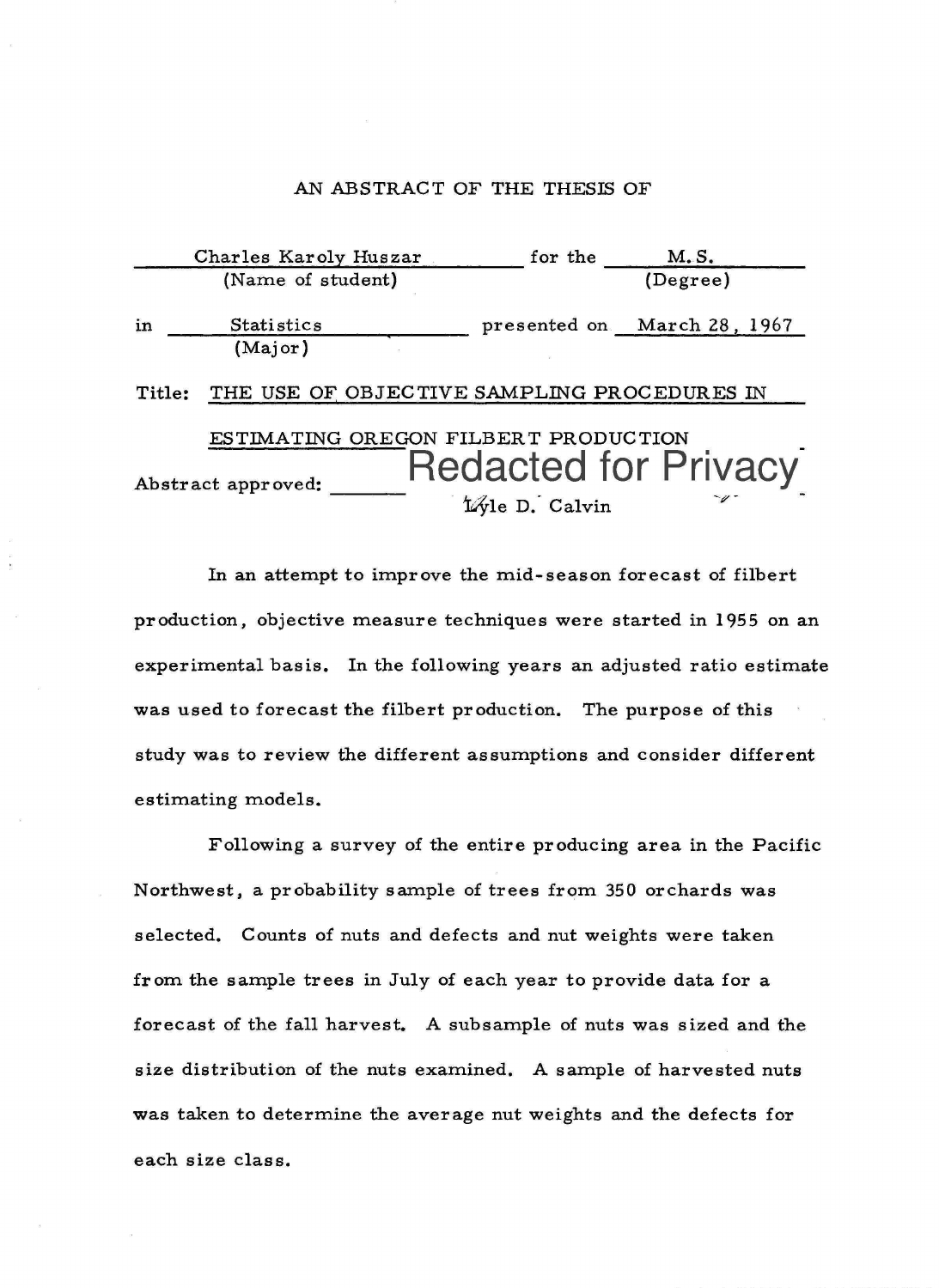Results showed that little precision can be gained by geographical stratification. Direct expansion estimates are more precise and yield smaller deviations from the actual production than ratio estimates. The estimates met the objective of a sampling error less than five percent of the production estimate. Larger than expected deviation of the estimates from the actual production can be accounted for by the failure to forecast the changes between survey and harvest time. Examination of size distribution indicates that the estimated percent defects cannot be used alone for forecast the losses after sampling time, because a portion of the good nuts will not be harvested or will be lost during the handling procedures if they are too small to be classified as commercial. Other nonsampling errors are also discussed, but these errors can be minimized by better supervision of the sampling procedures.

It is believed that future investigations should be focused on understanding changes which take place after a sampling time to improve the production estimates. There is little need for further improvement of the precision of the estimates, because the estimates met the objective of a sampling error less than five percent of the production estimate.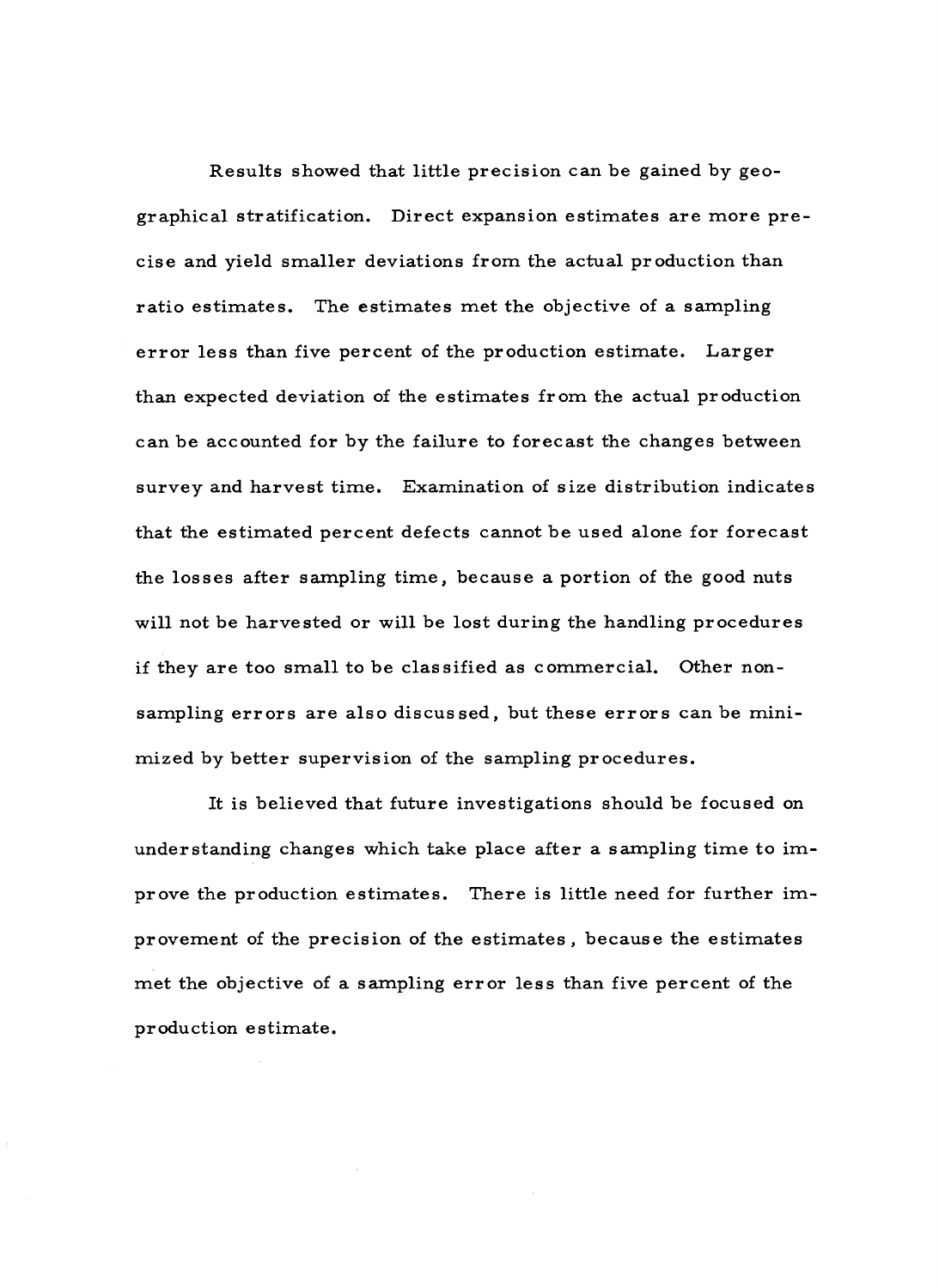#### THE USE OF OBJECTIVE SAMPLING PROCEDURES IN ESTIMATING OREGON FILBERT PRODUCTION

by

#### CHARLES KAROLY HUSZAR

#### A THESIS

#### submitted to

#### OREGON STATE UNIVERSITY

in partial fulfillment of the requirements for the degree of

MASTER OF SCIENCE

June 1967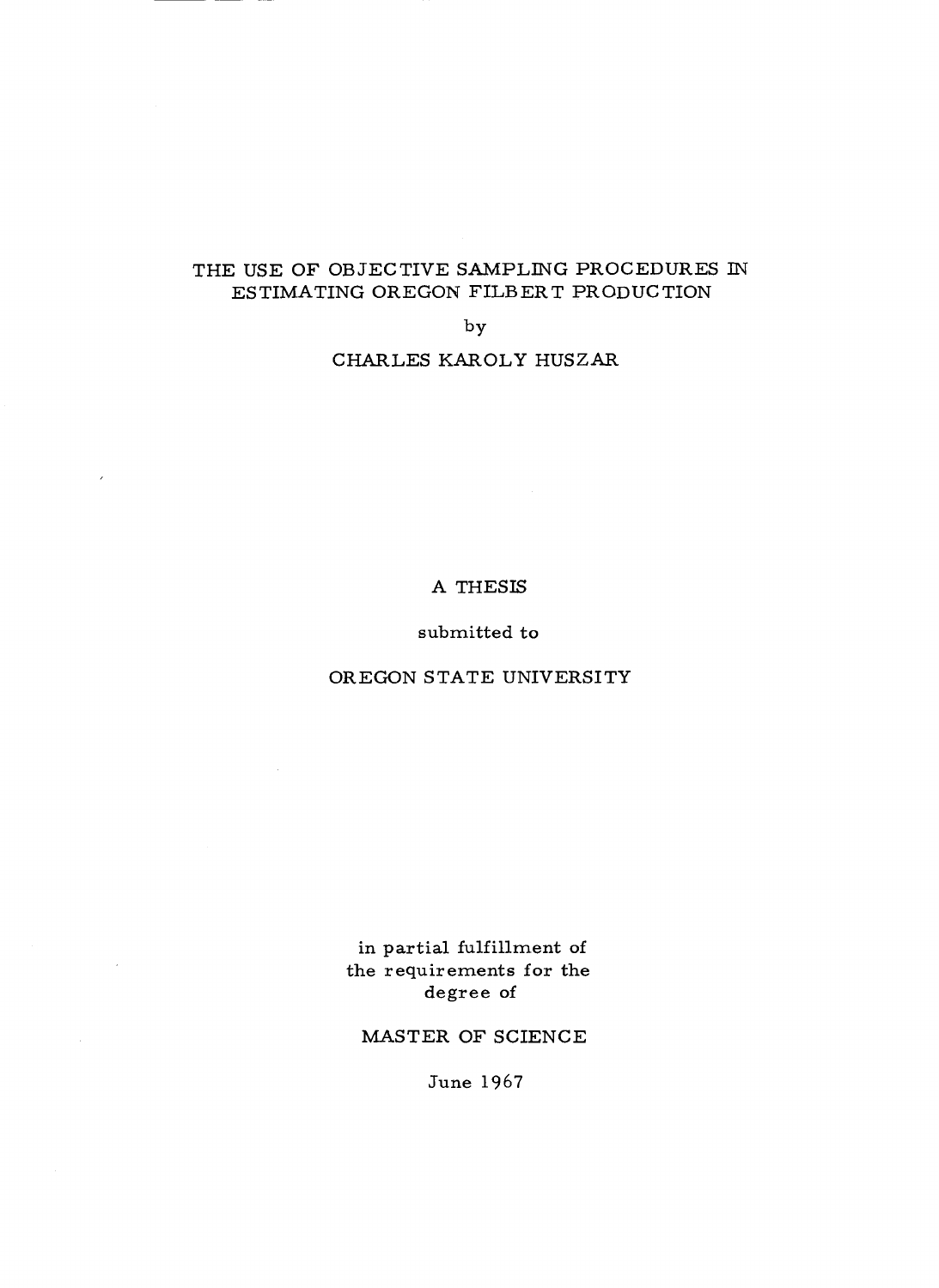APPROVED:

# Redacted for Privacy

Professor of Statistics

In charge of major

## Redacted for Privacy

Chairman óf Department of Statistics

# Redacted for Privacy

Dean of Graduate School

Date thesis is presented March 28, 1967

Typed by Joanne Wenstrom for Charles Karoly Huszar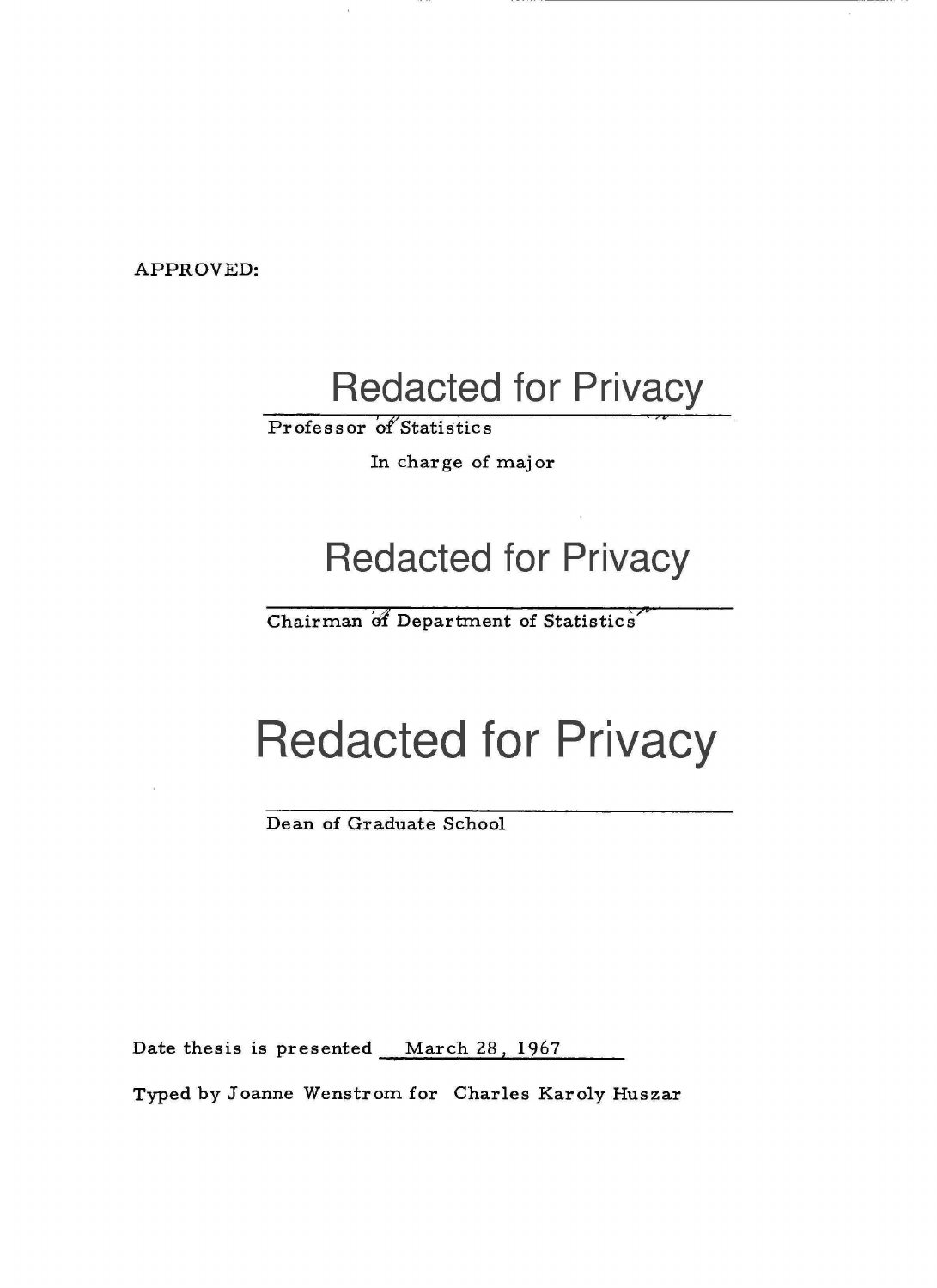#### ACKNOWLEDGEMENTS

The author gratefully acknowledges the guidance and suggestions of his major professor , Dr. Lyle D. Calvin. The author also wishes to express his appreciation to the Oregon Filbert Commission, the Filbert Control Board, the Oregon State University Agricultural Experiment Station, and the USDA Agricultural Marketing Service for the research funds which made this study possible and to Mr. Paul Bascom for the organization and supervision of the field work.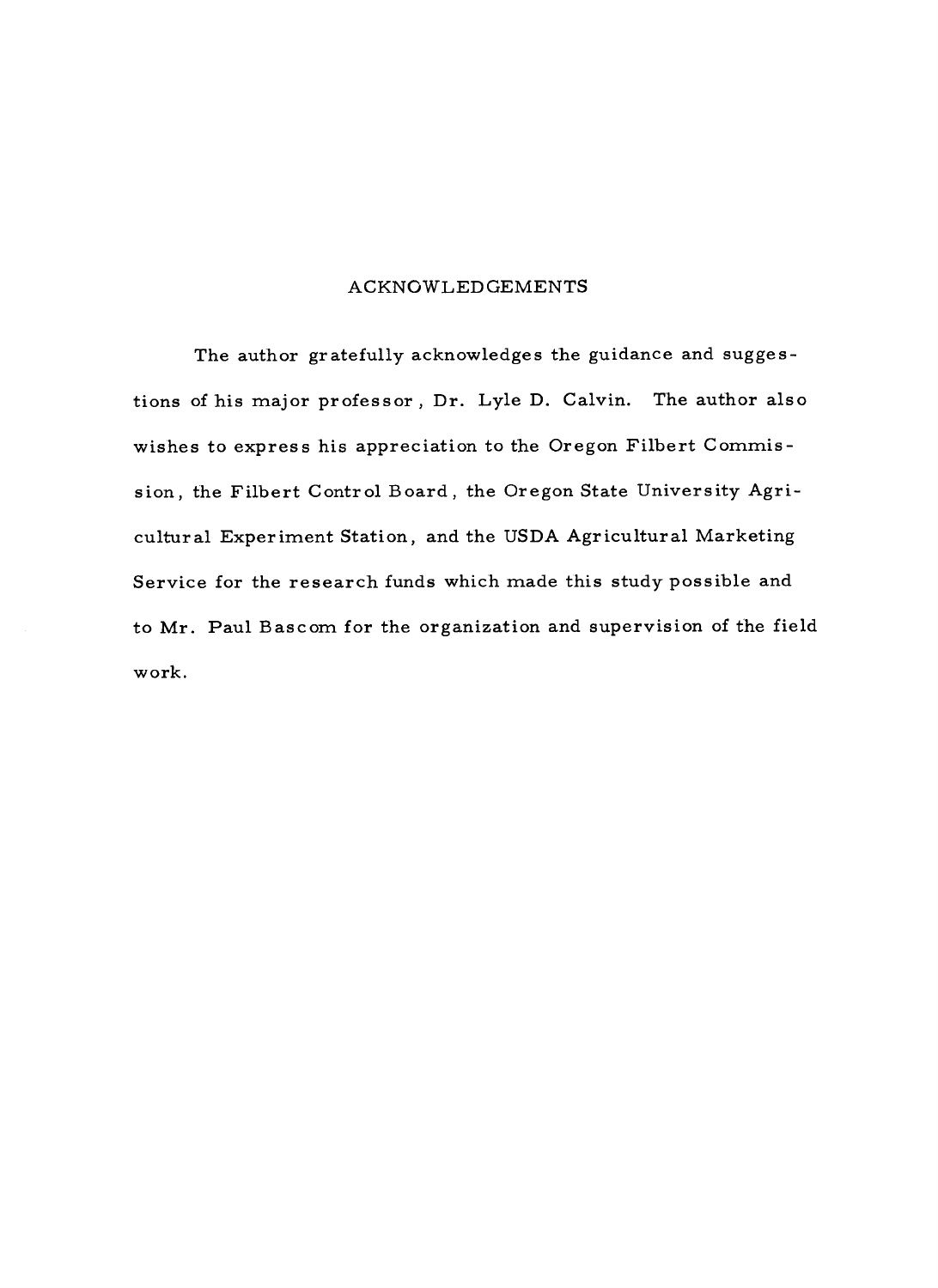### TABLE OF CONTENTS

| I.   | INTRODUCTION                                    | 1  |
|------|-------------------------------------------------|----|
| II.  | <b>BIOLOGICAL DESCRIPTION</b>                   | 6  |
| Ш.   | SAMPLING                                        | 8  |
| IV.  | METHODS OF ESTIMATION                           | 11 |
|      | Direct Expansion Estimates                      | 13 |
|      | Ratio Estimates                                 | 15 |
|      | <b>Regression Estimates</b>                     | 16 |
|      | Variance Estimates                              | 17 |
| v.   | RESULTS                                         | 19 |
| VI.  | DISCUSSION OF THE RESULTS                       | 29 |
|      | Direct Expansion Estimates                      | 31 |
|      | Ratio Estimates                                 | 32 |
|      | <b>Regression Estimates</b>                     | 33 |
|      | Preferred Estimate                              | 33 |
|      | Multiple Regression Analysis                    | 34 |
|      | Size Distribution                               | 35 |
|      | Non-Sampling Errors                             | 39 |
|      | Selection of the Tree for Sampling              | 39 |
|      | Selection of the Part of the Tree to be Sampled | 40 |
|      | Actual Counting of Clusters by the Sampler      | 40 |
|      | Nut Count                                       | 41 |
|      | Reference Date                                  | 41 |
|      | Defects                                         | 41 |
|      | Acreage Change                                  | 42 |
| VII. | <b>SUMMARY</b>                                  | 43 |
|      | <b>BIBLIOGRAPHY</b>                             | 45 |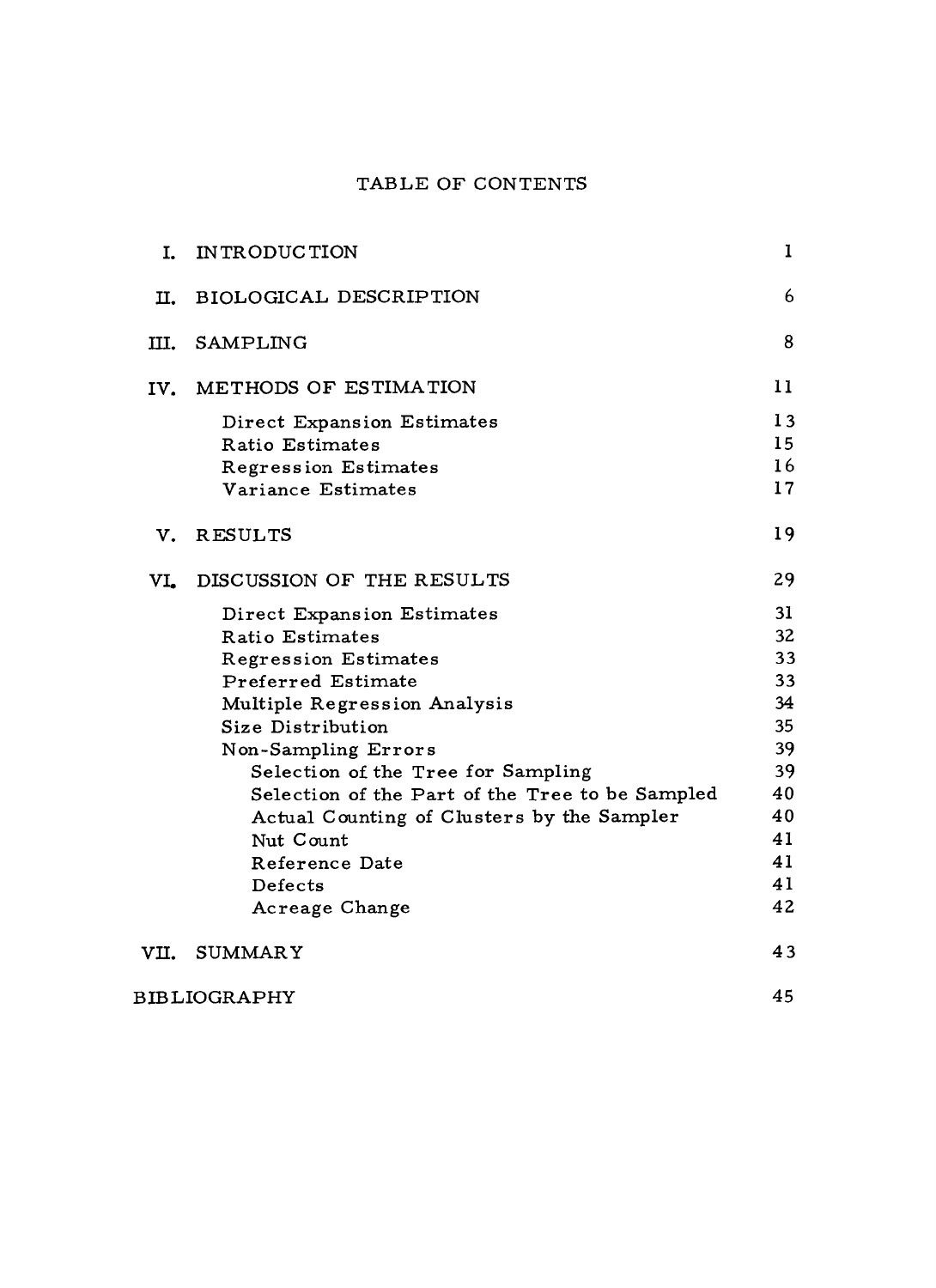### LIST OF TABLES

 $\mathcal{L}(\mathcal{L})$  . As in the  $\mathcal{L}(\mathcal{L})$ 

| Table |                                                                   | Page |  |
|-------|-------------------------------------------------------------------|------|--|
| I.    | Adjusted ratio forecast and final USDA estimate.                  | 4    |  |
| П.    | Average values calculated from the survey data.                   | 10   |  |
| III.  | Production estimates, 1957.                                       | 19   |  |
| IV.   | Production estimates, 1958.                                       | 20   |  |
| v.    | Production estimates, 1959.                                       | 21   |  |
| VI.   | Production estimates, 1960.                                       | 22   |  |
| VII.  | Production estimates, 1961.                                       | 23   |  |
| VIII. | Production estimates, 1962.                                       | 24   |  |
| IX.   | Production estimates, 1963.                                       | 25   |  |
| X.    | Percent deviation of the estimates from the actual<br>production. | 26   |  |
| XI.   | Percent sampling error of the estimates.                          | 27   |  |
| XII.  | Summary of the estimates.                                         | 28   |  |
| XIII. | The size distribution of nut samples at survey time.              | 37   |  |
| XIV.  | The size distribution of 1964 harvested nuts.                     | 38   |  |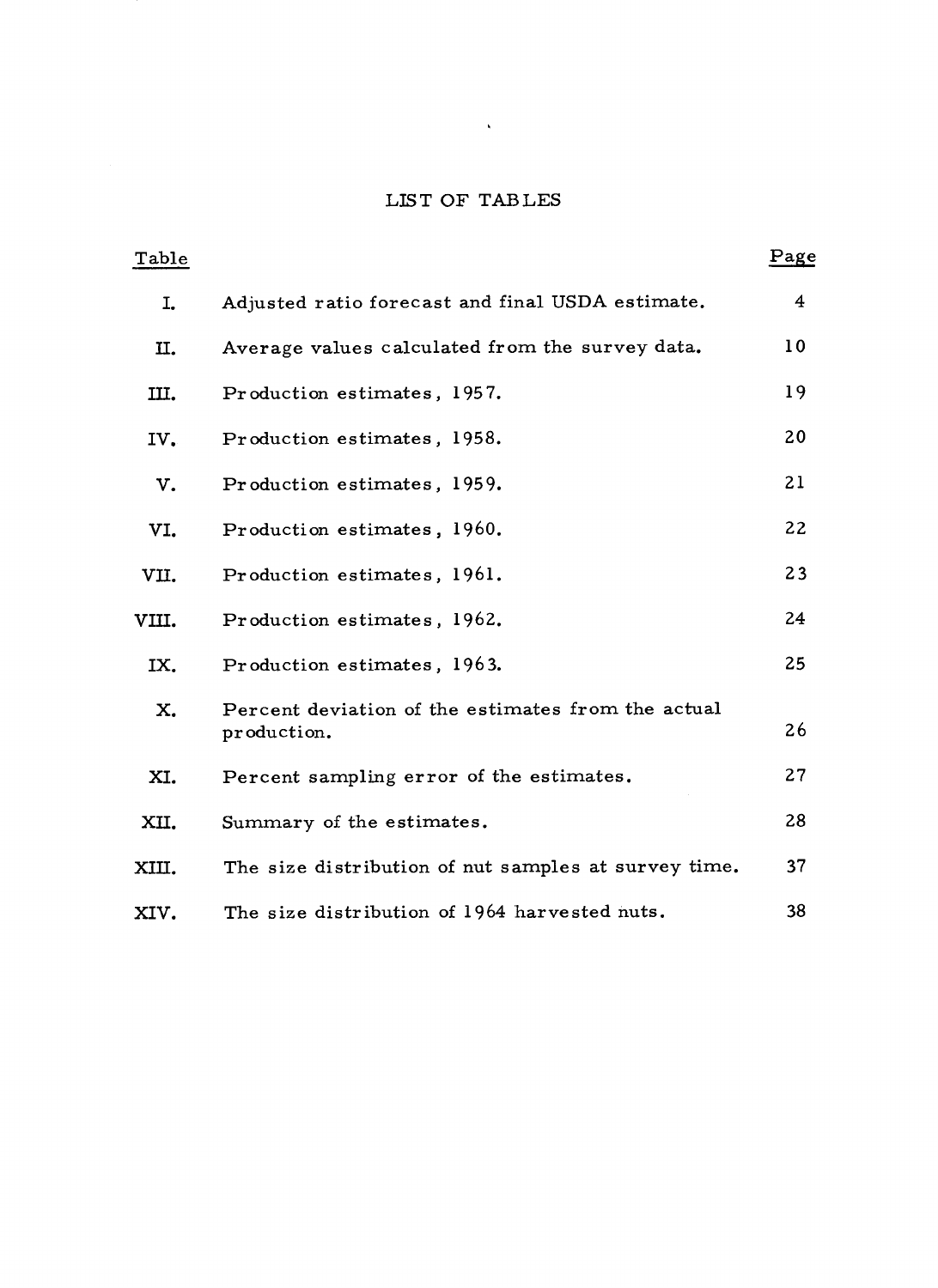#### THE USE OF OBJECTIVE SAMPLING PROCEDURES IN ESTIMATING OREGON FILBERT PRODUCTION

#### I. INTRODUCTION

In 1955 a research project was initiated to study the use of objective measurements of such filbert crop characteristics as numbers of nuts on the trees , numbers of blanks , nut size and weights , all of which can be observed early in the season, to provide an accurate forecast of the tonnage of filbert nuts moving into trade channels.

The commercial filbert producing area in the Pacific Northwest is limited to a drainage basin in Oregon and Washington called the Willamette -Puget trough. Trees seem to be well adapted to the weather and soil condition of this area. A big acreage increase occurred in the early  $1940^{\circ}$ s, a time when competition was not so keen as now, the total crop was not large, and costs were fairly low. Handsome profits stimulated growers to increase acreage rapidly. In many cases small orchards were planted as part-time operations. On larger farms the crop also provided a means of diversification where land was not well suited to other crops.

Expansion of the industry brought many problems. Growers found that the trees needed special care to maintain high production and quality. Attention needed to be given to pollination problems and spraying became necessary as insects became more numerous. As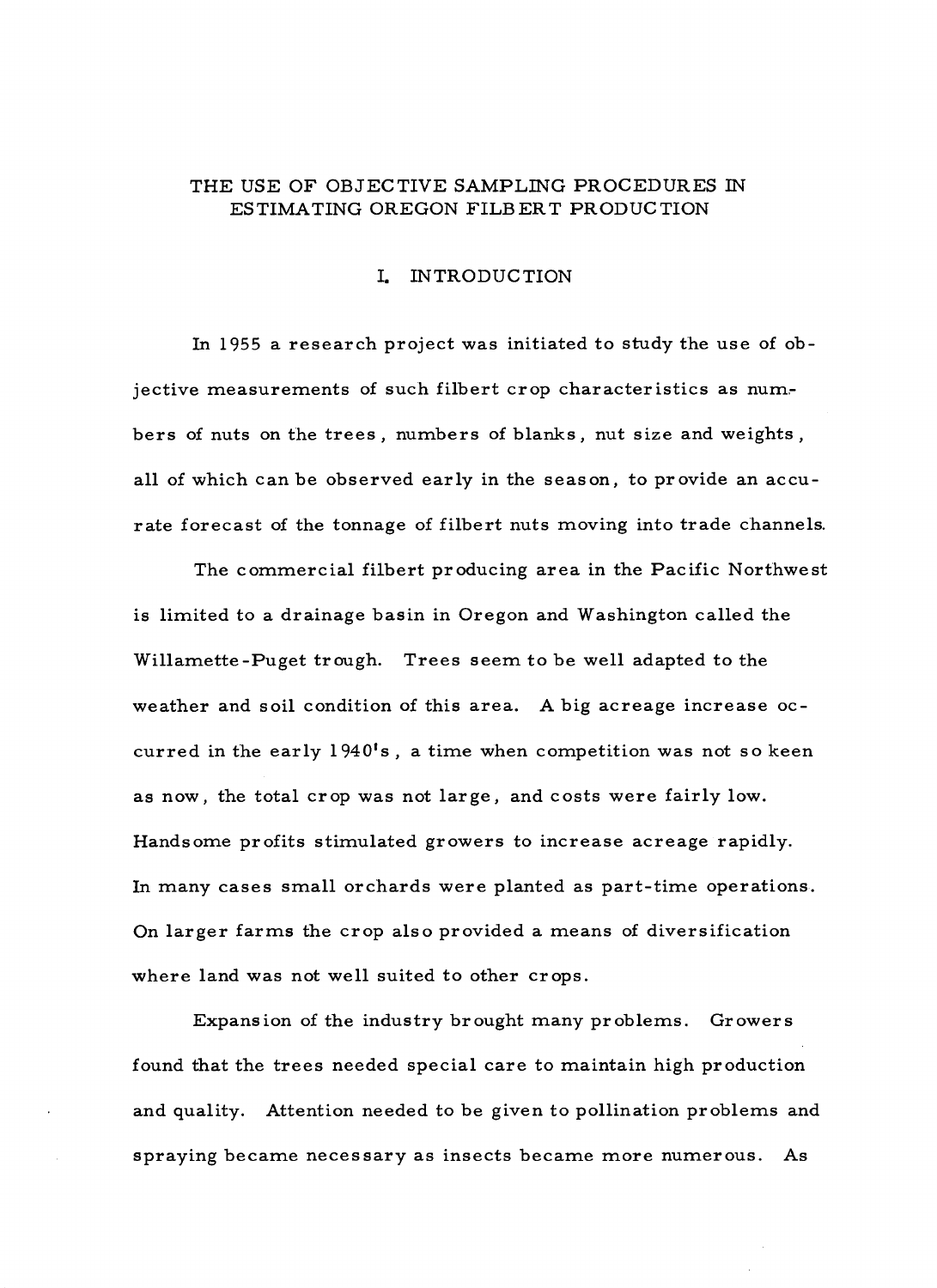part of postwar attempts to aid certain European and Mediterranean countries, United States imports of shelled filberts were increased; quota limits were raised and duties were lowered. Year to year fluctuations in the size of the domestic crop made it more and more difficult to meet competition of imports, and filbert production for many small growers became unprofitable. Many plantings were neglected and even removed.

In 1949 the Filbert Control Board was formed, by authority of the Federal Marketing Act, to help growers obtain fair prices without government price supports and to bring some degree of stability to the industry. The function of the Board is to study and recommend the amount of in -shell nuts that can be offered for sale by the trade in any one year, depending upon economic conditions and the domestic supply available. That part of production not going into the domestic in-shell market can be shelled and sold as meats, or be  $ex-z$ ported, but usually at a lower unit price. According to law, the Secretary of Agriculture must set the percentage of total production to be shelled or exported by late August. He is guided by the recommendation and advice of a board consisting of growers and handlers elected by industry members.

It is readily seen that a considerable amount of responsibility is placed upon one small group of men. Whether too many nuts, or not enough, are held out of the in -shell market, depends almost

z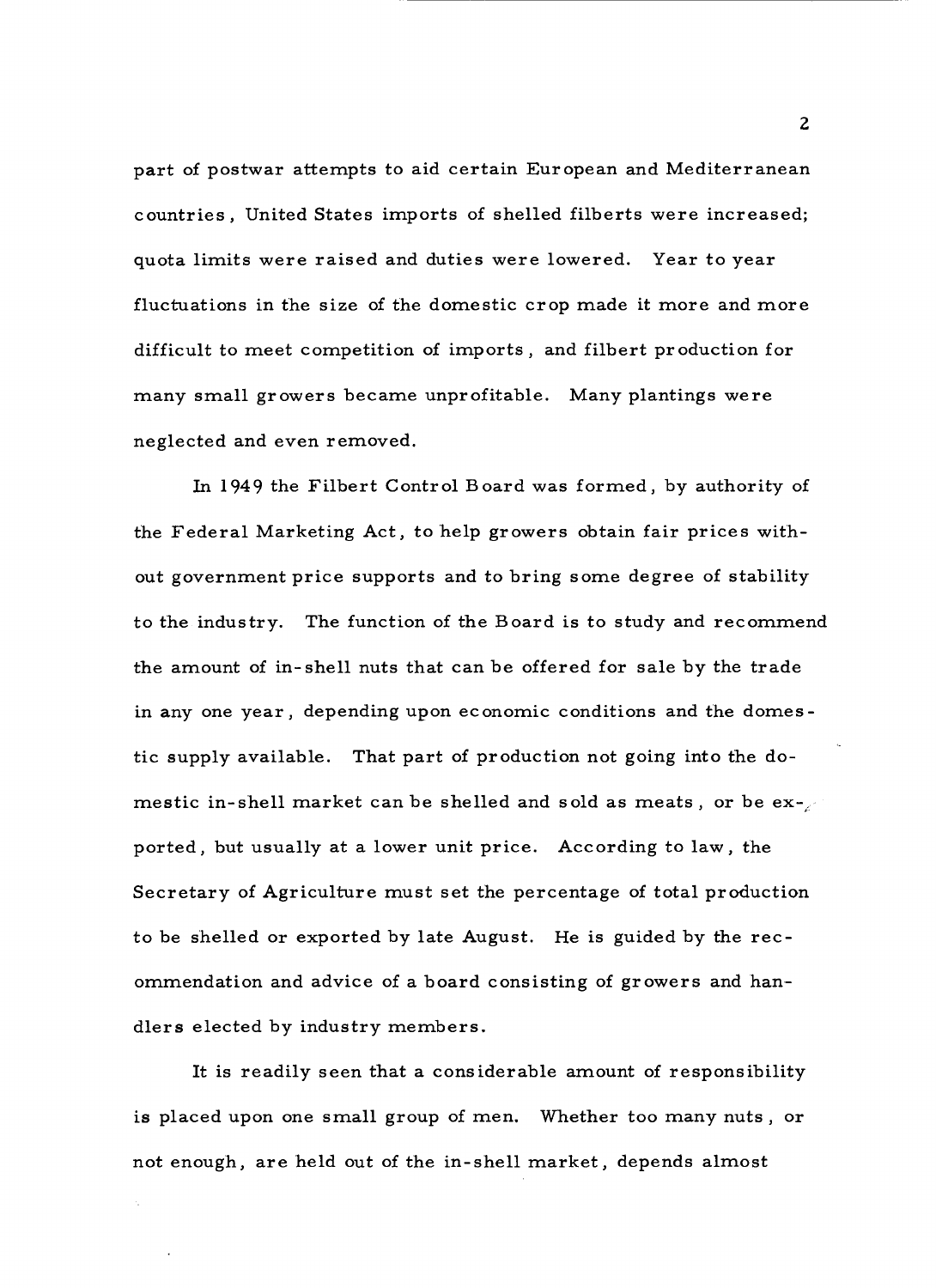entirely on the accuracy of the crop forecast. The price level for both domestic and foreign nuts is also usually set early in the season, because the fall and winter holiday markets are the primary selling periods.

A review of official August forecasts made by the Agricultural Marketing Service since 1940 shows the average error to be 12. <sup>1</sup> percent. The range is from a low of 2. 6 percent in 1947 to 52.7 percent in 1953. During the 17 -year period, the error exceeded 10 percent in eight years (13).

In 1955 a cooperative study to improve the forecast of production was started by the Filbert Control Board, the Oregon Filbert Commission, the Oregon Agricultural Experiment Station, and the Crop Reporting Service of the United States Department of Agriculture. The study was conducted with funds from the industry groups and the Experiment Station, matched with Research and Marketing funds from the United States Department of Agriculture (12 ,13).

The study was set up to attempt to forecast filbert production by measuring year -to -year changes. Observations were made on the count of nuts , size and weight of nuts , and defects such as blanks and worm damages. A ratio estimate was used to forecast production. The general procedure was decided upon because of budget limitation and the apparent success of similar work being conducted in California on peaches and pears and by other investigators in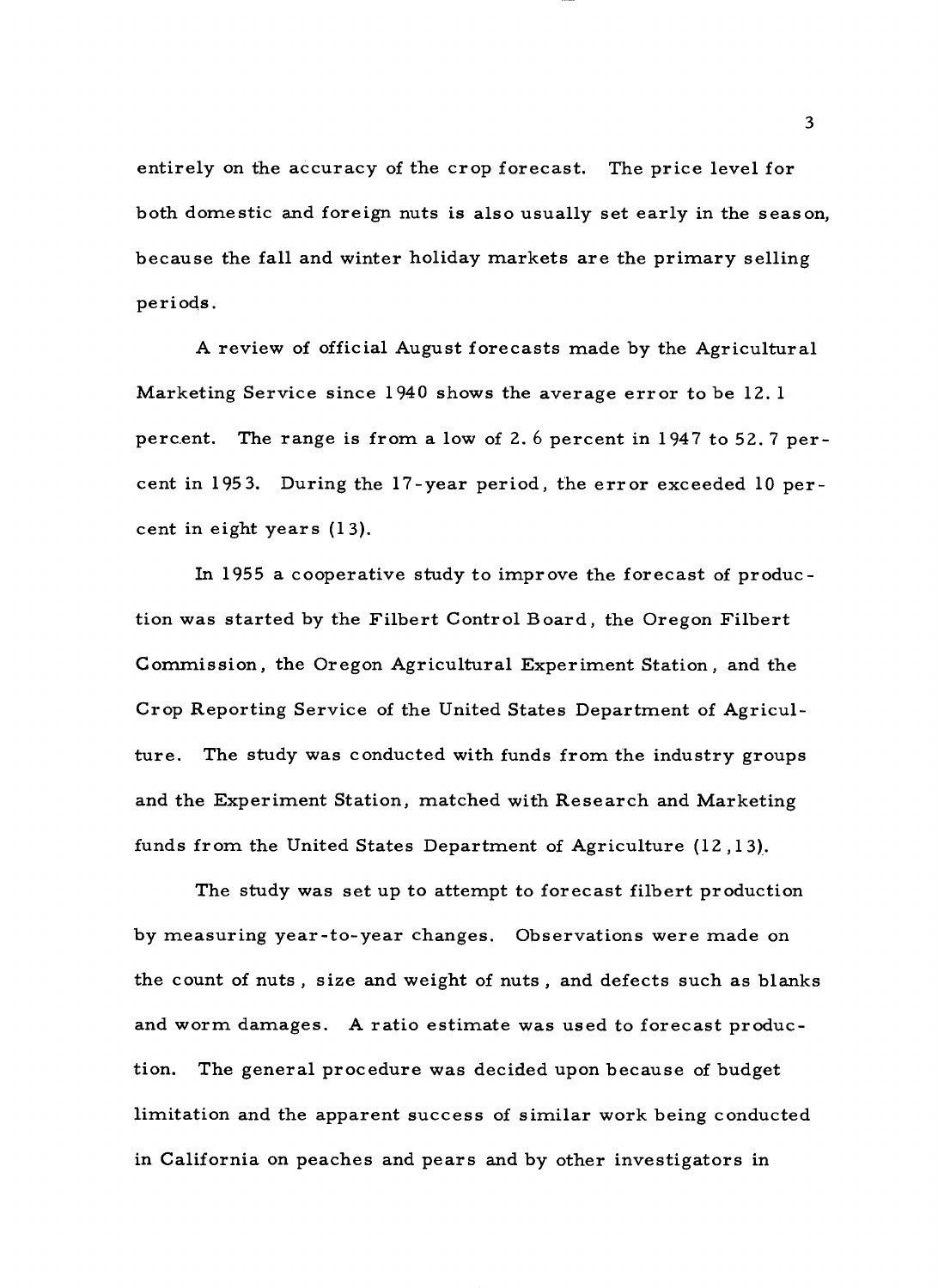England and Florida (10, 17).

Data obtained in 1955 and 1956 were used to make experimental forecasts of the 1956 crop, and a report was presented to the Filbert Control Board in which four forecasts were presented (15). These were the estimates using nut count ratio only, nut count and dry weight ratio, nut count and dry weight ratio adjusted for change in acreage , and a direct expansion forecast. In the following years more and more attention was paid to an adjusted ratio estimate in which the ratio of nut counts was adjusted for two factors (1). The first is the weight factor , which is basically the ratio of the average dry weight of nuts at a corresponding growth stage. The other factor is the defect factor which corrects the nut count for the estimated percentage of blanks included in the sample.

The following table shows the forecast of production, the final USDA estimated production and the percent deviation of the forecast from the final estimate for the years from 1957 to 1963 (1).

| Year | Forecast<br>(tons) | Final<br>(tons) | Deviation<br>$( \% )$ |
|------|--------------------|-----------------|-----------------------|
| 1957 | 13,309             | 12,510          | $+ 6.4$               |
| 1958 | 7,249              | 7,540           | $-3.8$                |
| 1959 | 9,732              | 10,100          | $-3.6$                |
| 1960 | 8,165              | 8,950           | $-8.8$                |
| 1961 | 10,526             | 11,760          | $-10.4$               |
| 1962 | 7,848              | 7,780           | $+ 0.9$               |
| 1963 | 8,200              | 6,940           | $+18.2$               |
|      |                    |                 |                       |

|  | Table I. Adjusted ratio forecast and final USDA estimate. |  |  |  |  |  |  |  |
|--|-----------------------------------------------------------|--|--|--|--|--|--|--|
|--|-----------------------------------------------------------|--|--|--|--|--|--|--|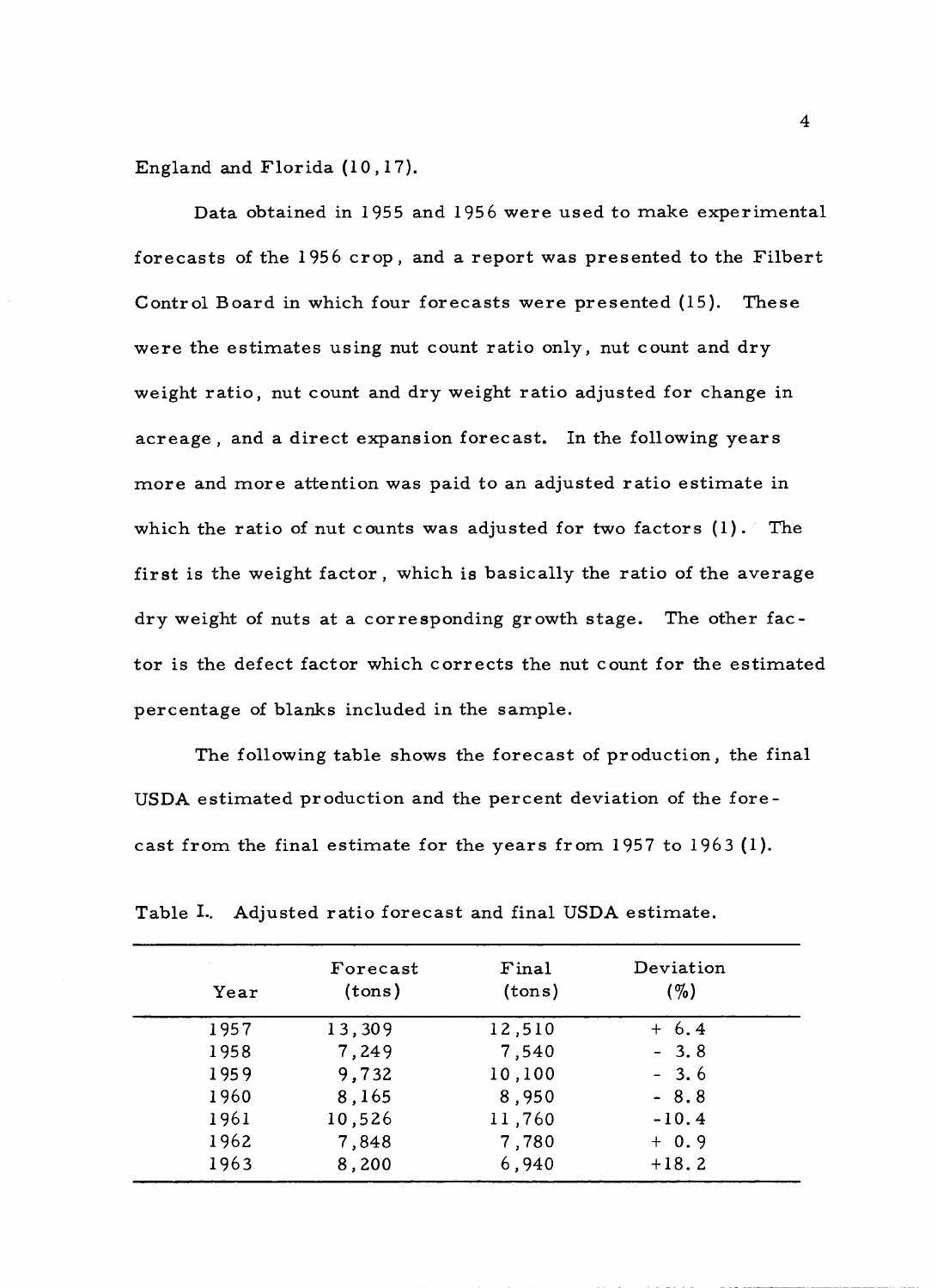It should be noted that the high error in the 1963 estimate is due to the overestimation of the effect of a severe October 12, 1962 windstorm. If the allowance made for nuts unharvested in 1962 is excluded, the deviation drops from 18.2 percent to 6. 9 percent.

Since data from seven years are now available, it is possible to look at the response of estimating procedures other than those previously used. The purpose of this study is to review the different estimating models. Much of the work includes the computation of the estimates and their variances.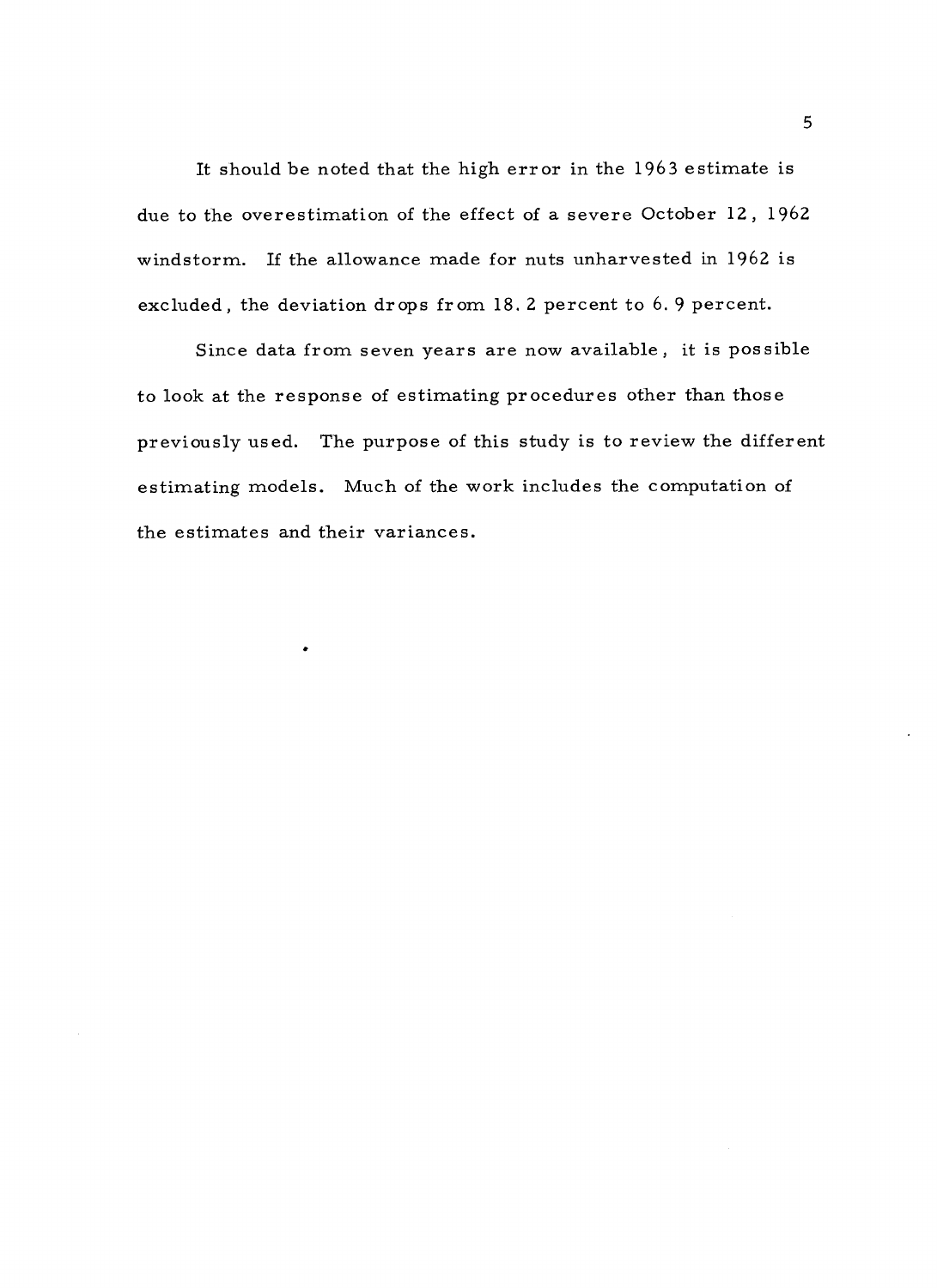#### II. BIOLOGICAL DESCRIPTION

Before explaining the selection of the samples as background information relating to the observations made on the sample trees, it may be well to describe the filbert tree, the nut itself, and their growth habits.

The filbert is a small round nut, averaging about 20 mm in diameter, with a relatively hard shell. The flavor of the meat is not strong but has a rather mild and pleasant taste. Commercial varieties grown in this country are all of European origin. Native varieties are commonly called hazel nuts and grow as thickets and brush in many parts of the country.

Trees are usually planted in a uniform pattern, with rows about 20 -22 feet apart. By nature the filbert tree is shrublike. If not trained it would grow into an ever - expanding dense aggregate of individual shoots emanating from the ground. For reasons of good cultural practice and a better yield potential, growers prune the plants and train them into the shape of trees with a main trunk and about five main limbs or scaffolds. Continual pruning of shoots that grow up around the trunk is necessary to keep the trees in this condition.

The sex habit of filberts presents problems not ordinarily found in deciduous fruits and nuts. The trees bear separate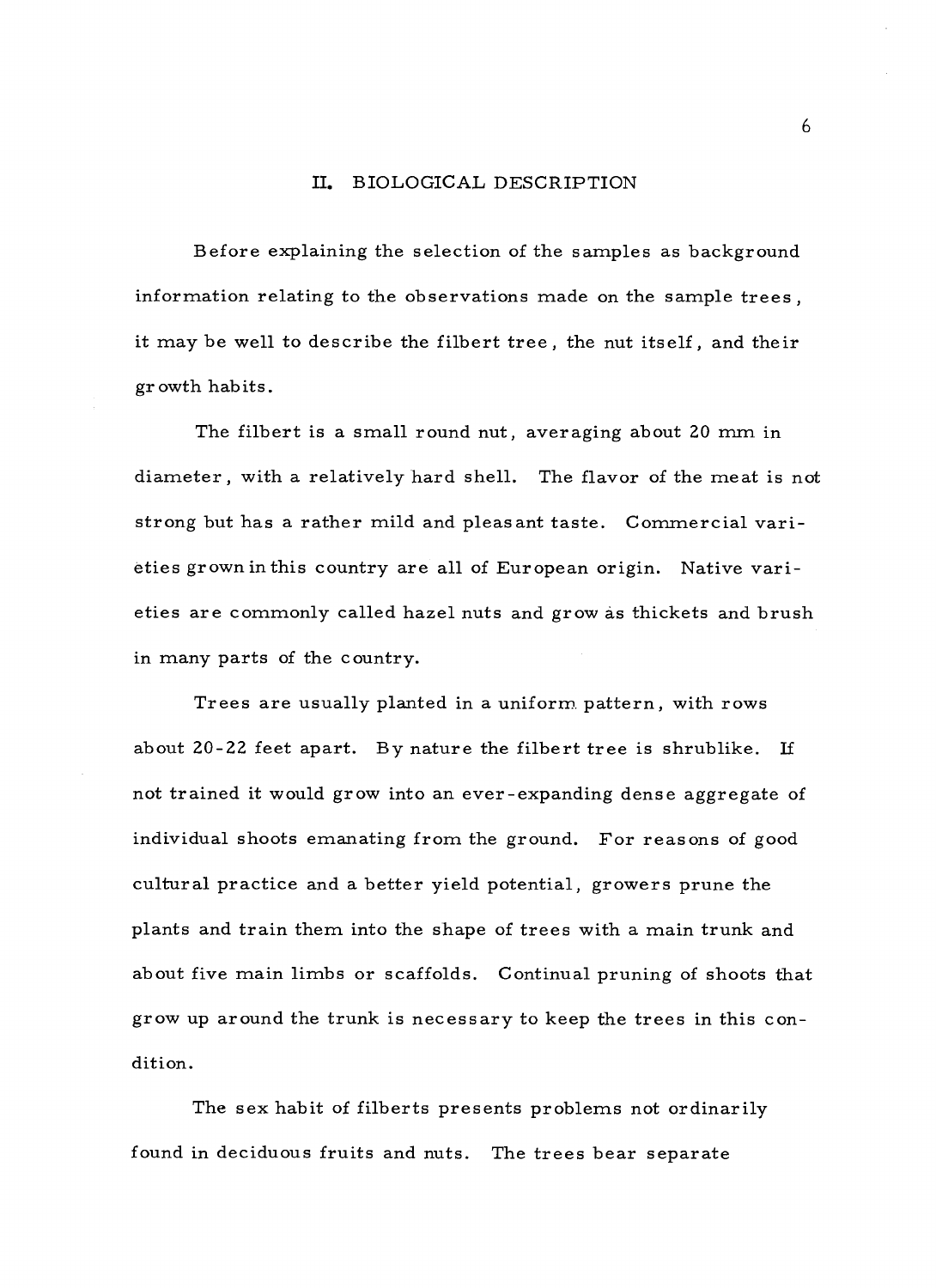pistillate and staminate flowers. The pollination season usually begins in December and continues through March. For the main variety (Barcelona), the female flowers are not ready for pollen until the pollen- bearing flowers have passed maturity. Therefore, other varieties are interplanted with Barcelona to provide pollen during the flowering season.

The ovary usually begins to develop several months after pollination and fertilization. When leaf buds swell and begin to form leaves, the female flower also swells and a small shoot develops with some leaves and a small cluster at the tip. The nuts develop in these clusters , with from one to ten per cluster. For most varieties each nut in the cluster is encased in a heavy protective leaflike husk that grows along with the nut.

The nut usually reaches full size in late July. Then the outer shell starts to harden at the tip and basal end, with hardness spreading from both ends toward the middle. The embryo kernel starts to develop at the blossom end about the time the shell is fully hard. It is connected by a tube (placenta) that extends from the micropyle end of the nut through the filler or packing material inside the shell. Nuts that will be blanks can be identified at shell hardening time by looking at the placenta, which starts to turn brown in such cases.

From this stage on, the meat of the nut develops. During late autumn the mature nuts fall from the husk and are harvested, picked off the ground.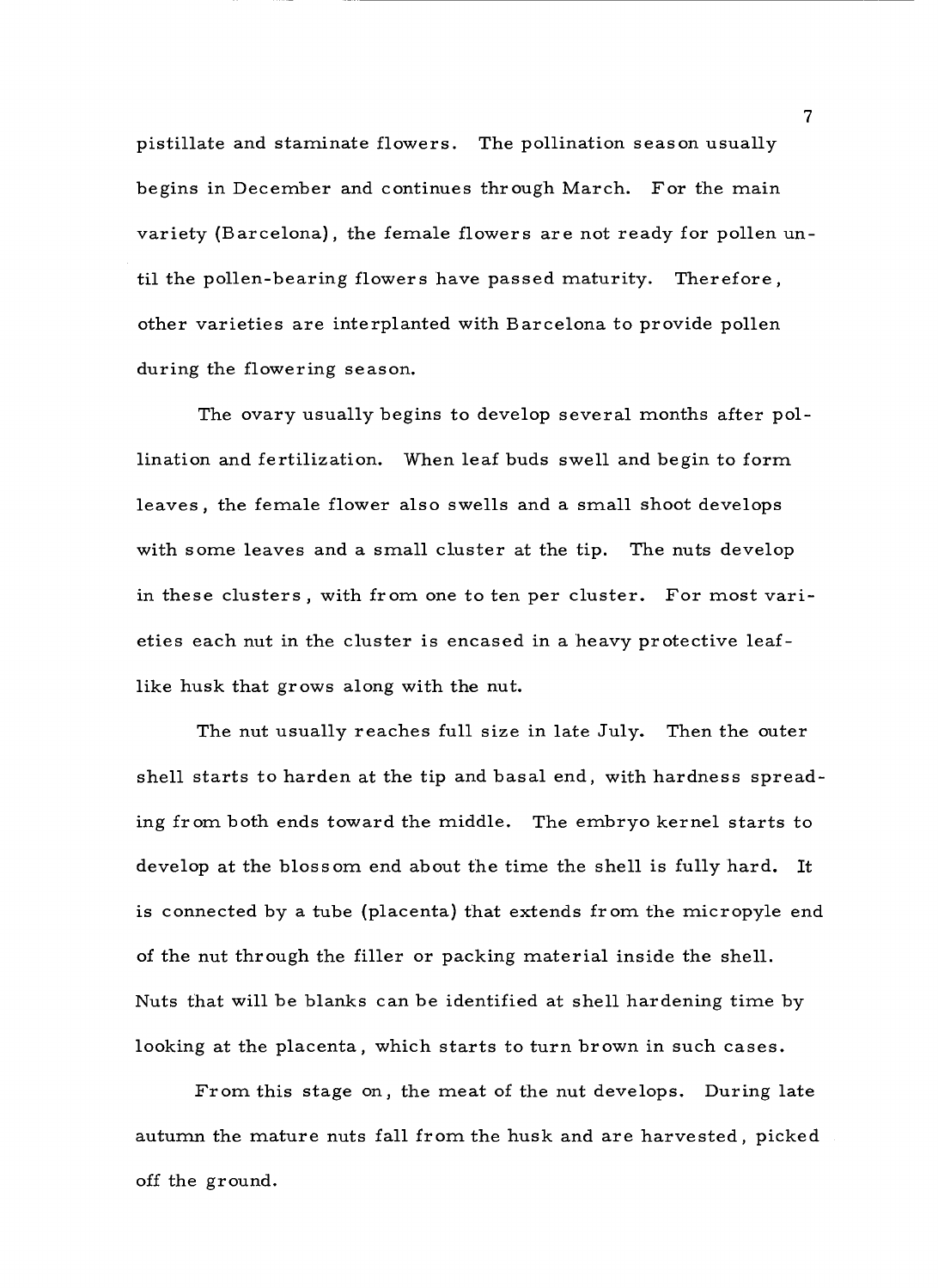#### III. SAMPLING

A mail-survey of growers, with follow-up of non-respondents, provided an up -to -date list of all growers that sold nuts through cooperative and independent handlers in either 1953 or 1954. Each planting or block of trees was identified by location, age of trees , variety, and number of trees in each age group. From this listing, arranged by location, age of trees, and size of plantings , a systematic sample of 300 blocks was selected by taking a block for every kth tree after a random start. This provided a stratified sample of blocks with probabilities of selection proportional to numbers of trees. After locating the sample blocks , the orchards were visited and a sketch of each block was drawn to scale, including the number of rows and spaces. A random tree in the orchard was then selected. The location of this sample tree was plotted so samplers could return to the same tree every year. Three trees were sampled, the first at the random position, and two adjacent trees to the east, or to the north if no trees were to the east.

In 1957, an additional 100 sample blocks were selected and 50 blocks were eliminated. Thus, the new sample size became 350 blocks. From this year on, 50 new blocks were selected and 50 blocks were dropped each year. This latter modification was necessary to include new plantings. The increase of the sample size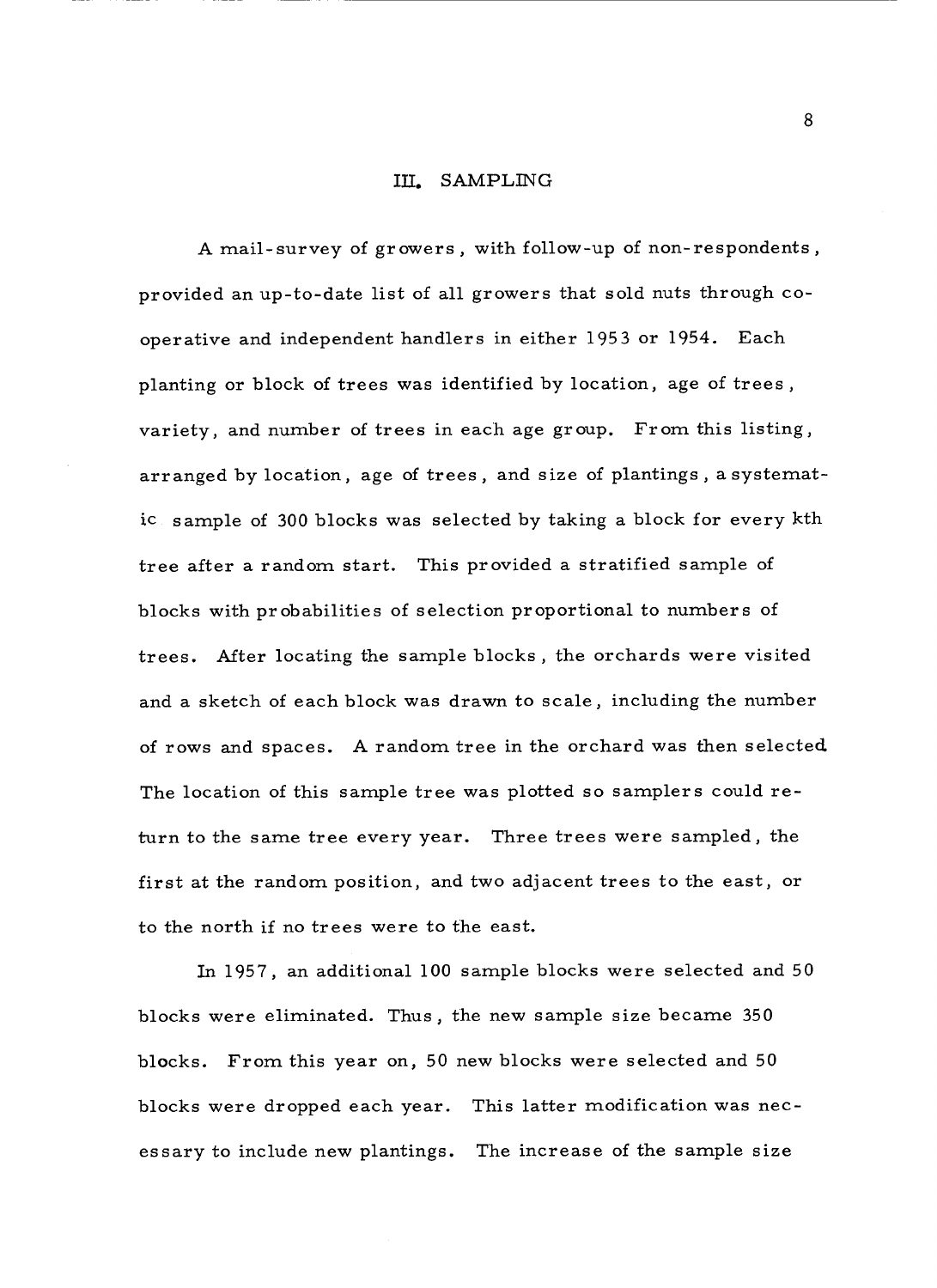from 300 blocks to 350 blocks was necessary to have 300 matched blocks for the ratio estimates in two consecutive years.

In 1958 and 1963, special tree and acreage surveys were conducted by the Oregon Crop Reporting Service (9) to bring the universe up to date.

Before the field work started, several orchards were visited to determine the "reference date. " Rather than using a calendar date , growth stages of the filbert can be used to determine the reference date. The reference date is the calendar date on which 50 percent of the shells of filbert nuts are hard. Prior to 1959, the date on which 90 percent of shells were hard was used.

As soon as the reference date was determined, the field work started. Each sample tree was subdivided into five, approximately equal, parts that could be identified by counting the main branches from the trunk, making allowances, where necessary, for differences in the sizes of those branches. One of those parts was selected at random and all clusters on that part were counted. Every 15th cluster counted was picked. The total cluster count on the sample branches were recorded on the tree card. The clusters picked were also recorded by the number of nuts they contained. These clusters, with the tree card, were packed in plastic bags and sent to Corvallis for further examination.

The laboratory work started upon the arrival of the first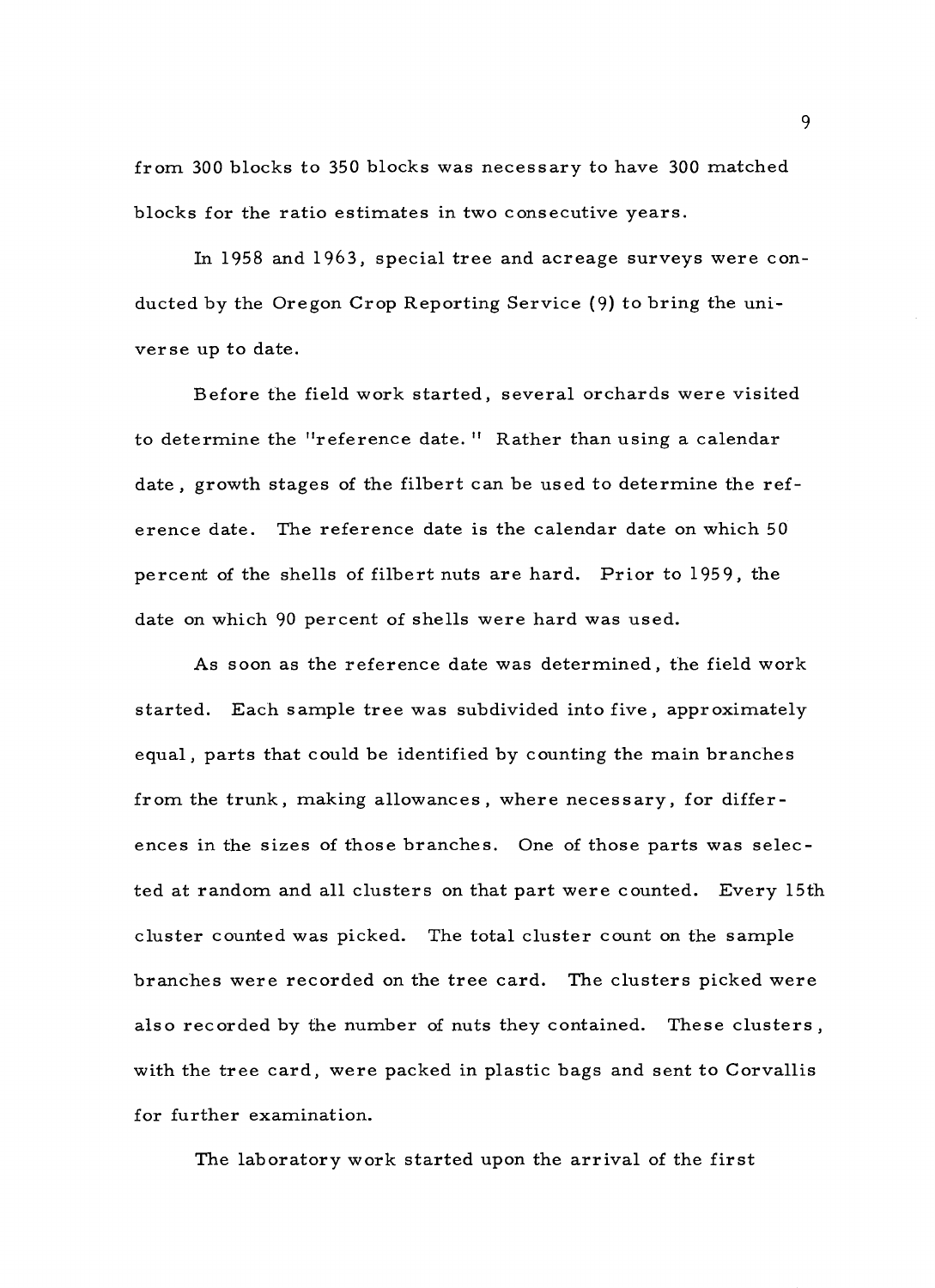samples from the field. All nuts from each tree were weighed as they arrived (green, with husks and bag), then were counted and cracked to determine the percentage of defects. The nuts from the sample bag containing the clusters from the randomly selected tree of each block were peeled, weighed, and sized, then cracked and all the pieces dried for 48 hours at 58 degrees centigrade to obtain the dry weight per sample.

Table II summarizes the average values calculated from the survey data.

| Year | block       | per<br>cluster | cent<br>defect | Dry<br>weight<br>per nut | Refer-<br>ence<br>date* | Average<br>sampling<br>date* |
|------|-------------|----------------|----------------|--------------------------|-------------------------|------------------------------|
| 1957 | 642         | 2.16           | 11.0           | 1.72                     | 10                      | 30.6                         |
| 1958 | 471         | 2.23           | 20.3           | 1.65                     | $\overline{7}$          | 22.2                         |
| 1959 | 805         | 2,00           | 16.1           | 1.12                     | 22                      | 29.6                         |
| 1960 | 488         | 2.33           | 14.0           | 1.35                     | 13                      | 28.9                         |
| 1961 | 730         | 1.88           | 19.0           | 1.32                     | 10.5                    | 26.3                         |
| 1962 | $513^\circ$ | 1.89           | 17.9           | 1.07                     | 19                      | 31.4                         |
| 1963 | 412         | 2.15           | 19.0           | 1.22                     | 14                      | 27.4                         |

Table II. Average values calculated from the survey data.

\*Dated from July 1 as day 1.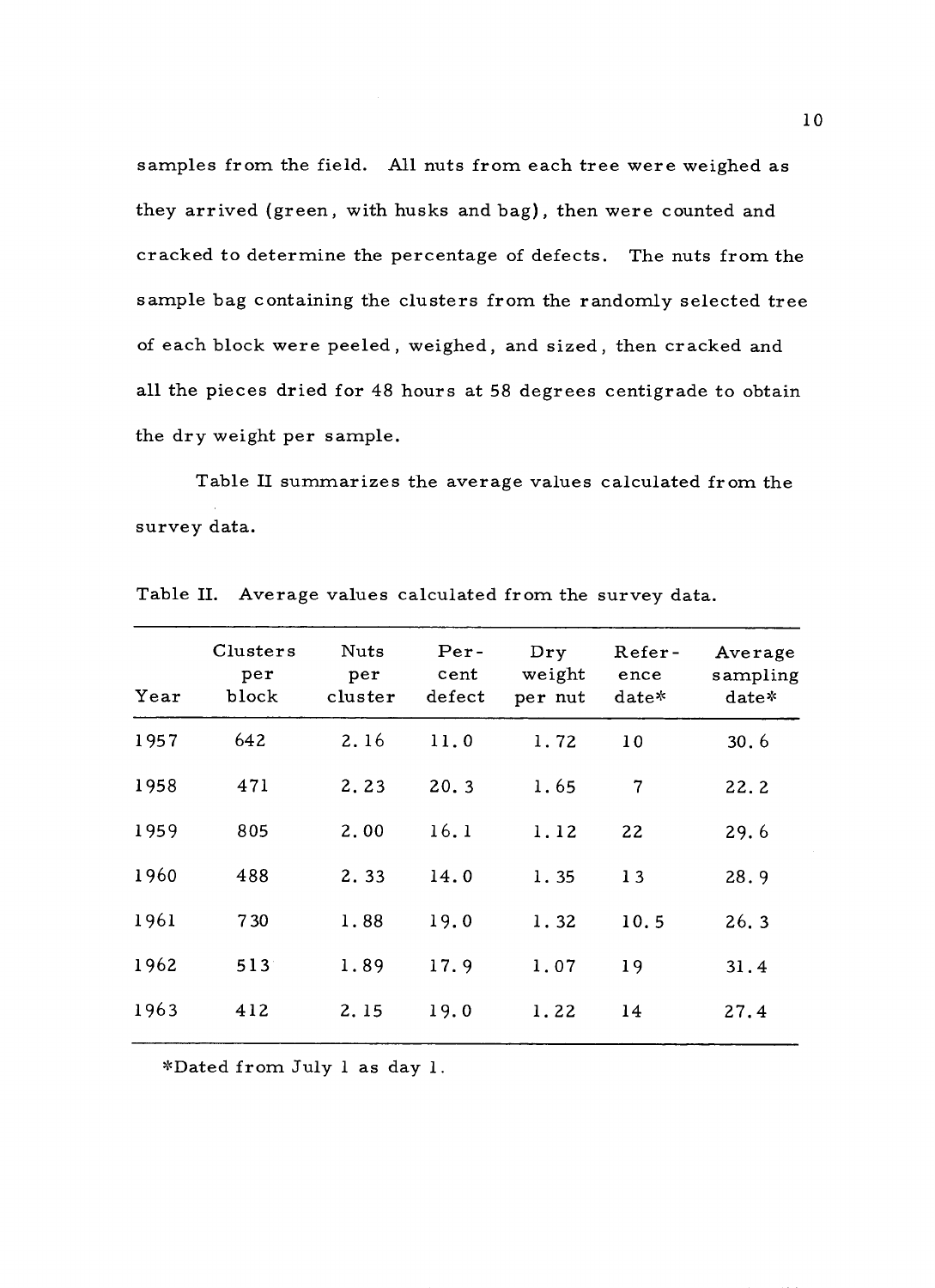#### IV. METHODS OF ESTIMATION

In this study various estimators were employed for the direct expansion, ratio and regression estimates. In these formulas the symbols have the following meanings:

 $N =$  total number of trees in the universe

s.u. = sampling unit, group of three trees (described below)

 $n = number of s.u.$ 

CC = clusters counted per s.u.

CP = clusters picked per s. u.

NC = field count of nuts per s. u.

 $NP =$  laboratory count of nuts per s.u.

ND = number of defective nuts per s. u.

 $WT = average dry weight per nut per s.u.$ 

 $SD =$  sampling date of the s.u.

 $RD = 15$  days plus the reference date

The total number of filbert trees were obtained from the report of the Oregon Crop Reporting Service (9). Each sampling unit consisted of a group of three filbert trees. Clusters on one -fifth of each tree were counted, but only every 15th cluster was picked. The field workers classified and recorded the picked clusters by the number of nuts they contained. This permitted the calculation of the number of nuts per cluster; and by multiplying by the cluster count,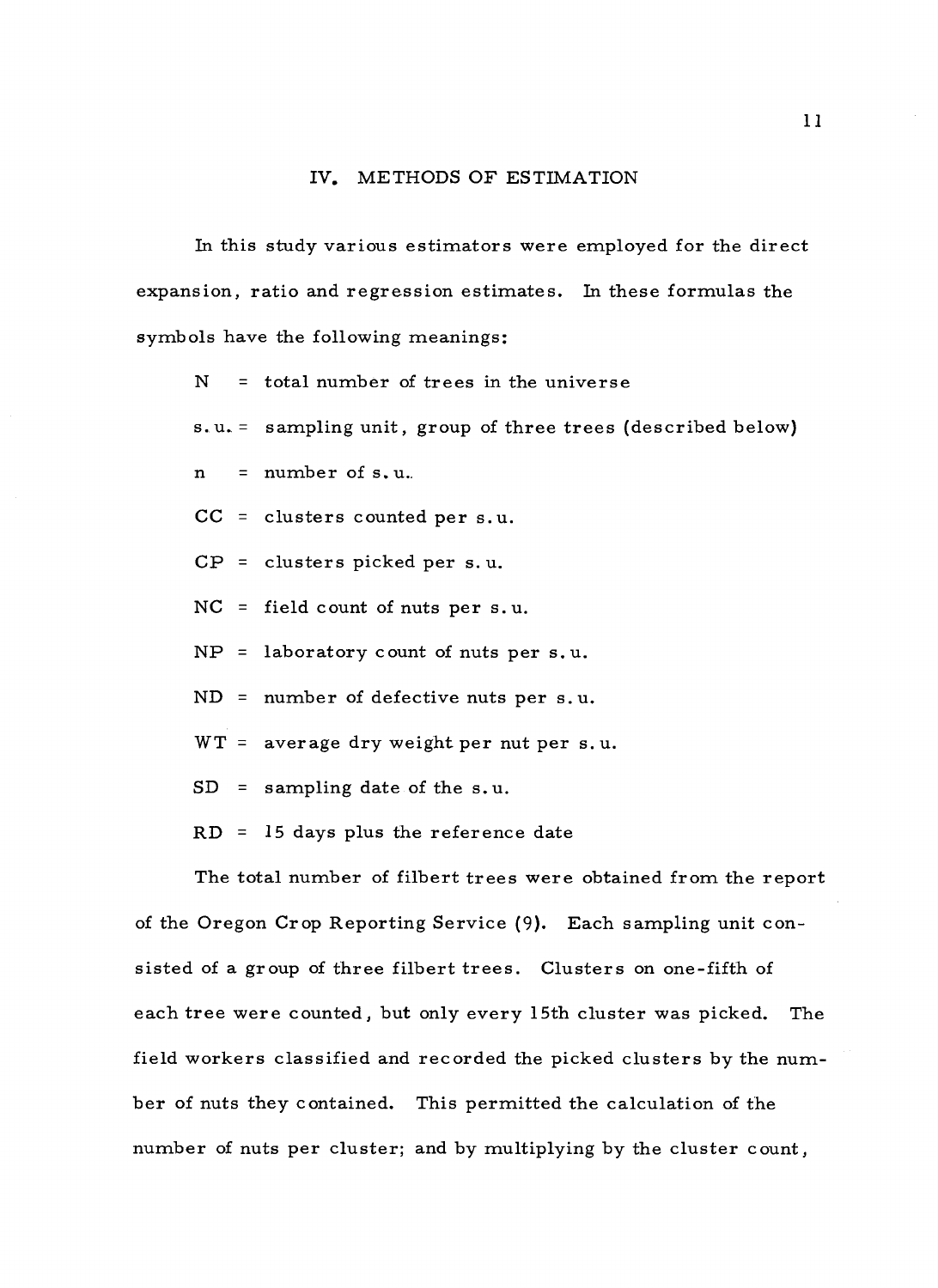also recorded by the field workers , the estimate of the average number of nuts per tree can be obtained. Another estimate can be calculated from the laboratory nut count because the clusters picked were separated in the laboratory and an accurate nut count was obtained for each sampling unit.

Defects include both blanks and worm damages. At sampling time the number of defective nuts can be determined relatively well, but defects caused later by worms can alter the production and cannot be included in the estimate. There is also a varying portion of the defects that are not harvested or are blown out before delivery. Ignoring defects after the sampling period is equivalent to assuming that these later defects are proportionately the same in all years. Since it is difficult to get exact figures about the amount of defects in the final production figure, 8. 3 percent "allowable defects" were assumed whenever correction was made for defects. This figure was obtained from samples taken from orchard run deliveries (14).

For direct expansion estimates it is necessary to assume an average nut weight to obtain production figures in tons. There are two cases which were considered.

Case A: Correction was made for defects

Case B: Correction was ignored

Case A: When correction is being made for defects, it is assumed that a proportion of the nut count is excluded from the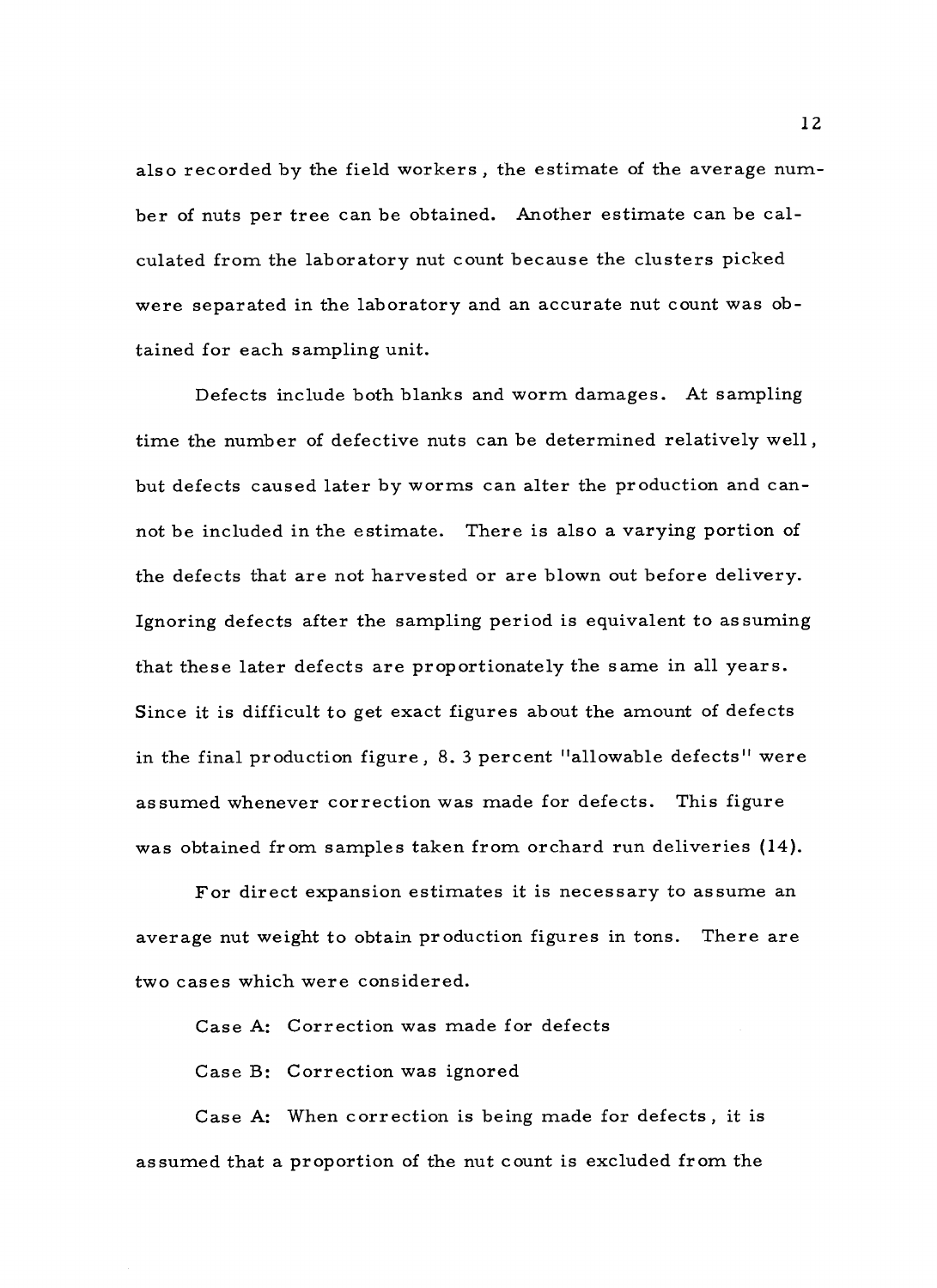estimate. This is equivalent to assuming that the corrected nut count contains only the allowable defects. After examining data obtained from samples taken from orchard deliveries (14) and from packers (15), 3. 0 grams per nut average weight was assumed.

Case B: When correction for defects is ignored, it is assumed that these defects are proportionately the same in all years. It was assumed that ten percent of the nuts will not be harvested or will be blown out before delivery. This is equivalent to assuming that all nuts will be delivered having ten percent lower weight per nut, thus giving 2. 7 grams per nut.

In the case of ratio estimates, when correction was made for nut weight differences, it was assumed that the ratio of dry weights <sup>15</sup>days after the reference date is the same as the ratio of the average weight of the harvested nuts. A linear relationship was assumed for the daily increase in dry weight during the sampling period, and was estimated as 0. 030 grams per day.

#### Direct Expansion Estimates

Three forecasting equations to estimate the total production were considered. For each of these models two estimates are presented; one where stratification by area was accounted for in the analysis, and the other where stratification was ignored. This is possible because the number of trees in each area is known.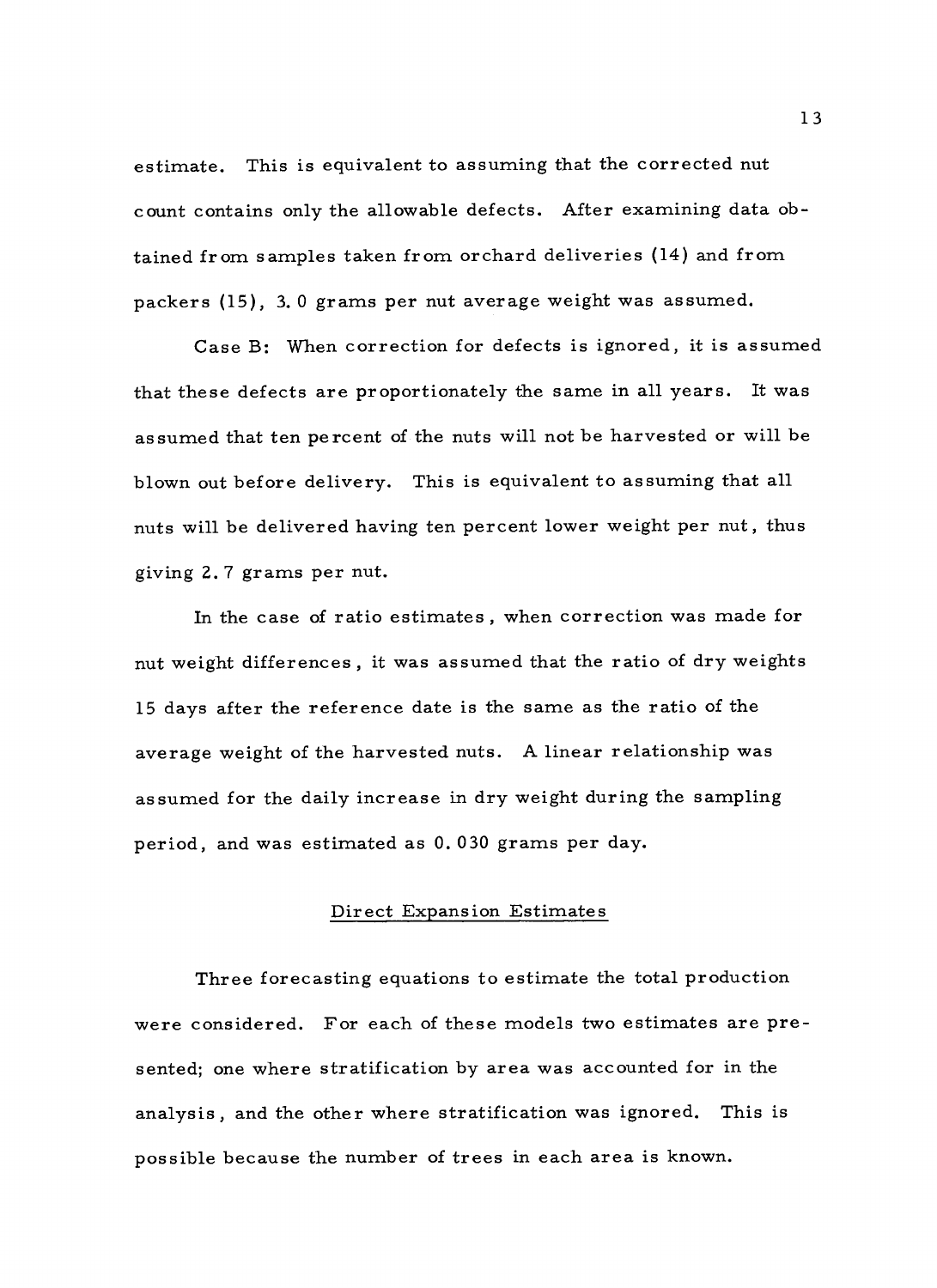In the first model the laboratory nut count is used to estimate the average number of nuts per tree. It is assumed that one -fifth of each of three trees were included in the sample and that one - fifteenth of all clusters were picked. An average nut weight is assumed and any change in defects from year to year is ignored.

$$
YD(1) = K \frac{\Sigma NP}{n}
$$
 (1.1)

where  $K = (15)(5/3)(N)(2.7)$ 

The second forecasting equation uses nut count estimated by multiplying the cluster count by the average number of nuts per cluster. In this equation the number of nuts in the sampling unit is estimated with the help of the additional information concerning cluster count and nuts per cluster ratio. It is not necessary to assume that every 15th cluster was picked from the sample trees, only that clusters were picked from all trees with equal probability.

$$
YD(2) = K \frac{\Sigma CC}{n} \frac{\Sigma NC}{\Sigma CP}
$$
 (1.2)  
where  $K = (5/3)(N)(2.7)$ 

In the third model the nut count is corrected for estimated defects. It is assumed that the estimate will contain 8. 3 percent allowable defects.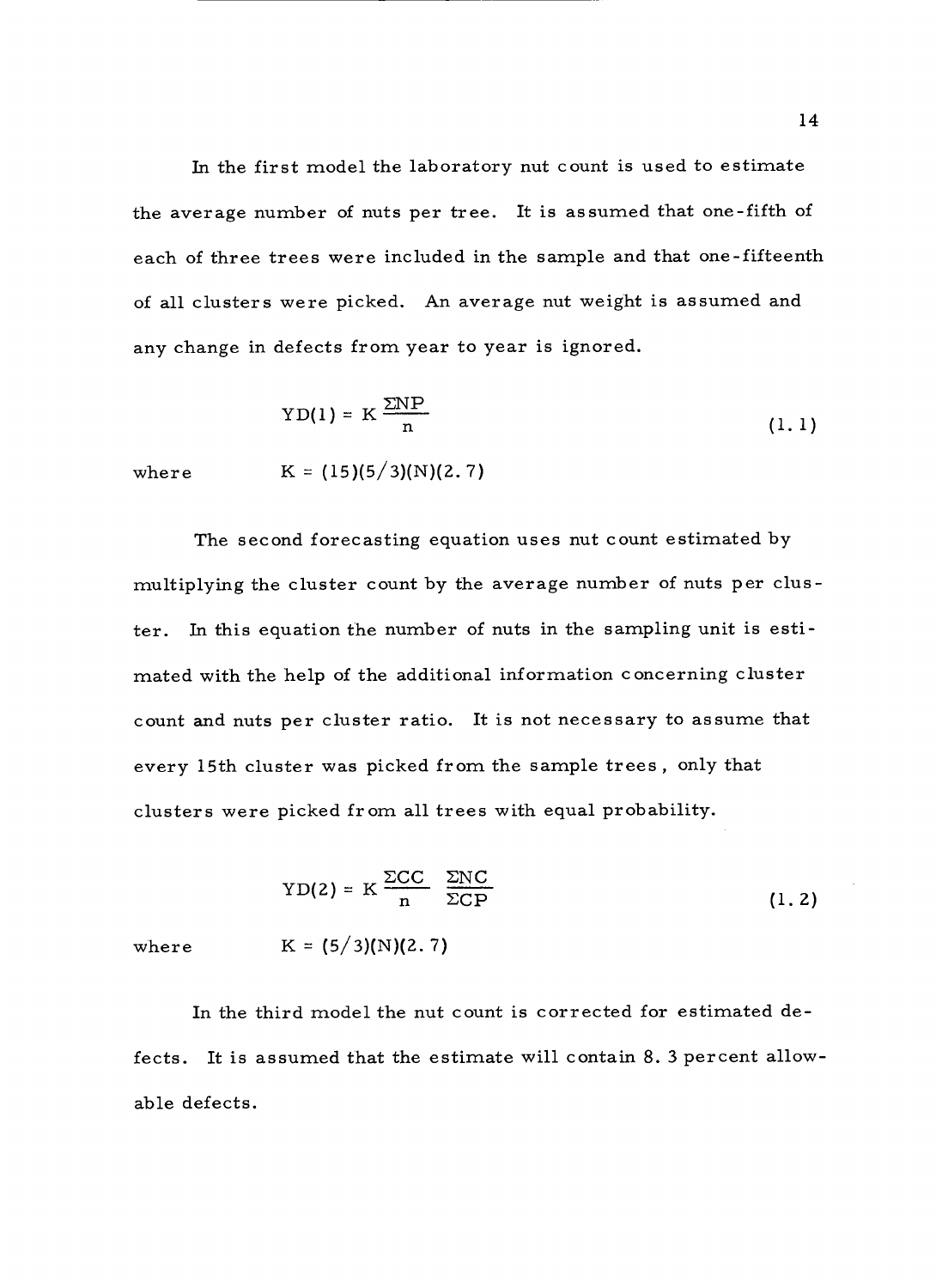$$
YD(3) = K \frac{\Sigma CC}{n} \frac{\Sigma NC}{\Sigma CP} \left[ 1 - \left( \frac{\Sigma ND}{\Sigma NP} - 0.083 \right) \right]
$$
  
=  $K \frac{\Sigma CC}{n} \frac{\Sigma NC}{\Sigma CP} \left( 1.083 - \frac{\Sigma ND}{\Sigma NP} \right)$  (1.3)

where  $K = (5/3)(N)(3.0)$ 

#### Ratio Estimates

For ratio estimates of the production, the five estimated ratios are multiplied by the previous year's USDA final production estimates (X), which is based upon delivery records that account for all but a negligible part of the universe. It was impossible to take full advantage of the stratification because the production by area was not available. In the following formulas the subscripts y and x refer to the present and previous years, respectively.

The following five equations were used to estimate production:

$$
YR(1) = \frac{\Sigma NP}{\Sigma NP_{\mathbf{x}}} X \qquad (2.1)
$$

$$
YR(2) = \frac{\sum CC_{y} \frac{\sum NC_{y}}{\sum CP_{y}}}{\sum CC_{x} \frac{\sum NC_{x}}{\sum CP_{x}}}
$$
 (2.2)

$$
YR(3) = \frac{\sum CC_{y} \frac{NC_{y}}{CP}}{\sum CC_{x} \frac{NC_{x}}{CP_{x}}} \qquad (2.3)
$$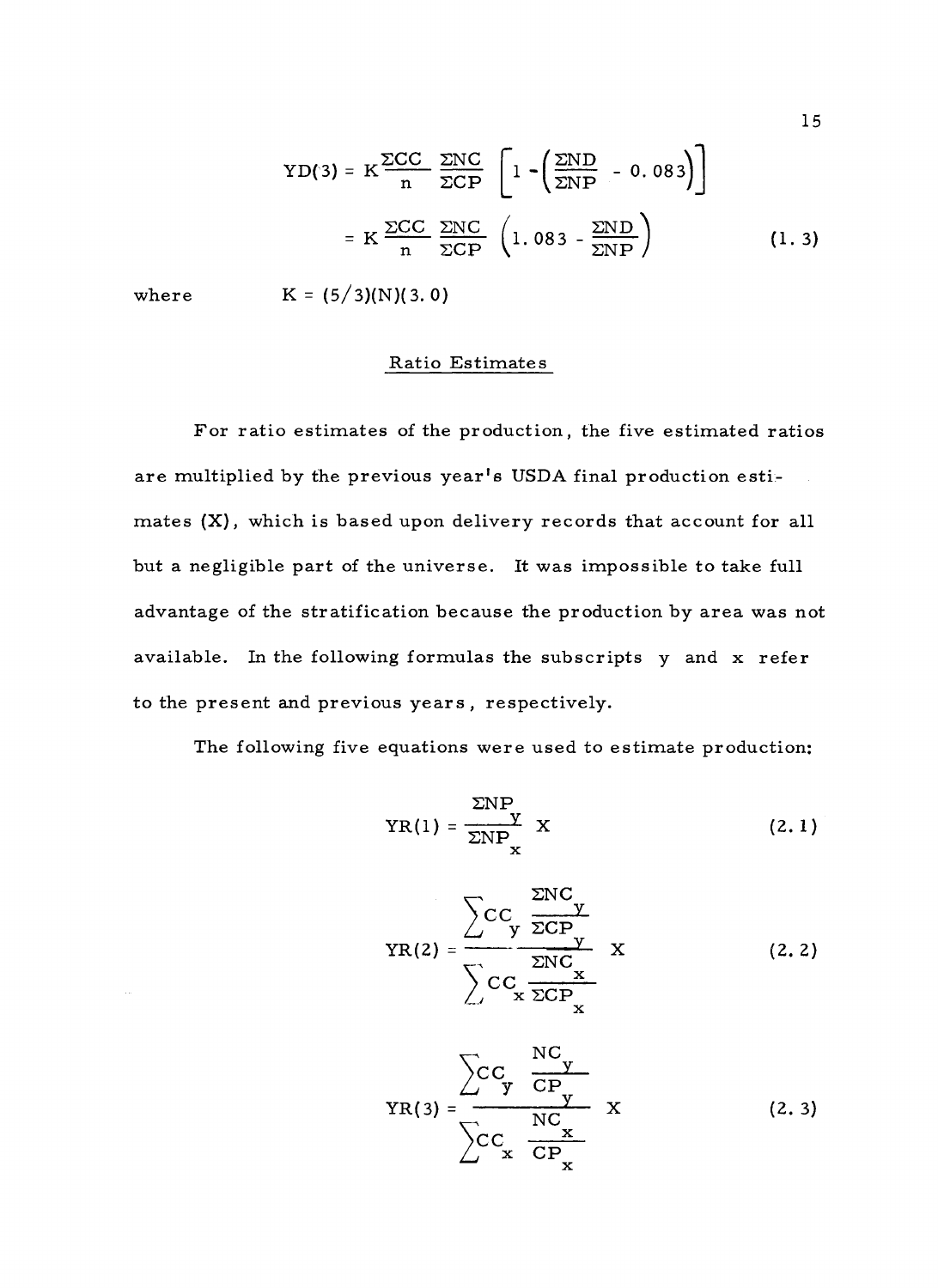$$
YR(4) = \frac{\sum CC_{y} \frac{NC}{CP_{y}} \left(1.083 - \frac{ND_{y}}{NP_{y}}\right)}{\sum CC_{x} \frac{NC_{x}}{CP_{x}} \left(1.083 - \frac{ND_{y}}{NP_{x}}\right)} X
$$
 (2.4)

$$
YR(5) = \frac{\sum CC_y \frac{NC_y}{CP_y} \left(1.083 - \frac{ND_y}{NP_y}\right) \left[W_y + .03(RD_y - SD_y)\right]}{\sum CC_x \frac{NC_x}{CP_x} \left(1.083 - \frac{ND_x}{NP_x}\right) \left[W_x + .03(RD_x - SD_x)\right]} X (2.5)
$$

In equations  $(2.1)$ ,  $(2.2)$  and  $(2.3)$  any change in defects and in the average nut weight from year to year is ignored. In equation (2. 4) it is assumed that the average nut weight was the same in both years, while in equation (2.5) the assumption is that the ratio of the dry weights at sampling time is the same as at harvest time. In both equations (2.4) and (2.5) the estimated defects were corrected for allowable defects.

Equation (2.1) uses the total laboratory nut count and no assumption about the cluster distribution is needed.

In equation (2. 2) the total nut count for the sample is the product of the total cluster count and the nut per cluster ratio of the sample, while in equations (2. 3) through (2. 5) a nut count is obtained for each sampling unit as the product of the cluster count and nut per cluster ratio.

#### Regression Estimates

It is to be expected that the regression estimate would be more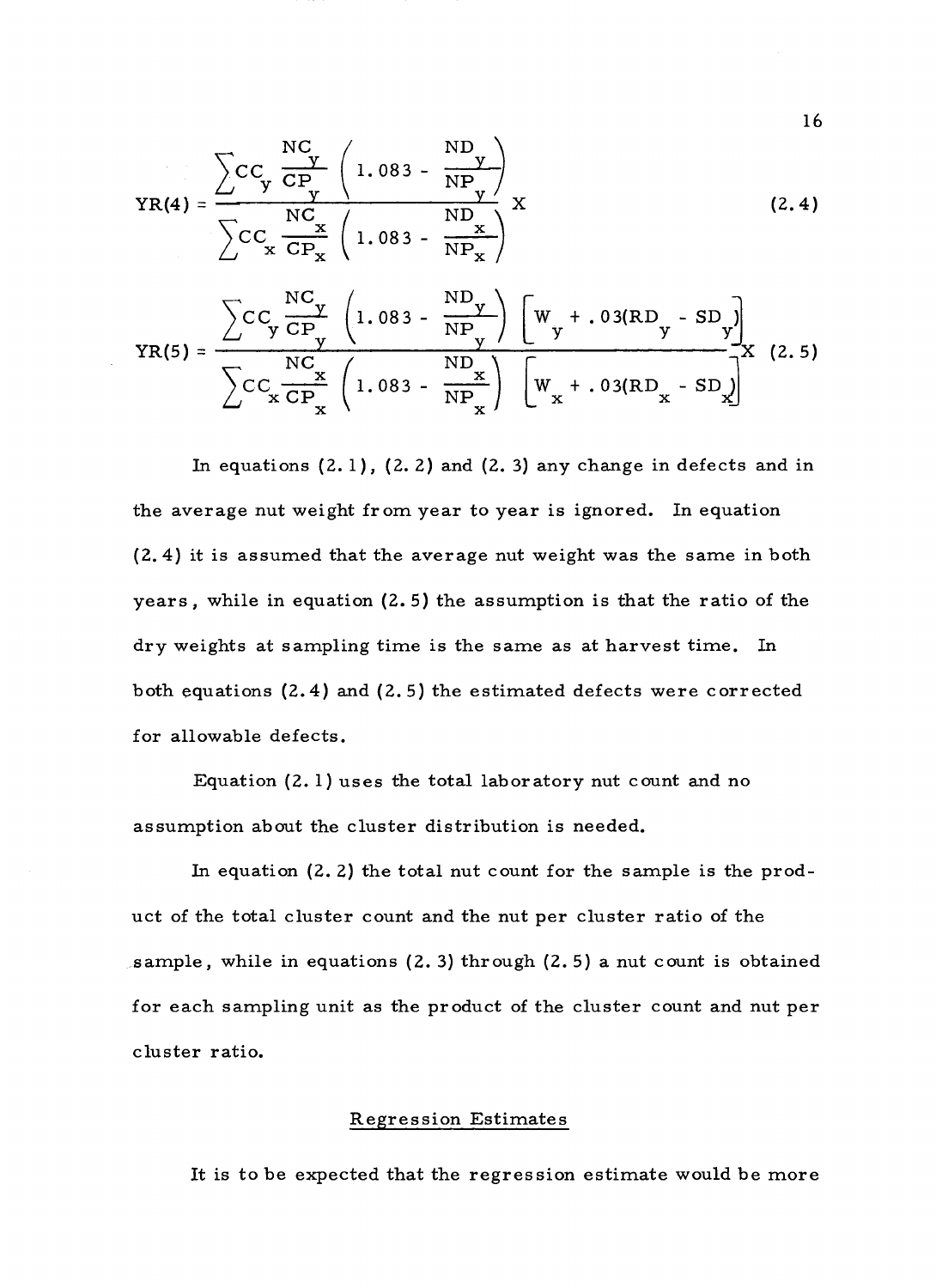precise than the ratio estimate. Although not much gain in precision is expected, this estimate was mainly included because it is expected to give a better estimate of the population total if the regression line does not pass through the origin, as is assumed in the case of the ratio estimate. To obtain an estimate of the total production the linear regression estimate of the average nut count was multiplied by the same expansion factor as for the direct expansion estimate.

YLR = K(A + Bx) = KA + BKx  
\nsince 
$$
Kx = X
$$
 (3.1)  
\n  
\n $YLR = KA + BX$  (3.1)  
\n $K = (15)(5/3)(N)(2.7)$   
\n $X = \text{previous year's actual production}$   
\n $A = \text{least squares estimate of the intercept}$   
\n $B = \text{least squares estimate of the slope of the}$   
\nregression line

#### Variance Estimates

Procedures to calculate the variances for the functions of two or more random variables are given by Deming (5 , page 393). The variance of a forecasting equation was expressed as a linear function of the variances and covariances of its components, and the variance estimate was obtained by substituting the proper sample estimates of the variances and covariances.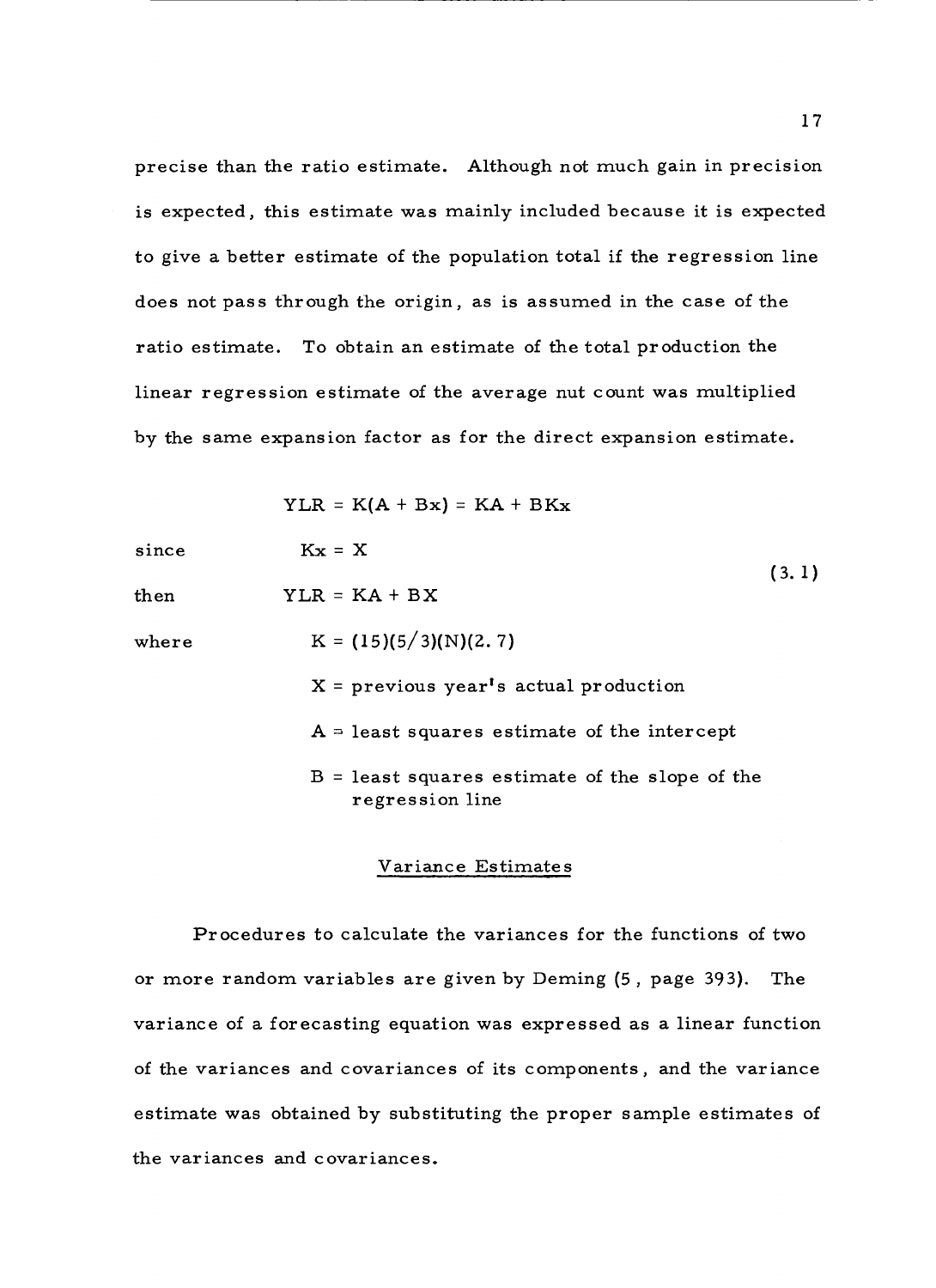Replicated subsampling (4,5,11) was employed for estimating the variances of the more complex forecasting equations (2. 3),(2.4) and (2. 5). The entire sample was divided into ten subsamples , then the estimated nut counts for the present and past years were calculated for each sampling unit. The estimate of the variance of the ratio was obtained from the variance formula given by Deming (5, page 199).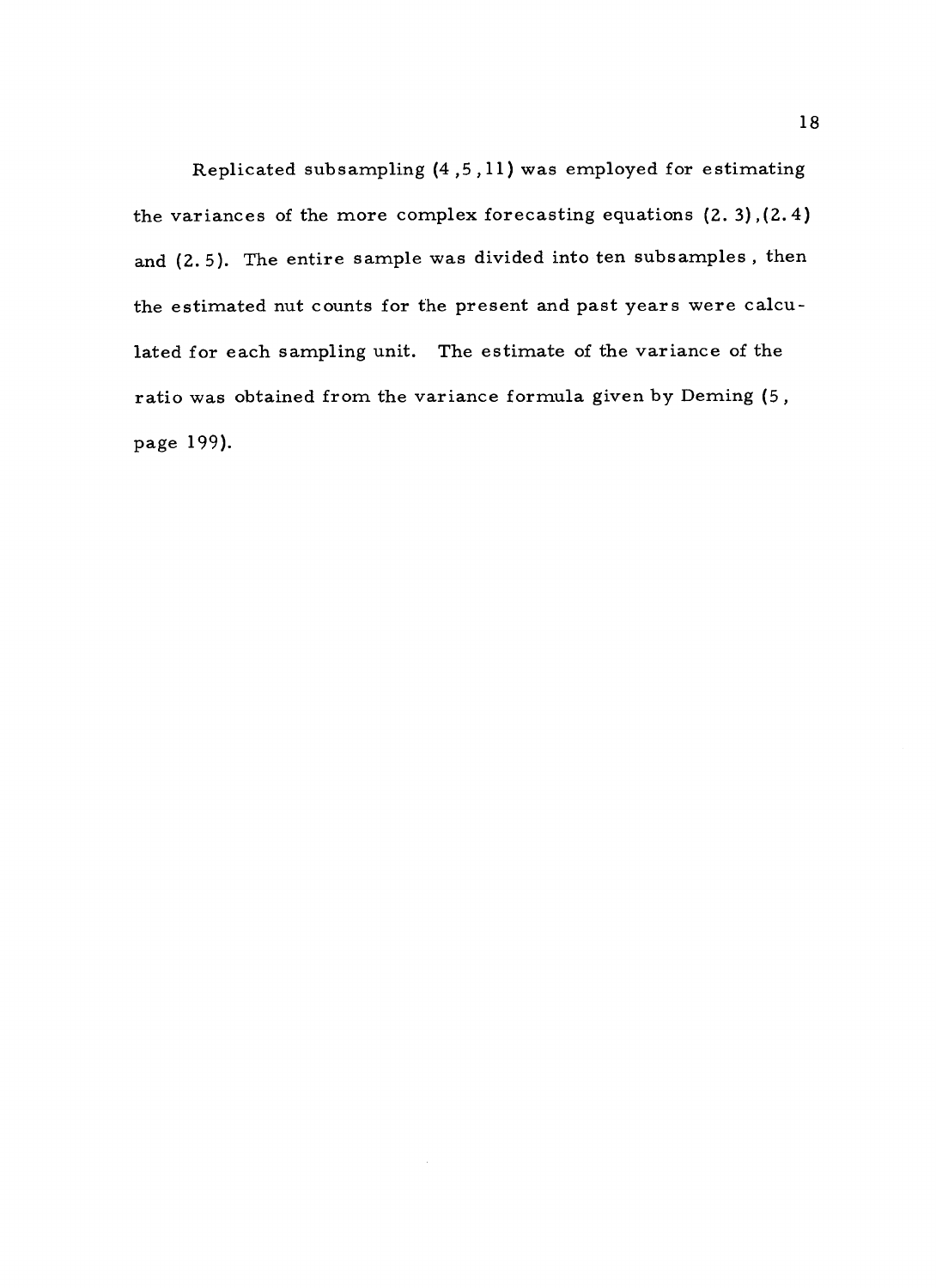#### V. RESULTS

Tables III through IX display the different types of estimates for each calendar year from 1957 to 1963. The identification of the estimates refers to the forecasting equation of the previous chapter. For direct expansion estimates, two estimates are presented: (a) represents when stratification by area was considered, and (b) when stratification was ignored in the calculation of the estimate of production and its sampling error.

Data from 1956 were not complete; therefore, for 1957, only direct expansion estimates were calculated, and they are presented in Table III. These estimates are based on 331 sampling units.

| Type of  | Estimated<br>production | Deviation<br>from final | Sampling<br>error |     |
|----------|-------------------------|-------------------------|-------------------|-----|
| estimate | (Tons)                  | $($ %)                  | (Tons)            | (%) |
| 1.1(a)   | 12,913                  | $+ 3.2$                 | 390               | 3.0 |
| (b)      | 13,070                  | $+4.5$                  | 416               | 3.2 |
| 1.2(a)   | 11,086                  | $-11.4$                 | 361               | 3.3 |
| (b)      | 11,161                  | $-10.8$                 | 381               | 3.4 |
| 1.3(a)   | 12,155                  | $-2.8$                  | 396               | 3.3 |
| (b)      | 12,245                  | $-2,1$                  | 418               | 3.4 |
| Final    | 12,510                  |                         |                   |     |
|          |                         |                         |                   |     |

| Table III. Production estimates, 1957. |  |  |  |
|----------------------------------------|--|--|--|
|----------------------------------------|--|--|--|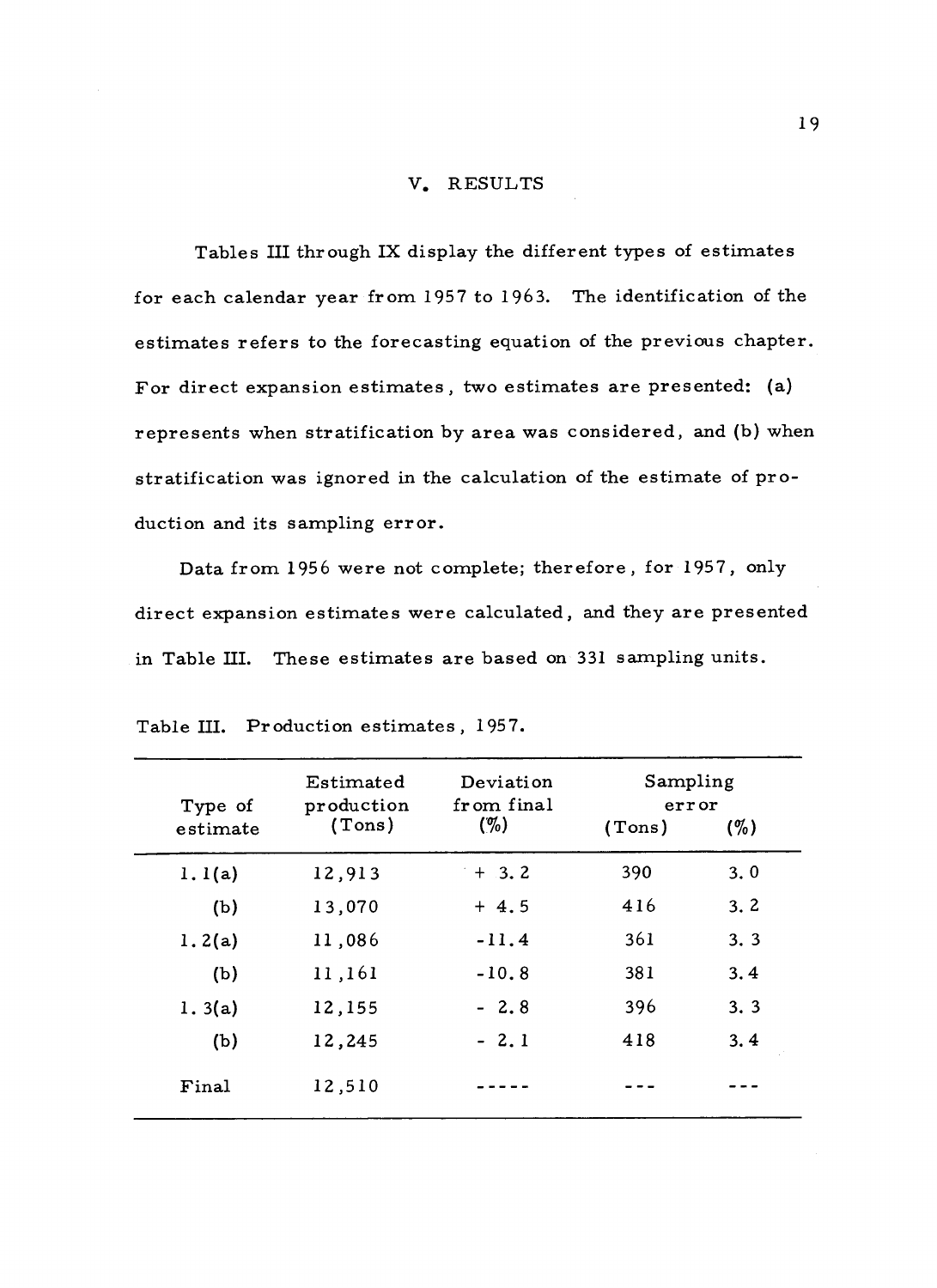Table IV displays the results for 1958. Three hundred fortynine sampling units were used to calculate the expansion estimates, and data from 287 blocks were matched with the 1957 data to be used to calculate the ratio estimates.

| Type of  | Estimated<br>production | Deviation<br>from final | Sampling | error   |
|----------|-------------------------|-------------------------|----------|---------|
| estimate | (Tons)                  | $( \% )$                | (Tons)   | $(\% )$ |
| 1.1(a)   | 8,048                   | $+ 6.7$                 | 283      | 3.5     |
| (b)      | 8,069                   | $+ 7.0$                 | 312      | 3.9     |
| 1.2(a)   | 8,017                   | $+6.3$                  | 282      | 3.5     |
| (b)      | 8,037                   | $+ 6.6$                 | 312      | 3.9     |
| 1.3(a)   | 7,948                   | $+ 5.4$                 | 287      | 3.6     |
| (b)      | 7,973                   | $+ 5.7$                 | 320      | 4.0     |
| 2.1      | 7,765                   | $+3.0$                  | 364      | 4.7     |
| 2, 2     | 9,268                   | $+22.9$                 | 465      | 5.0     |
| 2.3      | 9,266                   | $+22.9$                 | 368      | 4.0     |
| 2.4      | 8,402                   | $+11.4$                 | 348      | 4.1     |
| 2.5      | 11,429                  | $+51.6$                 | 543      | 4.7     |
| 3.1      | 7,777                   | $+3.1$                  | 317      | 4.1     |
| Final    | 7,540                   |                         |          |         |

Table IV. Production estimates , 1958.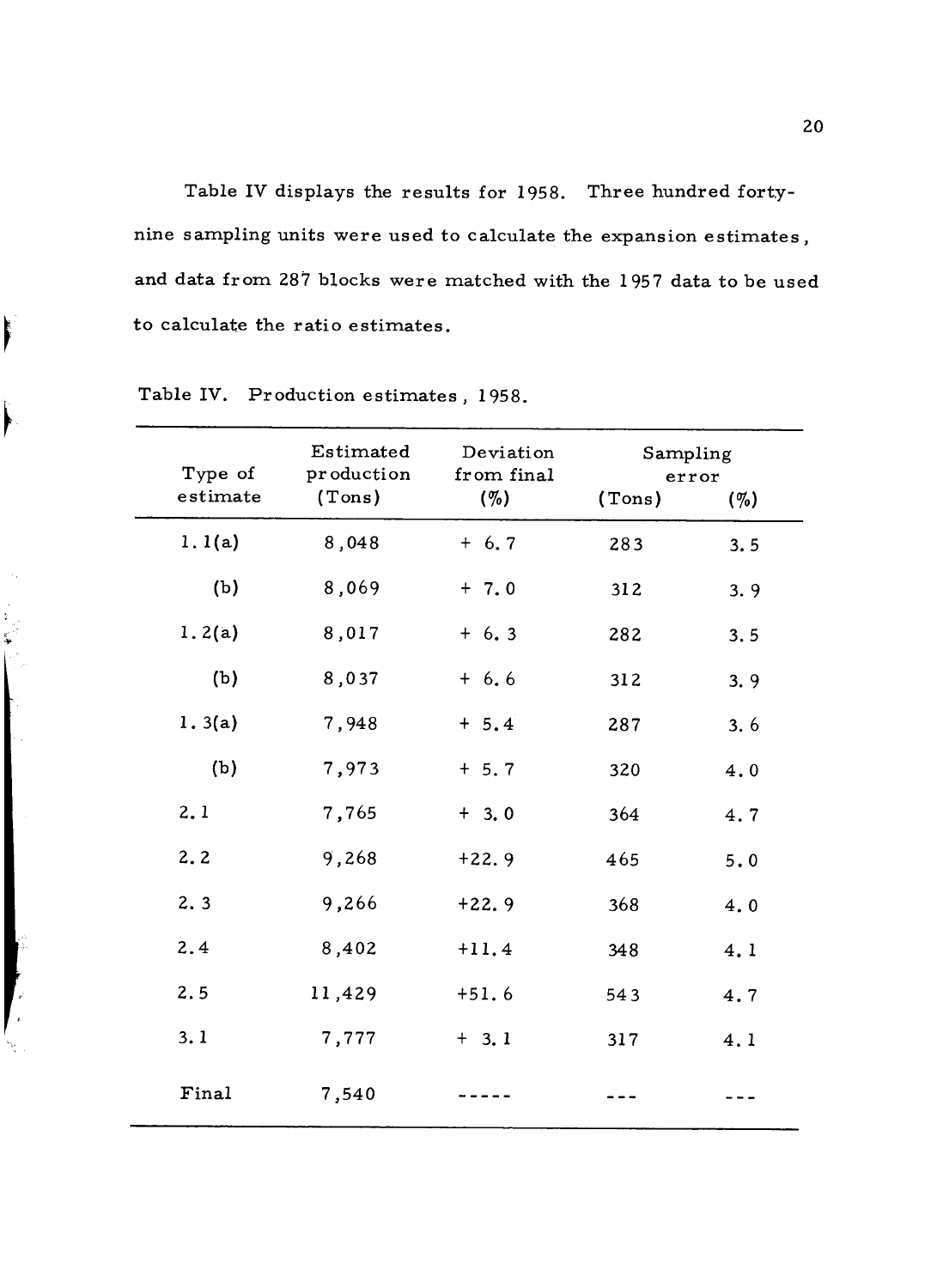In 1959, 346 blocks were used for direct expansion estimates from which 294 were paired with the previous year. Table V shows the results.

| Type of  | Estimated<br>production | Deviation<br>from final | error  | Sampling |
|----------|-------------------------|-------------------------|--------|----------|
| estimate | (Tons)                  | $( \% )$                | (Tons) | (%)      |
| 1.1(a)   | 11,960                  | $+18.4$                 | 369    | 3.1      |
| (b)      | 11,912                  | $+17.9$                 | 368    | 3.1      |
| 1.2(a)   | 12,109                  | $+19.9$                 | 373    | 3.1      |
| (b)      | 12,054                  | $+19.3$                 | 371    | 3.1      |
| 1.3(a)   | 12,610                  | $+24.8$                 | 394    | 3.1      |
| (b)      | 12,540                  | $+24.2$                 | 393    | 3.1      |
| 2.1      | 11,290                  | $+11.8$                 | 460    | 4.1      |
| 2.2      | 11,471                  | $+13.6$                 | 469    | 4.1      |
| 2.3      | 11,451                  | $+13.4$                 | 4 3 4  | 3.8      |
| 2, 4     | 11,975                  | $+18.6$                 | 468    | 3.9      |
| 2.5      | 9,285                   | $-8.1$                  | 426    | 4.6      |
| 3.1      | 11,905                  | $+17.9$                 | 474    | 5.0      |
| Final    | 10,100                  |                         |        |          |

Table V. Production estimates, 1959.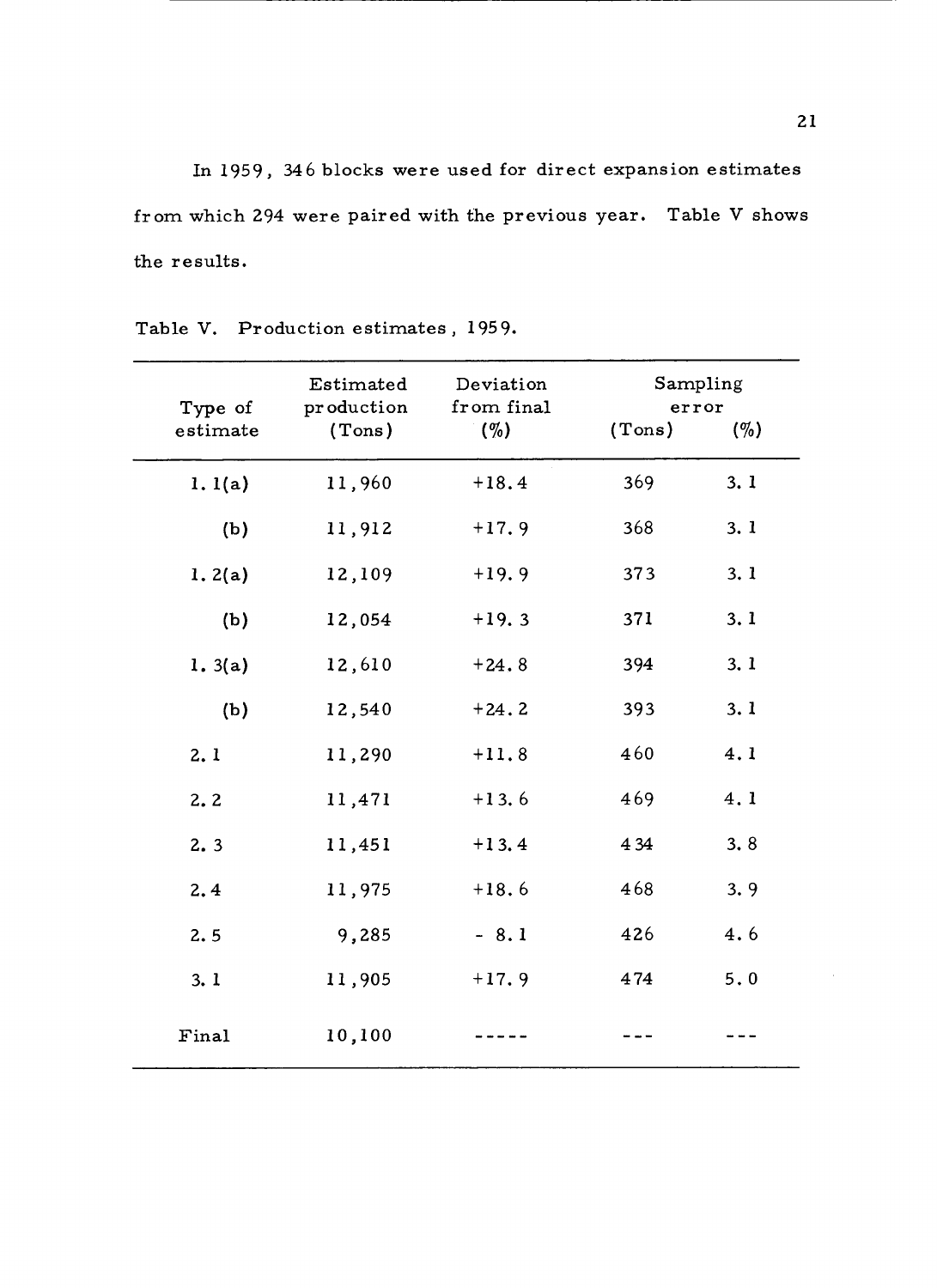Of the 345 sampling units 290 were matched with blocks in 1960. The results are given in Table VI.

Table VI. Production estimates, 1960.

| Type of  | Estimated<br>production | Deviation<br>from final | Sampling | error  |
|----------|-------------------------|-------------------------|----------|--------|
| estimate | (Tons)                  | $( \% )$                | (Tons)   | $(\%)$ |
| 1.1(a)   | 8,853                   | $-1.0$                  | 276      | 3.1    |
| (b)      | 8,940                   | $-0.1$                  | 308      | 3.4    |
| 1.2(a)   | 8,640                   | $-3.5$                  | 293      | 3.4    |
| (b)      | 8,733                   | $-2.4$                  | 327      | 3.7    |
| 1.3(a)   | 9,184                   | $+2.6$                  | 332      | 3.6    |
| (b)      | 9,290                   | $+3.8$                  | 367      | 3.9    |
| 2.1      | 7,806                   | $-12.8$                 | 300      | 3.8    |
| 2.2      | 7,558                   | $-15.6$                 | 306      | 4.1    |
| 2.3      | 7,565                   | $-15.5$                 | 288      | 3.8    |
| 2.4      | 7,763                   | $-13.3$                 | 302      | 3.9    |
| 2.5      | 7,490                   | $-16.3$                 | 253      | 3.4    |
| 3.1      | 8,488                   | $-5.2$                  | 312      | 3.5    |
| Final    | 8,950                   |                         |          |        |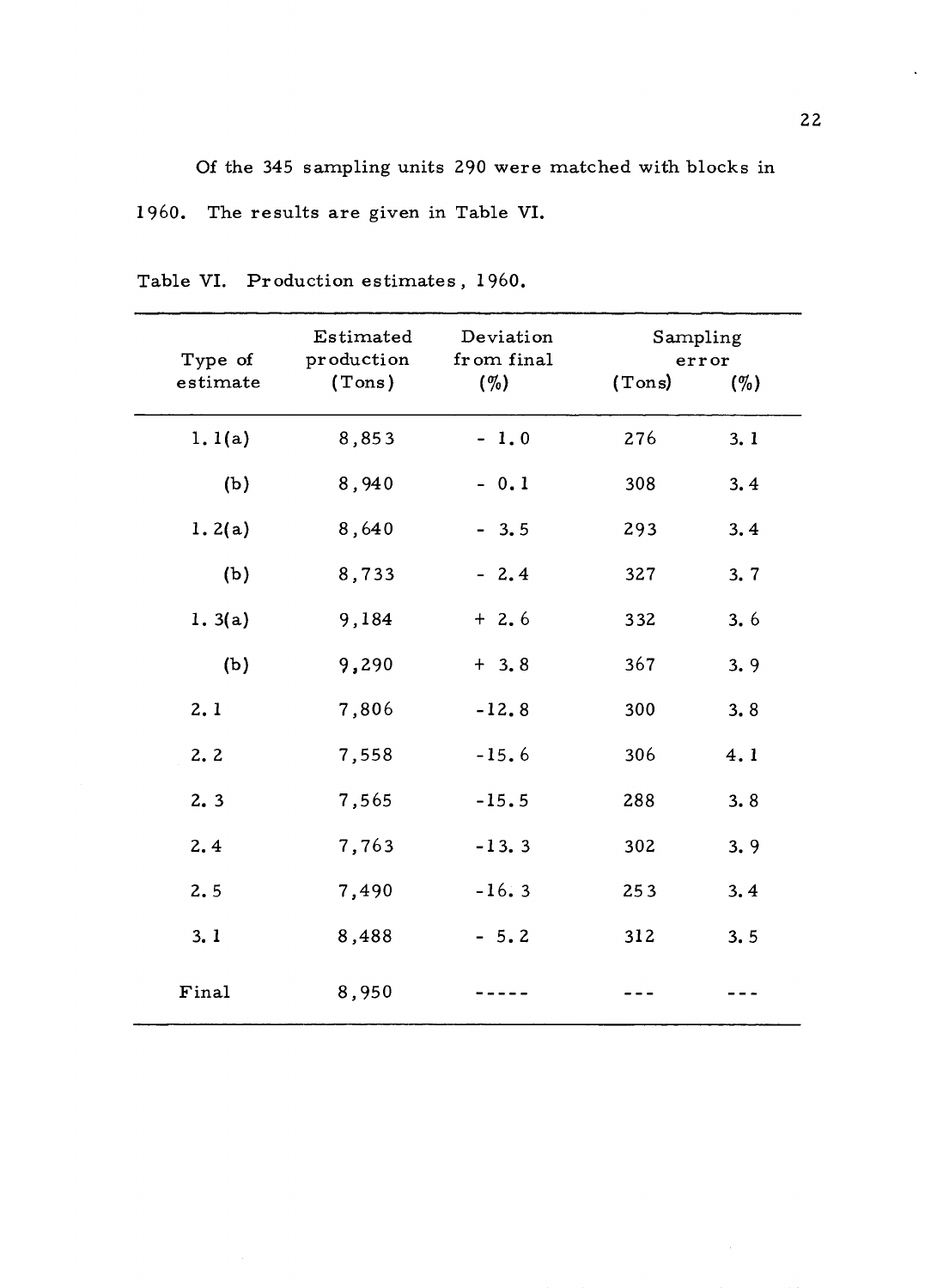In 1961 , 342 blocks were considered in the direct expansion estimates and 296 of those were sampled in the previous years.

| Type of<br>estimate | Estimated<br>production<br>(Tons) | Deviation<br>from final<br>(%) | Sampling<br>(Tons) | error<br>$( \% )$ |
|---------------------|-----------------------------------|--------------------------------|--------------------|-------------------|
| 1. $1(a)$           | 11,127                            | $-5.4$                         | 320                | 2.9               |
| (b)                 | 11,044                            | $-6.0$                         | 319                | 2.9               |
| 1.2(a)              | 10,595                            | $-9.9$                         | 305                | 2.9               |
| (b)                 | 10,507                            | $-10.6$                        | 305                | 2.9               |
| 1.3(a)              | 10,677                            | $-9.2$                         | 320                | 3.0               |
| (b)                 | 10,580                            | $-10.0$                        | 322                | 3.0               |
| 2.1                 | 11,173                            | $-5.0$                         | 485                | 4.3               |
| 2.2                 | 10,847                            | $-7.8$                         | 501                | 4.6               |
| 2.3                 | 10,849                            | $-7.8$                         | 479                | 4.4               |
| 2.4                 | 10,255                            | $-12.8$                        | 474                | 4.6               |
| 2.5                 | 10,096                            | $-14.2$                        | 403                | 4.0               |
| 3.1                 | 11,242                            | $-4.4$                         | 346                | 3.1               |
| Final               | 11,760                            |                                |                    |                   |

Table VII. Production estimates, 1961.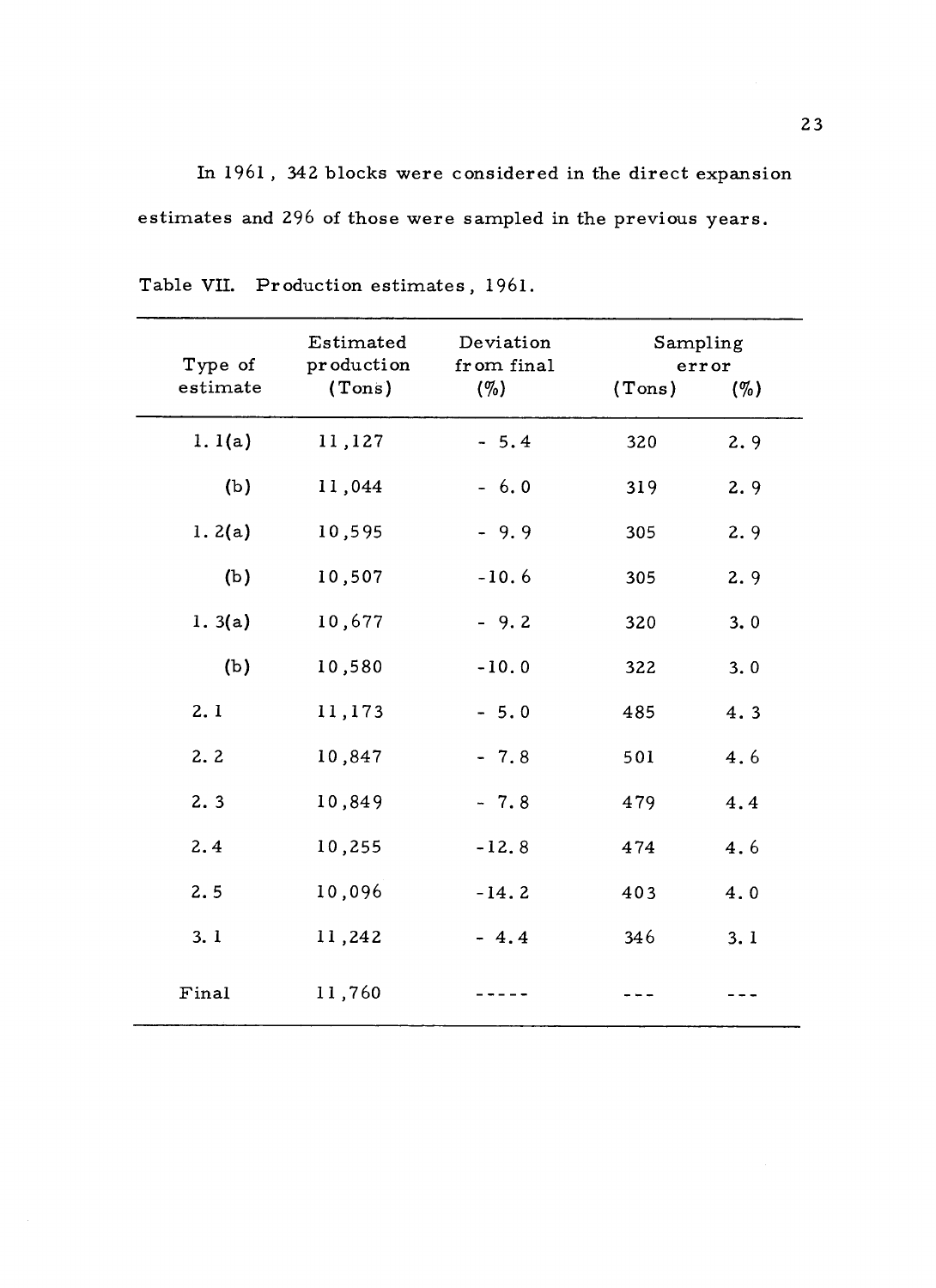Only 330 blocks gave useful information in the 1962 survey; and from these, 286 were matched for ratio estimate. The estimates are displayed in Table VIII.

| Type of<br>estimate | Estimated<br>production<br>(Tons) | Deviation<br>from final<br>$( \% )$ | Sampling<br>(Tons) | error<br>(%) |
|---------------------|-----------------------------------|-------------------------------------|--------------------|--------------|
| 1.1(a)              | 7,812                             | $+ 0.4$                             | 243                | 3.1          |
| (b)                 | 7,718                             | $-0.8$                              | 263                | 3.4          |
| 1.2(a)              | 7,445                             | $-4.3$                              | 254                | 3.4          |
| (b)                 | 7,379                             | $-5.2$                              | 278                | 3.8          |
| 1.3(a)              | 7,598                             | $-2.3$                              | 302                | 4.0          |
| (b)                 | 7,521                             | $-3.3$                              | 334                | 4.4          |
| 2.1                 | 8,474                             | $+ 8.9$                             | 326                | 3.8          |
| 2.2                 | 8,521                             | $+9.5$                              | 358                | 4.2          |
| 2.3                 | 8,266                             | $+ 6.2$                             | 306                | 3.7          |
| 2.4                 | 8,330                             | $+ 7.1$                             | 329                | 4.0          |
| 2.5                 | 7,456                             | $-4.2$                              | 290                | 3.9          |
| 3.1                 | 8,118                             | $+4.3$                              | 271                | 3.3          |
| Final               | 7,780                             |                                     |                    |              |

Table VIII. Production estimates , 1962.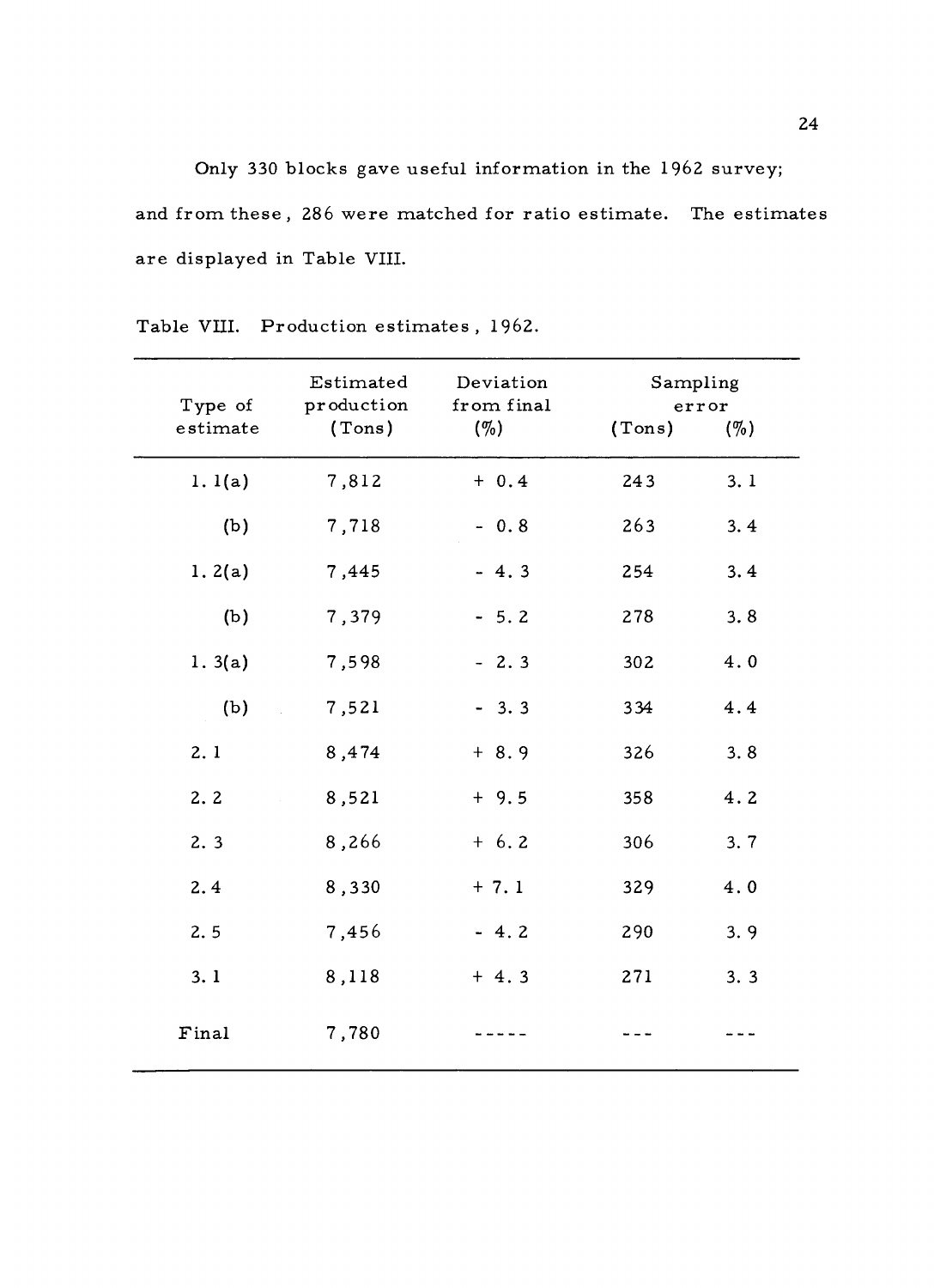In 1963, the sample size was increased and the expansion estimates were based on 380 sampling units and the ratio estimates on 316 units. The following table shows the estimates for this year.

| Type of<br>estimate | Estimated<br>production<br>(Tons) | Deviation<br>from final<br>(%) | Sampling<br>(Tons) | error<br>(%) |
|---------------------|-----------------------------------|--------------------------------|--------------------|--------------|
|                     |                                   |                                |                    |              |
| 1.1(a)              | 7,153                             | $+ 3.1$                        | 221                | 3.1          |
| (b)                 | 7,257                             | $+4.6$                         | 274                | 3.8          |
| 1.2(a)              | 6,482                             | $-6.6$                         | 215                | 3.3          |
| (b)                 | 6,577                             | $-5.2$                         | 258                | 3.9          |
| 1.3(a)              | 6,531                             | $-5.9$                         | 224                | 3.4          |
| (b)                 | 6,623                             | $-4.6$                         | 269                | 4.0          |
| 2.1                 | 7,747                             | $+11.6$                        | 433                | 5.6          |
| 2.2                 | 7,268                             | $+4.7$                         | 4 3 0              | 5.9          |
| 2.3                 | 7,406                             | $+ 6.7$                        | 377                | 5.1          |
| 2.4                 | 7,262                             | $+4.6$                         | 384                | 5.3          |
| 2.5                 | 7,377                             | $+ 6.3$                        | 4 3 8              | 5.9          |
| 3.1                 | 7,339                             | $+ 5.7$                        | 303                | 4.1          |
| Final               | 6,940                             |                                |                    |              |

Table IX. Production estimates , 1963.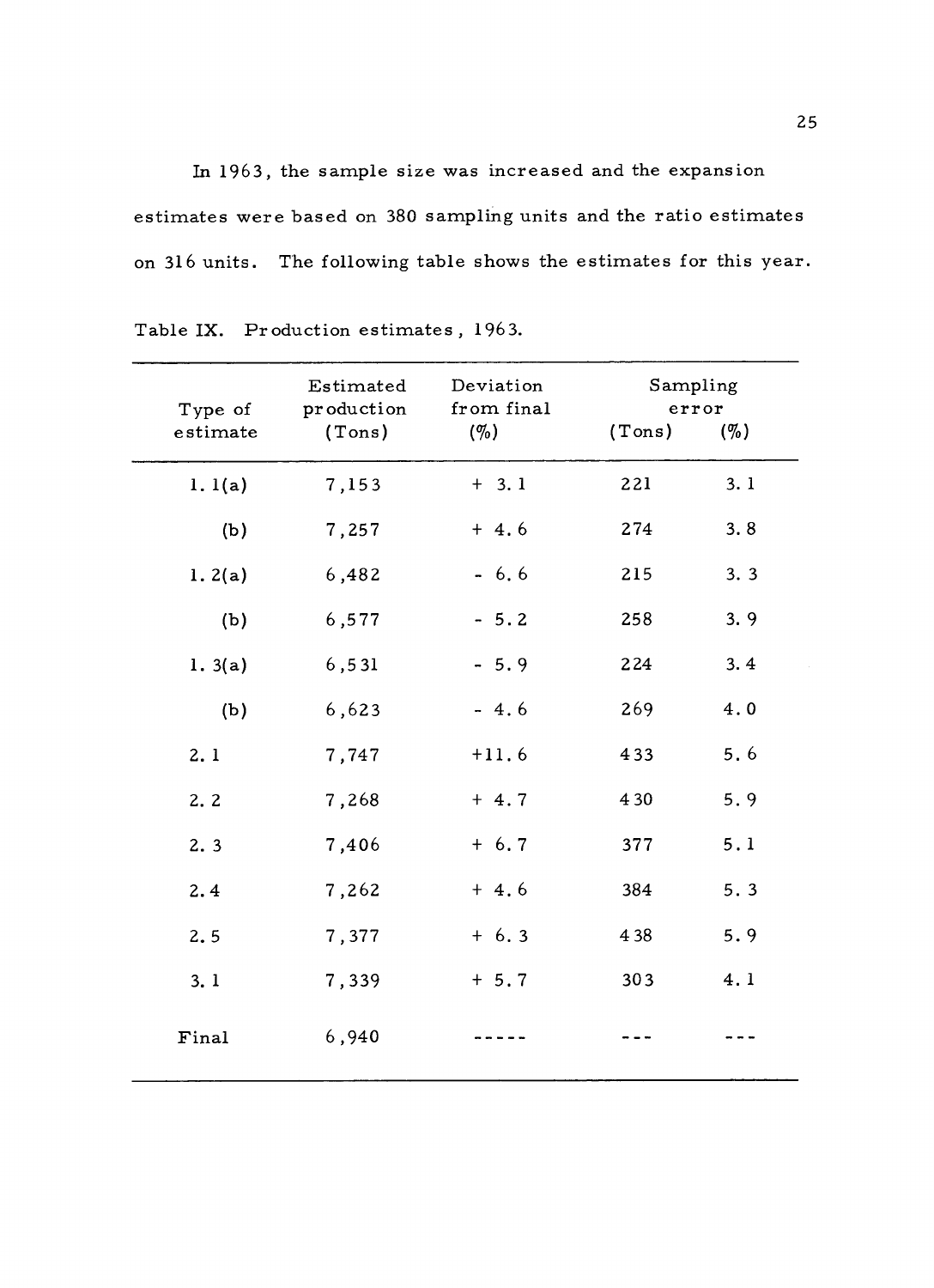The following two tables compare the percent deviations and the sampling errors in percent of the estimates from 1958 to 1963.

| Type of<br>estimate | 1958    | 1959    | 1960    | 1961    | 1962    | 1963    |
|---------------------|---------|---------|---------|---------|---------|---------|
| 1.1(a)              | $+ 6.7$ | $+18.4$ | $-1.0$  | $-5.4$  | $+ 0.4$ | $+ 3.1$ |
| (b)                 | $+ 7.0$ | $+17.9$ | $-0.1$  | $-6.0$  | $-0.8$  | $+4.6$  |
| 1.2(a)              | $+6.3$  | $+19.9$ | $-3.5$  | $-9.9$  | $-4.3$  | $-6.6$  |
| (b)                 | $+ 6.6$ | $+19.3$ | $-2.4$  | $-10.6$ | $-5.2$  | $-5.2$  |
| 1.3(a)              | $+ 5.4$ | $+24.8$ | $+2.6$  | $-9.2$  | $-2.3$  | $-5.9$  |
| (b)                 | $+ 5.7$ | $+24.2$ | $+3.8$  | $-10.0$ | $-3.3$  | $-4.6$  |
| 2.1                 | $+ 3.0$ | $+11.8$ | $-12.8$ | $-5.0$  | $+ 8.9$ | $+11.6$ |
| 2.2                 | $+22.9$ | $+13.6$ | $-15.6$ | $-7.8$  | $+9.5$  | $+4.7$  |
| 2.3                 | $+22.9$ | $+13.4$ | $-15.5$ | $-7.8$  | $+ 6.2$ | $+ 6.7$ |
| 2, 4                | $+11.4$ | $+18.6$ | $-13.3$ | $-12.8$ | $+ 7.1$ | $+4.6$  |
| 2.5                 | $+51.6$ | $-8.1$  | $-16.3$ | $-14.2$ | $-4.2$  | $+ 6.3$ |
| 3.1                 | $+ 3.1$ | $+17.9$ | $-5.2$  | $-4.4$  | $+4.3$  | $+ 5.7$ |
|                     |         |         |         |         |         |         |

Table X. Percent deviation of the estimates from the actual production.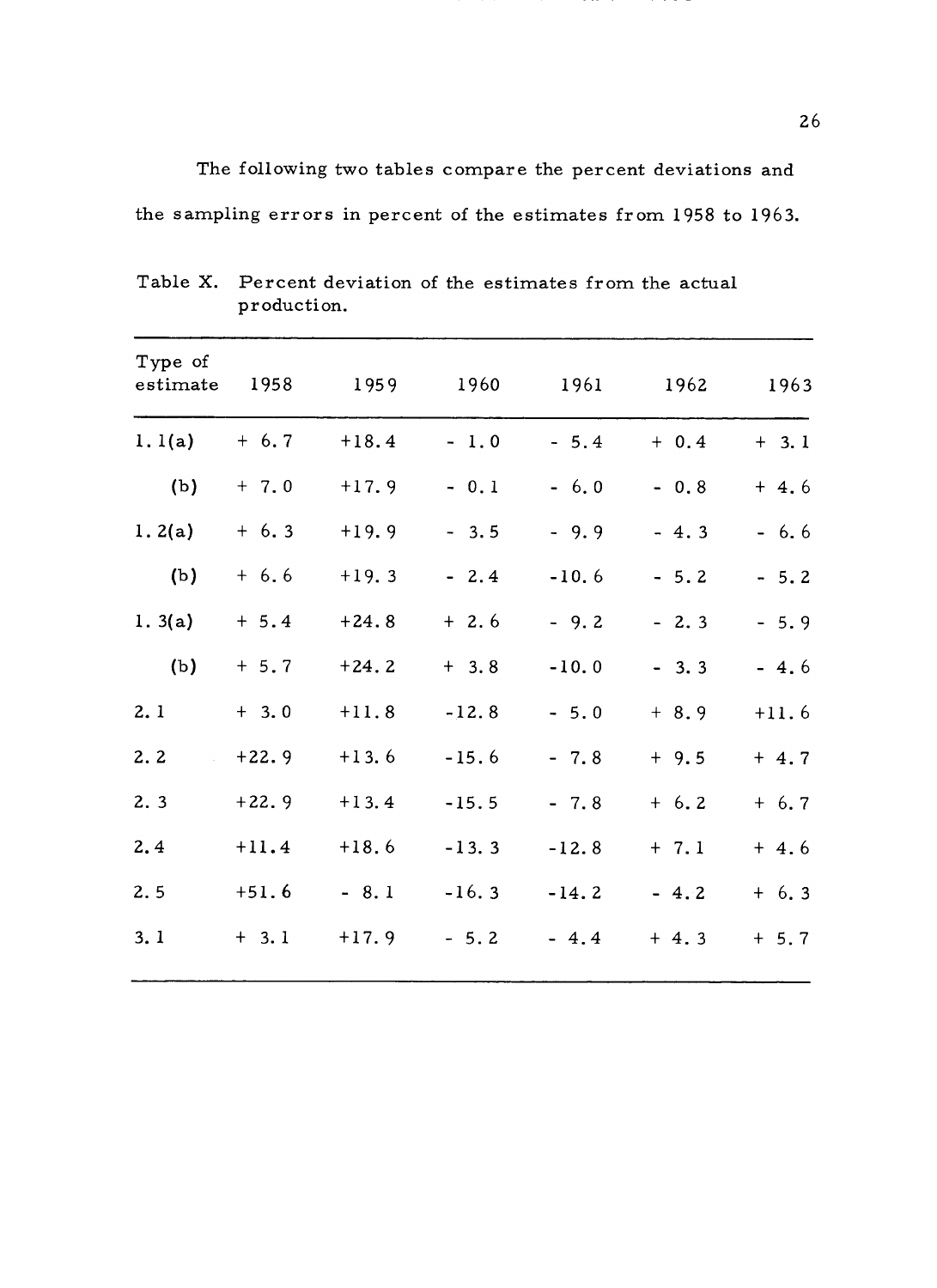| Type of<br>$\tt estimate$ | 1958 | 1959 | 1960 — 1960 — 1970 — 1980 — 1980 — 1980 — 1980 — 1980 — 1980 — 1980 — 1980 — 1980 — 1980 — 1980 — 1980 — 1 | 1961 | 1962 | 1963 |
|---------------------------|------|------|------------------------------------------------------------------------------------------------------------|------|------|------|
| 1.1(a)                    | 3.5  | 3.1  | 3.1                                                                                                        | 2.9  | 3.1  | 3.1  |
| (b)                       | 3.9  | 3.1  | 3.4                                                                                                        | 2.9  | 3.4  | 3.8  |
| 1.2(a)                    | 3.5  | 3.1  | 3.4                                                                                                        | 2.9  | 3.4  | 3.3  |
| (b)                       | 3.9  | 3.1  | 3.4                                                                                                        | 2.9  | 3.8  | 3.9  |
| 1.3(a)                    | 3.6  | 3.1  | 3.6                                                                                                        | 3.0  | 4.0  | 3.4  |
| (b)                       | 4.0  | 3.1  | 3.9                                                                                                        | 3.0  | 4.4  | 4.0  |
| 2.1                       | 4.7  | 4.1  | 3.8                                                                                                        | 4.3  | 3.8  | 5.6  |
| 2.2                       | 5.0  | 4.1  | 4.1                                                                                                        | 4.6  | 4.2  | 5.9  |
| 2.3                       | 4.0  | 3.8  | 3.8                                                                                                        | 4.4  | 3.7  | 5.1  |
| 2.4                       | 4.1  | 3.9  | 3.9                                                                                                        | 4.6  | 4.0  | 5.3  |
| 2.5                       | 4.7  | 4.6  | 3, 4                                                                                                       | 4.0  | 3.9  | 5.9  |
| 3.1                       | 4.1  | 5.0  | 3.5                                                                                                        | 3.1  | 3.3  | 4.1  |
|                           |      |      |                                                                                                            |      |      |      |

Table XI. Percent sampling error of the estimates.

 $\sigma_{\rm eff}$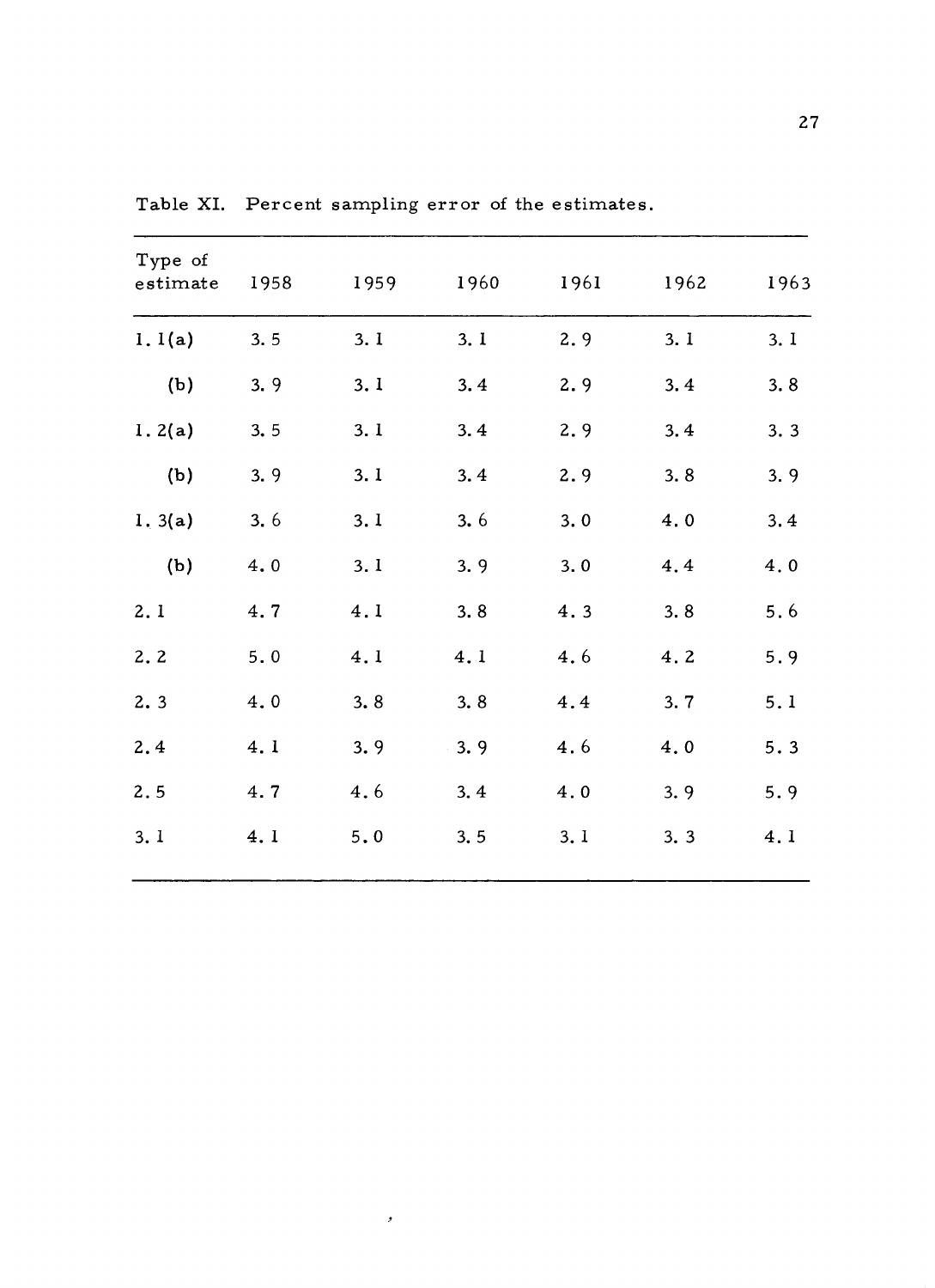Table XII is a summary of Tables X and XI. It displays for each type of estimate the average value of the percent deviations and the corresponding pooled sampling error. It also shows the average value of absolute percent deviation and the corresponding sampling error.

| Type of  |      |     |                                       | Average error Morage absolute error |  |  |
|----------|------|-----|---------------------------------------|-------------------------------------|--|--|
| estimate |      |     | Deviation S. error Deviation S. error |                                     |  |  |
| 1.1(a)   | 3.7  | 3.1 | 5.8                                   | 2.5                                 |  |  |
| (b)      | 3.8  | 3.4 | 6.1                                   | 2.7                                 |  |  |
| 1.2(a)   | 0.1  | 3.3 | 8.6                                   | 2.6                                 |  |  |
| (b)      | 0.4  | 3.5 | 8.2                                   | 2.8                                 |  |  |
| 1.3(a)   | 0.9  | 3.5 | 8.4                                   | 2.8                                 |  |  |
| (b)      | 2.6  | 3.8 | 8.6                                   | 3.0                                 |  |  |
| 2.1      | 2.9  | 4.4 | 8.8                                   | 3.5                                 |  |  |
| 2.2      | 4.5  | 4.7 | 12.4                                  | 3.8                                 |  |  |
| 2.3      | 4.4  | 4.2 | 12.1                                  | 3.4                                 |  |  |
| 2.4      | 2, 6 | 4.3 | 11.3                                  | 3.5                                 |  |  |
| 2.5      | 2.5  | 4.5 | 16.8                                  | 3.6                                 |  |  |
| 3.1      | 3.6  | 3.9 | 6.8                                   | 3.1                                 |  |  |
|          |      |     |                                       |                                     |  |  |

Table XII. Summary of the estimates.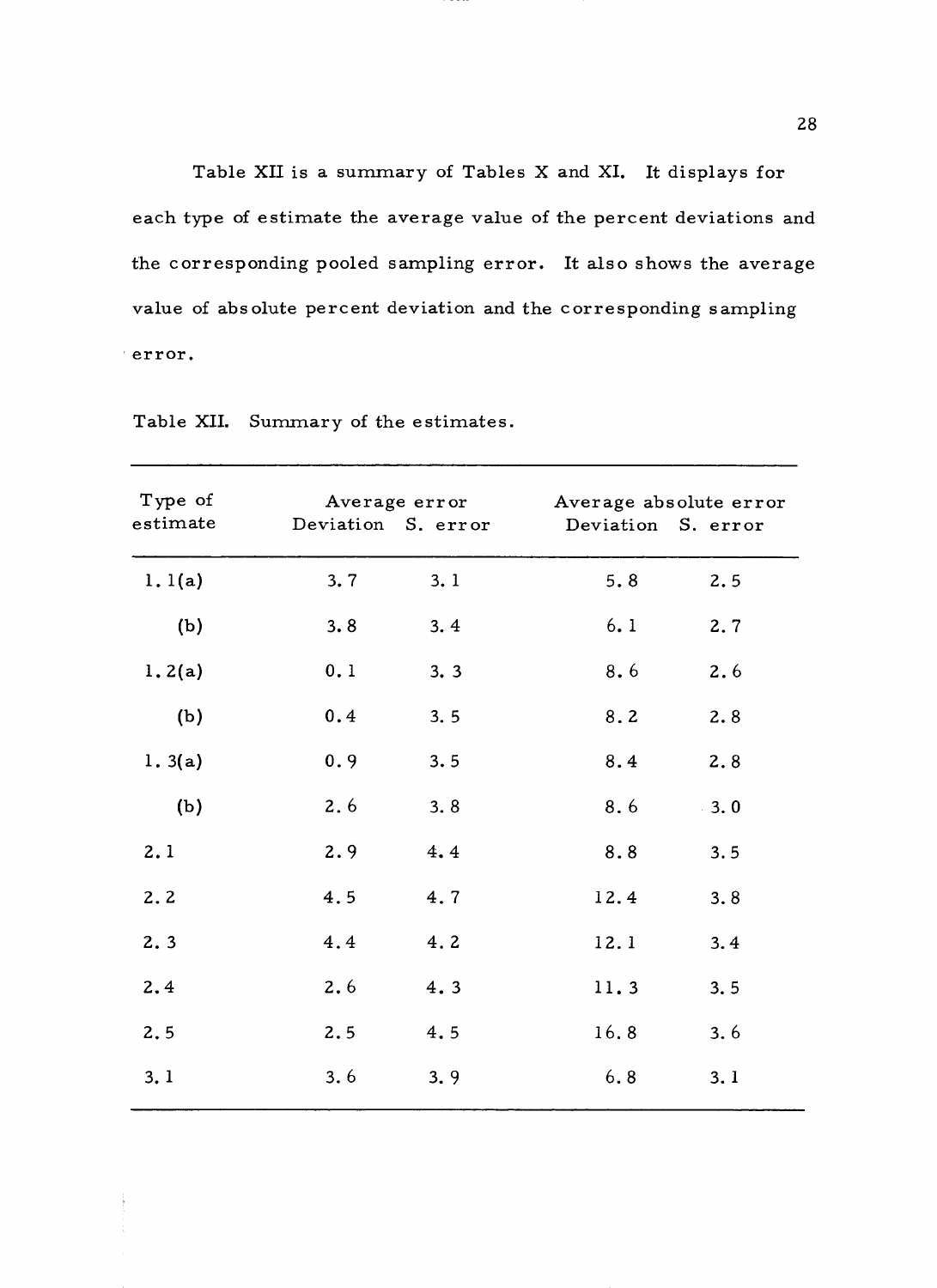#### VI. DISCUSSION OF THE RESULTS

The problem of making accurate annual estimates of the total filbert production, using data obtained in the July survey, is not only a sampling problem. Biological or weather factors can affect the final or actual production after the survey period, and may cause, indirectly, an "error" in the estimate. This may have happened in 1959, because all but one estimating equation considerably overestimates the production, as it can be seen in Table X. In 1960, on the other hand, while the direct expansion estimates are very close to the actual production, the ratio estimates considerably underestimate the production value. If this reasoning is valid, the estimates should have been compared to a "corrected actual production," which would account for irregularities between sampling and harvest time; and this figure should be used for the next year's ratio estimates. On the other hand, when irregularities are observed after the July forecast is made, it should be brought to the attention of the filbert industry, or a revised estimate be made.

Of course, irregularities sometimes can be misleading. For instance, it was believed after the October windstorm in 1962, which caused a considerable amount of damage in the orchards, that a portion of the crop was not harvested, and adjustment was made for this amount when the 1963 estimate was reported as it is shown in Table I.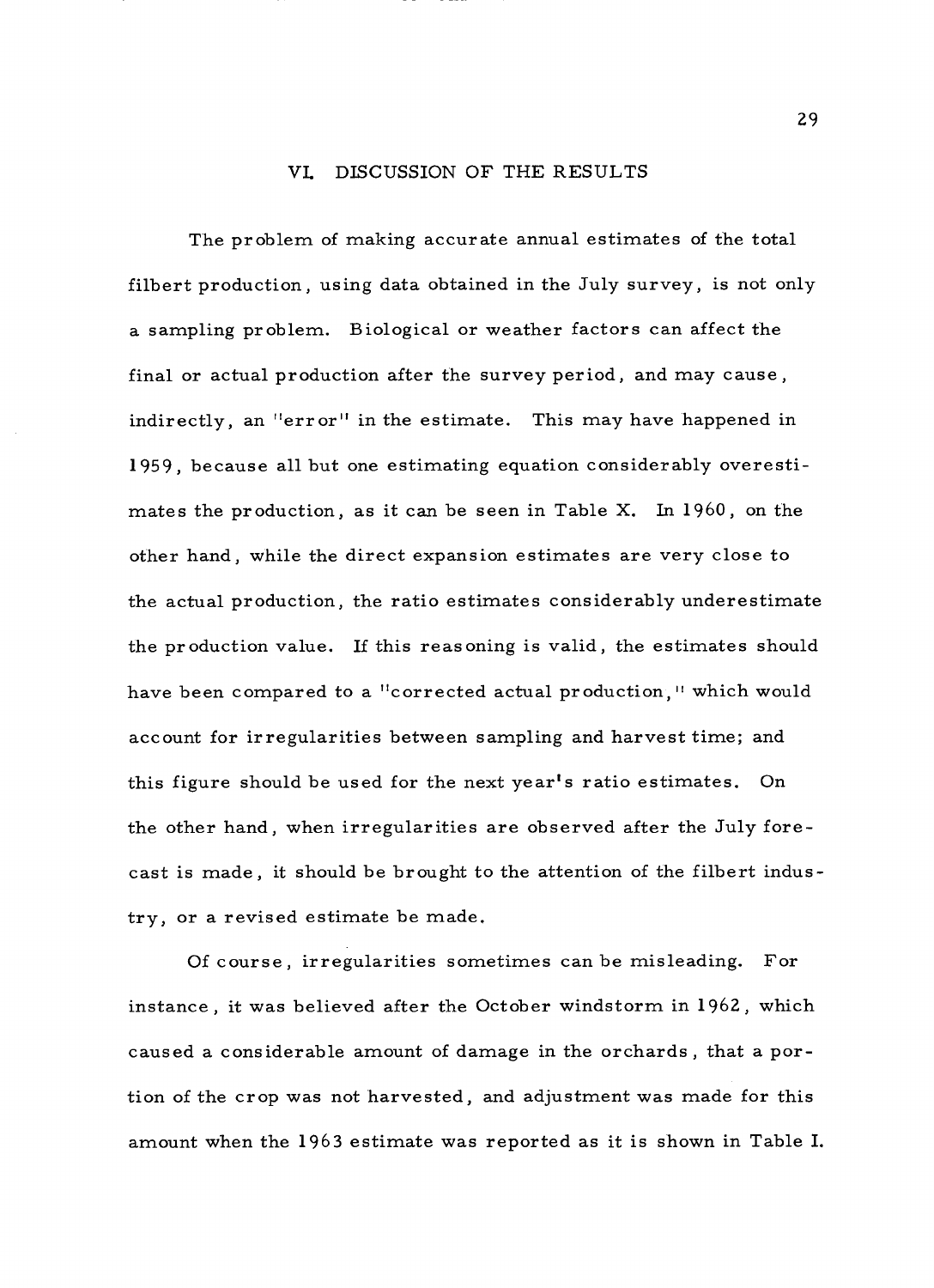It turned out that the adjustment was unwarranted. A special tree and acreage survey (9) of the orchards in mid -1963 showed that the total immediate loss amounted to 10.8 percent of the number of trees standing before the storm, but 5. 3 percent of the total was reset; and, thus, only 5.5 percent was removed. It can be argued that this loss was even less because the "natural thinning" of the windstorm increased quality of the orchard directly, or indirectly by forcing the owner to spend more time in the orchard.

The above discussion explains some of the non-statistical factors, which might account for larger than expected deviations in several years. It also indicates that further detailed studies are necessary to understand completely the factors which alter the production after the July survey. It should be emphasized again, that the estimated production is not compared with the true population production because it is not available. The USDA. final production estimate was used as a basis of the comparison. This estimate is believed to be very close to the true population value.

Table XII displays the average values of the yearly estimates for the time period from 1958 to 1963 inclusive. The average deviation is the arithmetic mean of the deviation and average absolute deviation or mean deviation is the mean of the absolute values of the yearly deviations. The sampling error of the average deviation is the square root of the average relative variance. The error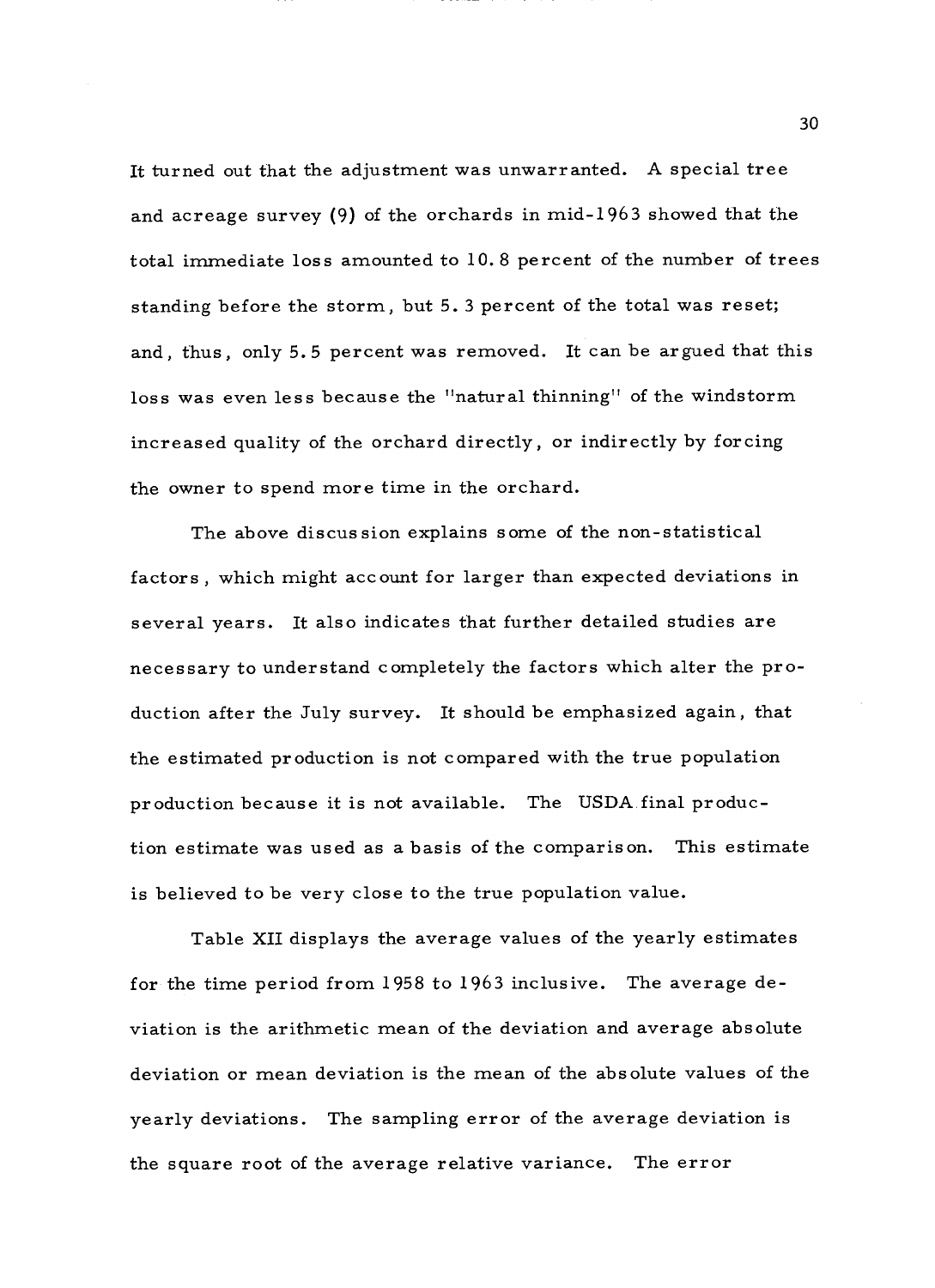associated with the average absolute deviation is 0.80 times the average sampling error, which is the expected value of the mean deviation if normality is assumed. The following evaluation of the different types of estimating equations will be based mainly on their precisions, that is, on their sampling errors and only secondary consideration will be made about their deviation from the actual.

#### Direct Expansion Estimates

Comparing the estimates (a) and (b) for the direct expansion estimates, it is obvious that there is little difference in precision, and the estimates are practically identical. Taking advantage of the stratification by area appears to yield less than ten percent increase in precision. The average yield per tree does not seem to vary much by location.

It was expected that estimate  $(1, 2)$  would be superior to  $(1, 1)$ , because estimate  $(1, 1)$  assumes that exactly one-fifteenth of the clusters of the sampling units are picked while estimate (1. 2) considers this sampling ratio as variable. The added variation can account for the slightly higher sampling error. Considering the deviations, estimate (1. 1) tends to be larger than (1. 2); but the larger average absolute deviations of  $(1, 2)$  indicate less consistency than for estimate (1. 1). This failure probably is due to a non - sampling error committed when the field worker classifies the clusters by number of nuts per cluster.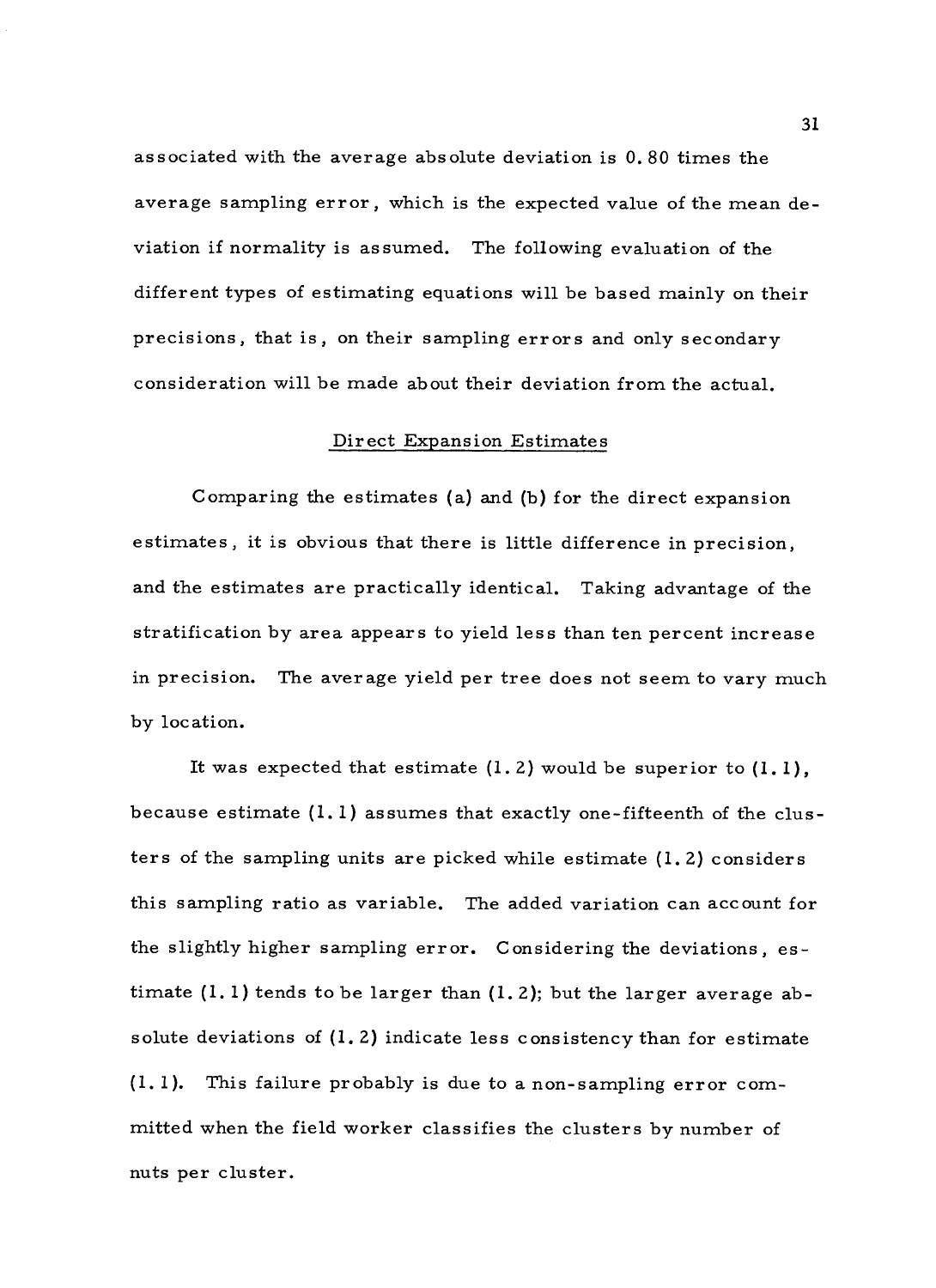Formula (1. 3) does not seem to verify the expectation that correction for defect improves the estimate. This is probably due to the assumption concerning the allowable defect, which may be correlated with the final production instead of being constant from year to year. A more detailed study is needed to answer this question.

#### Ratio Estimates

Table XII indicates that the ratio estimates are generally less precise than the direct expansion estimates. There could be two reasons for this. One, the ratio estimates are calculated from a smaller sample, about 300 sampling units , while the direct expansion estimates are based on about 350 sampling units. The other reason might be that the low correlation between the two matching samples in some years does not justify the use of ratio estimates. Cochran (3, page 200) gives conditions under which the ratio estimates are more precise than expansion estimates.

Since the ratio estimates yield about the same sampling error , they will be compared by their average absolute deviation shown in Table XII. Formula (2. 1) has the smallest mean deviation and Formula (2. 5) gives the largest one. They are at the same time the simplest and most complex expression respectively. Formulas (2.4) and (2. 5) do not seem to verify the validity of the correction attempt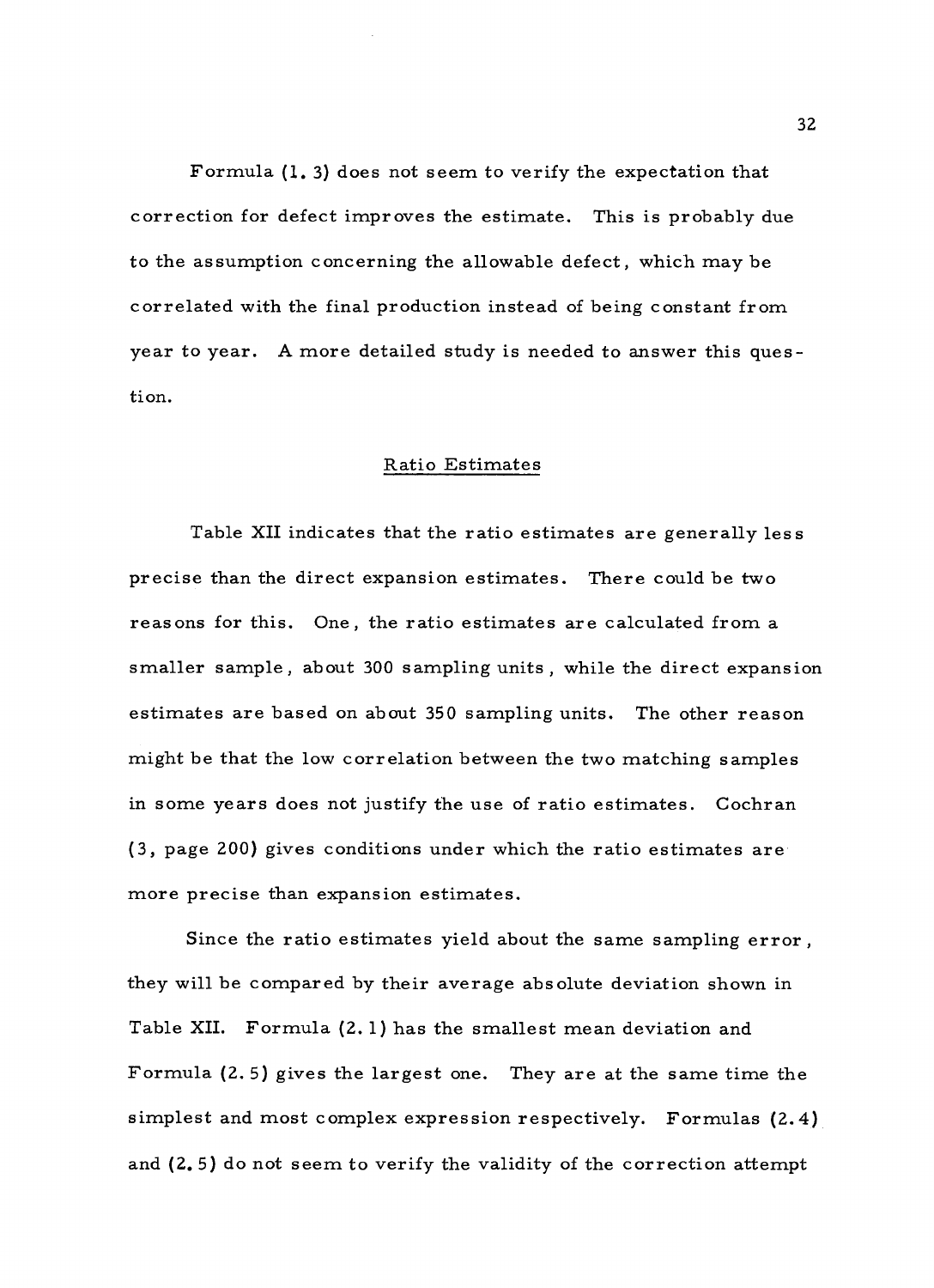made by the defect factor, and the assumption for (2. 5), that the corrected nut weight ratio at sampling time is a good estimate of the weight ratio at harvest time, seems to be unwarranted. Equations  $(2, 1)$ ,  $(2, 2)$  and  $(2, 3)$  are basically the same expressions, and  $(2, 1)$ probably the best because the nut counts were obtained in the laboratory, while the other two equations may involve recording errors of the field worker.

#### Regression Estimates

The regression estimate (3. 1), as expected, is more precise than the ratio estimate  $(2.1)$  but not as precise as the direct expansion estimate (1. 1). Both the average and the mean deviation of the regression estimate lie between the corresponding deviations of estimate (1. 1) and (2. 1), indicating that the regression estimate includes features of both types of estimates.

#### Preferred Estimate

Estimate (1.1) is the most precise among all investigated estimates. Its average absolute deviation is also the smallest as it can be seen in Table XII. This fact does not mean that more complicated estimating formulas are unwarranted, but it does mean that complete understanding of the behavior of the other factors involved are necessary to arrive at a better estimating equation. Estimate  $(l, l)$  is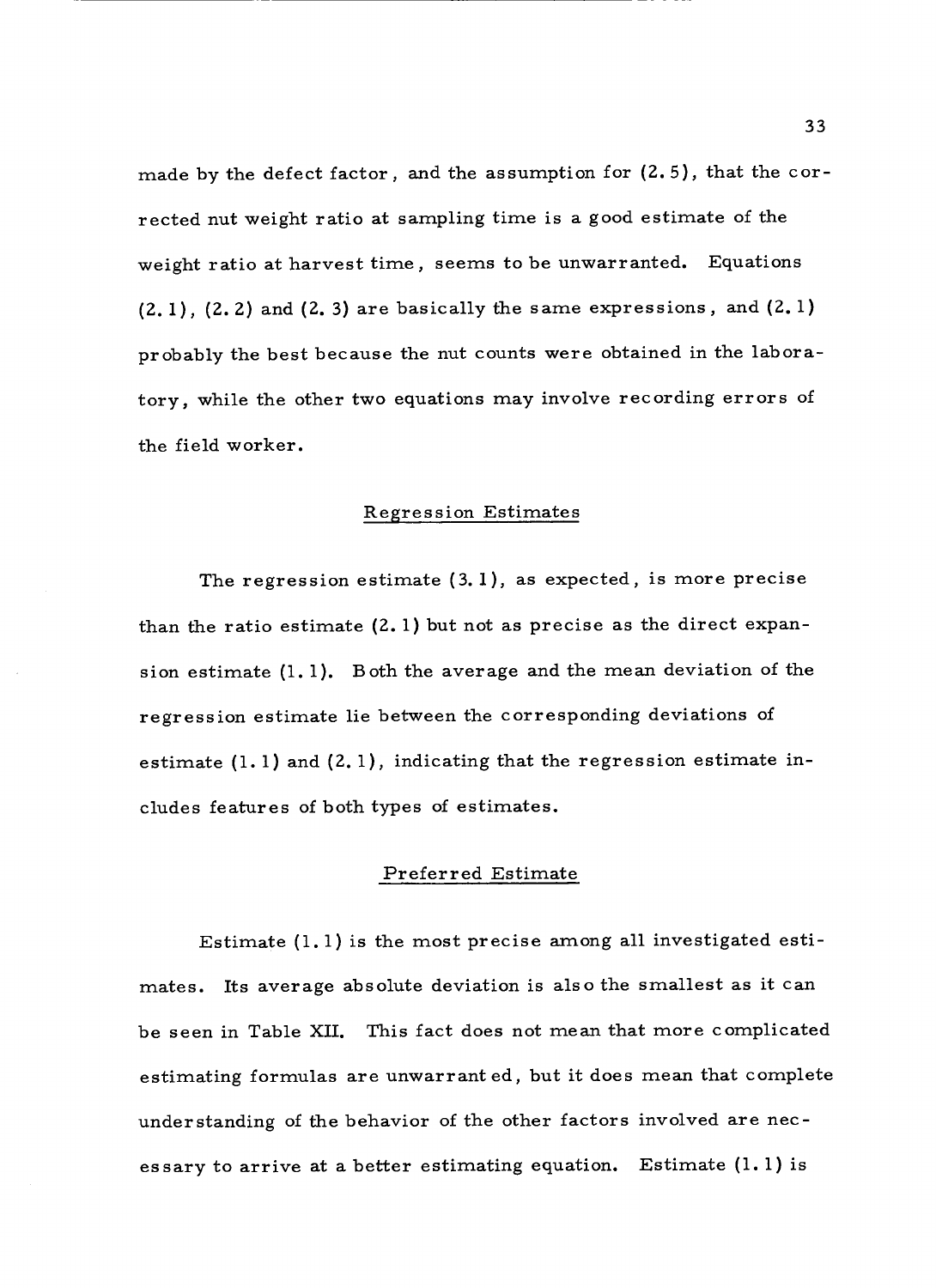better than (2. 1) because it uses , as an expansion factor , the total number of the filbert trees in the universe. This does not fluctuate from year to year as much as the previous year's production, which is used to multiply the nut ratio by to obtain estimate  $(2.1)$ . It seems that less error is introduced when a general assumption about defects and average nut weight is assumed, than when an attempt is made to estimate these population parameters by biased estimates.

#### Multiple Regression Analysis

Stepwise multiple regression analysis was used in an attempt to determine a functional relationship between the USDA final production estimate and the estimates obtained from the sample. The following variables were used as independent variables: laboratory nut count, percent defect, average dry nut weight at sampling time, and the difference between the average sampling date and the reference date. Survey years 1957 through 1963 were used. It is necessary to emphasize that this analysis assumes the same linear relationships in every production year which seems unlikely. The results showed that 86. 5% of the total variance of the production estimate can be explained by the variation in nut count; 8.  $3\%$ , 2.  $4\%$ , and 1. 6% are due to the average sampling date, average nut weight, and defects respectively, and only 1. 2% is unaccounted for and assumed to be random variation. If this analysis has some meaning,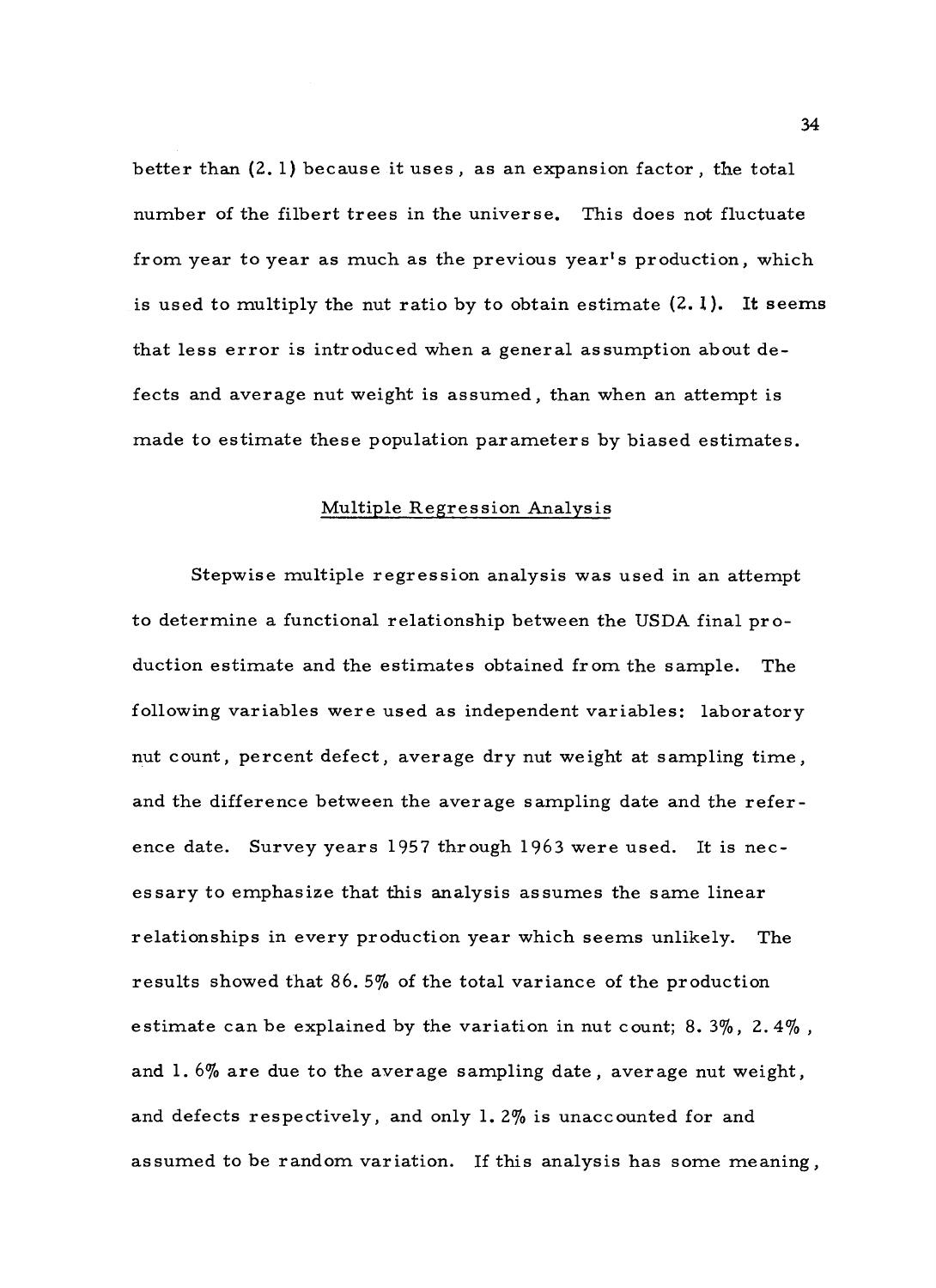then it suggests that a better control of the sampling period is necessary, that is, the average sampling date should be at a set time after the reference date.

#### Size Distribution

One defect of the ratio method is that the weight ratio at sampling time does not estimate the harvest weight ratio accurately enough. By assuming that the same size nuts will weigh the same every year, a shift in the size distribution of nuts can account for the change in average weight.

Since 1957, a subsample of the nuts sent to the laboratory has been sized to obtain the expected size distribution of Barcelona nuts. Prior to 1962, a sizing ring was used to classify the nuts into four commercial grades only. Since 1962, a new sizing ring has been used to obtain a better size distribution by classifying the nuts into 16 size classes.

To gain more knowledge about the distribution, the nuts of the 1964 sample, after sizing, were cracked and the defects were recorded by size groups. For comparative reasons, a sample of the 1964 crop was obtained primarily to establish average weights for each size class. Subsamples from each size class were cracked to determine the percentage defects. Table XIII displays the results obtained from the sizing and cracking tests of the July sample, while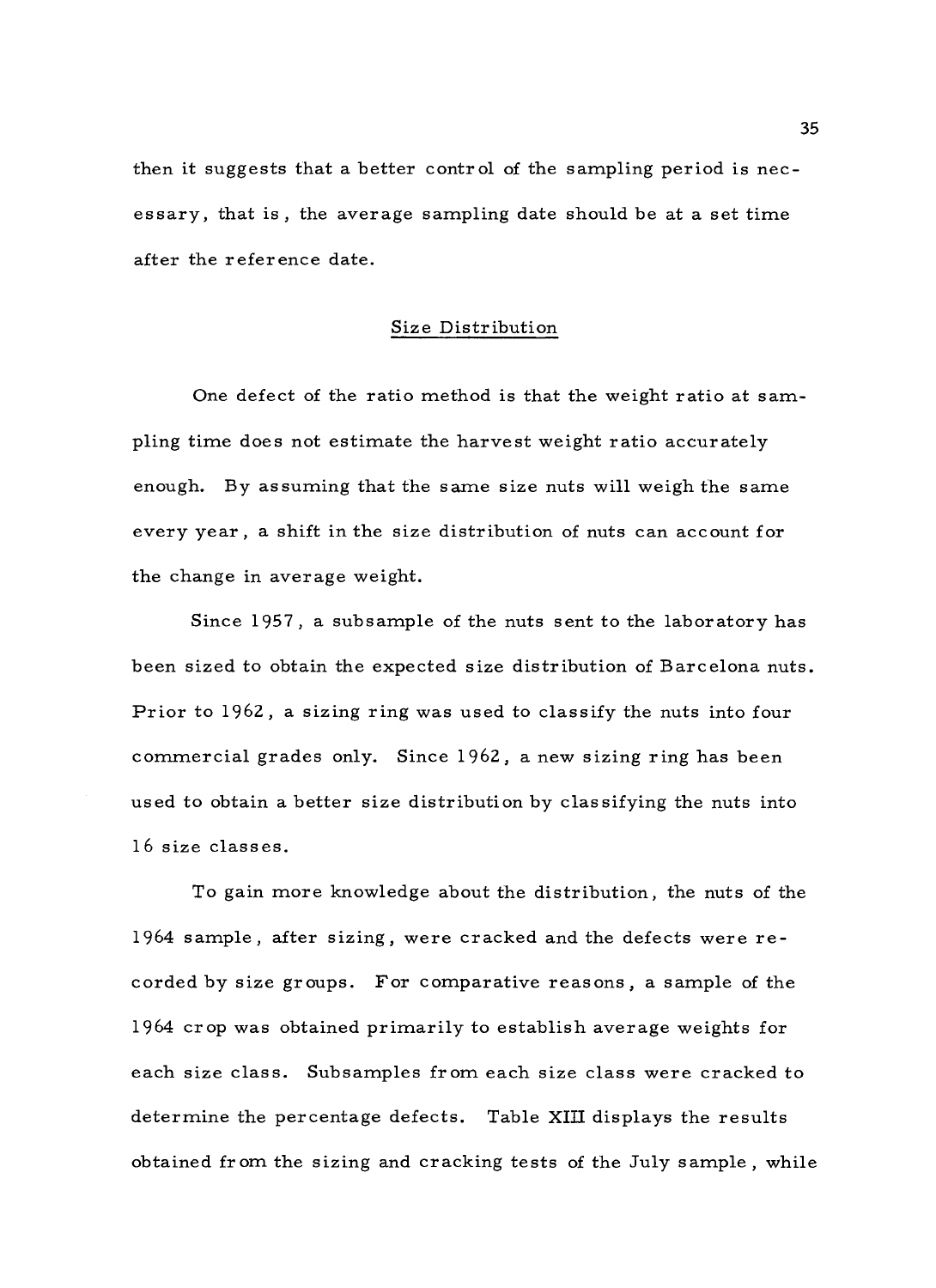Table XIV shows the results of the tests made on the samples of the crop. Since comparisons can be made only for the 1964 production year, more similar experiments are necessary to understand the relation between the July and harvest sample.

Comparing Tables XIII and XIV, it can readily be seen that the small nut size classes A, B , C and D include from 8 to 17 percent of the nuts taken from the survey samples and these size classes are almost entirely missing from the sample taken from the 1964 harvested nuts. These groups contain mostly defective nuts; but, since they are missing from the harvest sample, all these nuts should be considered as defects. On the other hand, defects in the survey and in the harvest sample seem to decrease as the sizes of the nuts are increasing, and does not seem to verify the assumption that change in the size distribution is due to the loss of the defective nuts.

The above discussion indicates that a varying portion of the estimated defects at survey time will be lost at harvest time, and in addition to this loss , most of the good nuts from the small size groups will be lost due to the harvesting and handling procedures.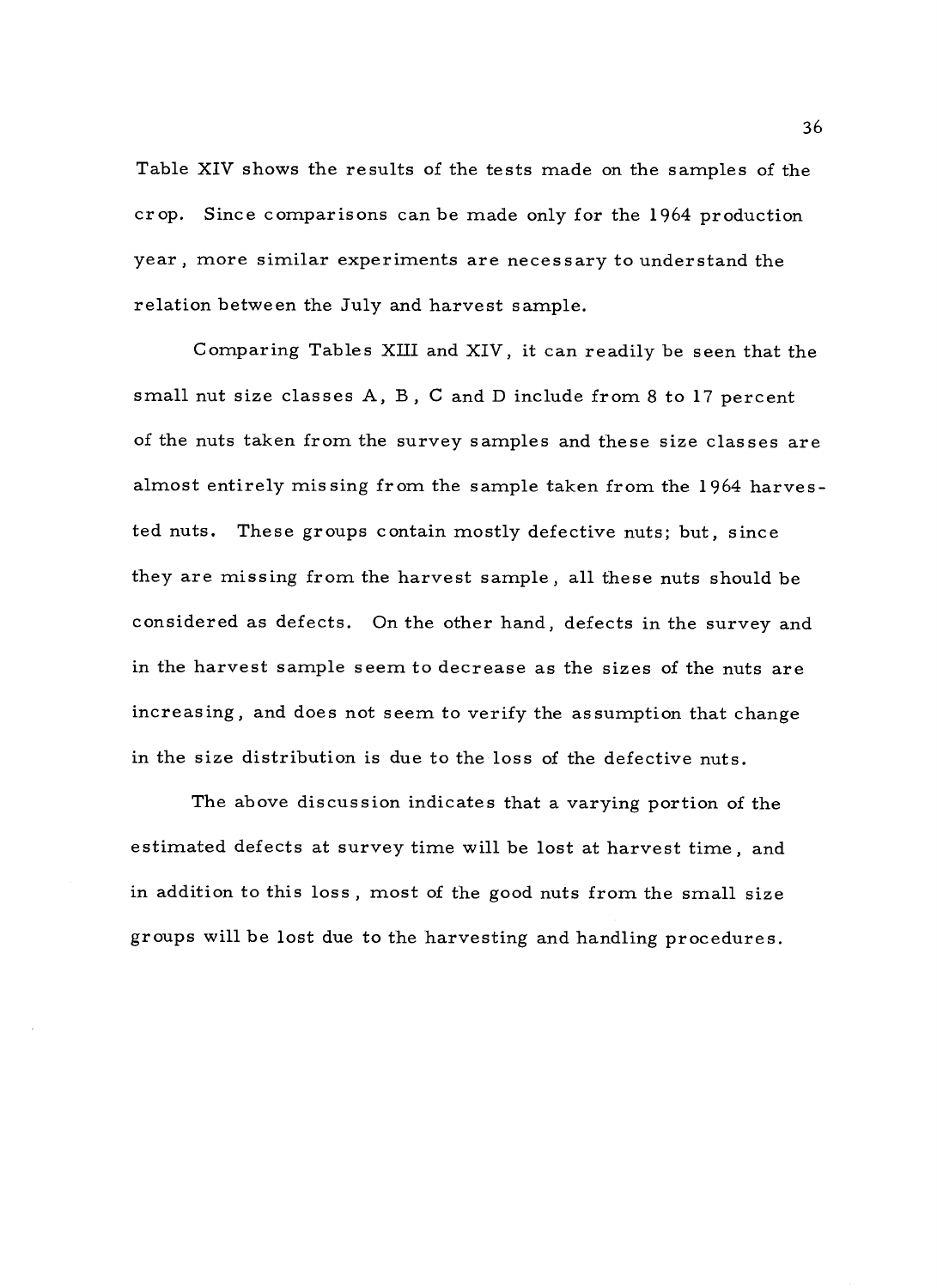| Size<br>class | Upper<br>limit<br>(mm) | 1962<br>$(\%)$ | --- YEARS ---<br>1963<br>$(\%)$ | 1964<br>$(\%)$ | Defects<br>1964<br>$(\%)$ |
|---------------|------------------------|----------------|---------------------------------|----------------|---------------------------|
| $\mathbf A$   | 12.7                   | 11.2           | 7.9                             | 5.6            | 96                        |
| $\, {\bf B}$  | 13.7                   | 1.2            | 1.0                             | 0.5            | 85                        |
| $\mathbf C$   | 14.6                   | 1.6            | 1.3                             | 0.7            | 67                        |
| $\mathbf D$   | 15.5                   | 3.0            | 1.9                             | 1.2            | 56                        |
| $\mathbf E$   | 16.5                   | 4.7            | 2.8                             | 1.9            | 49                        |
| $\mathbf F$   | 17.2                   | 4.2            | 3.3                             | 3.1            | 44                        |
| $\mathbf G$   | 18.0                   | 6.5            | 5.1                             | 5.2            | 33                        |
| $\mathbf H$   | 18.7                   | 9.0            | 8.6                             | 10.8           | 26                        |
| $\mathbf I$   | 19.5                   | 13.6           | 11.5                            | 13.2           | 21                        |
| $\mathbf{J}$  | 20.2                   | 15.4           | 14.4                            | 18.3           | 17                        |
| $\bf K$       | 21.2                   | 18.4           | 19.7                            | 19.4           | 16                        |
| $\mathbf L$   | 22.2                   | 8.3            | 13.7                            | 12.2           | 15                        |
| $\mathbf M$   | 23.0                   | 2.2            | 6.6                             | 5.1            | 19                        |
| $\mathbf N$   | 23.8                   | 0.7            | 2.1                             | 2.5            | 21                        |
| $\mathbf O$   | 24.5                   | 0, 0           | 0.1                             | 0.2            | 14                        |
| $\, {\bf P}$  |                        | 0.0            | 0.0                             | 0.1            | 17                        |

 $\bar{\lambda}$ 

Table XIII. The size distribution of nut samples at survey time.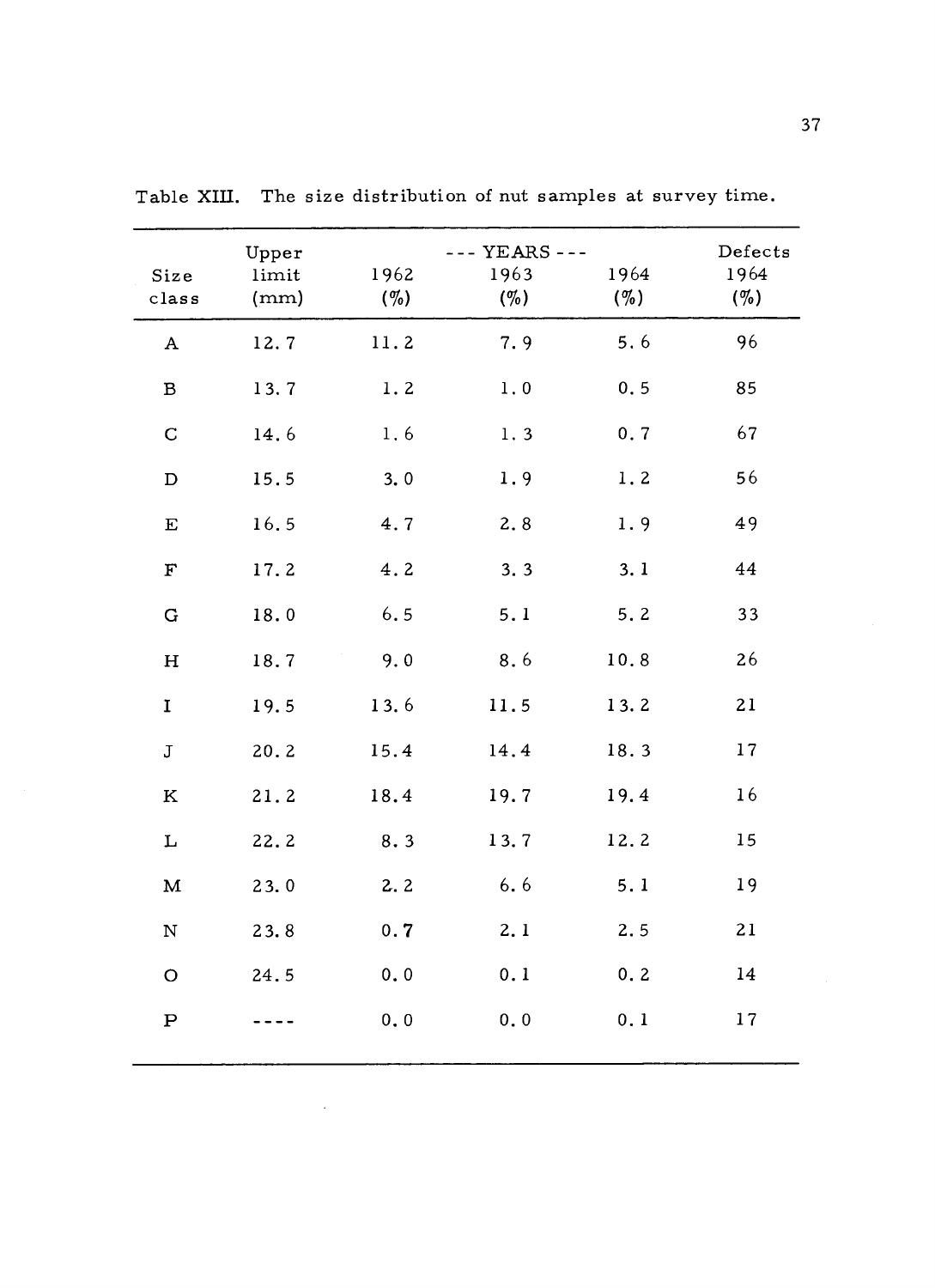| Size<br>class | Size by<br>number<br>$(\%)$ | Distribution<br>by weight<br>$(\%)$ | Defect by<br>number<br>$($ %) | Weight<br>per nut<br>(grams) | Adjusted<br>weights<br>(grams) |
|---------------|-----------------------------|-------------------------------------|-------------------------------|------------------------------|--------------------------------|
| $\mathbf A$   |                             |                                     |                               |                              | 0.5                            |
| $\, {\bf B}$  |                             |                                     |                               |                              | 0.8                            |
| $\mathbf C$   | 0.03                        | 0.01                                | $\pmb{0}$                     | 1, 1                         | 1.0                            |
| $\mathbf D$   | 0.20                        | 0.08                                | 32                            | 1, 1                         | 1.2                            |
| $\mathbf E$   | 0.74                        | 0.36                                | 39                            | 1.4                          | 1.4                            |
| $\mathbf F$   | 1.33                        | 0.74                                | $1\,8$                        | 1.6                          | 1.6                            |
| ${\bf G}$     | 3.97                        | 2.47                                | 23                            | 1.8                          | 1.8                            |
| $\mathbf H$   | 8.14                        | 5.92                                | $18\,$                        | 2.1                          | 2.1                            |
| $\mathbf I$   | 13.99                       | 11.56                               | 18                            | 2.4                          | 2.4                            |
| J             | 27.50                       | 26.49                               | 13                            | 2.7                          | 2.7                            |
| ${\bf K}$     | 28.11                       | 31.52                               | 9                             | 3.2                          | 3.2                            |
| L             | 12.03                       | 15.22                               | 9                             | 3.6                          | 3.6                            |
| $\mathbf M$   | 3.05                        | 4.24                                | 10                            | 3.9                          | 3.9                            |
| ${\bf N}$     | 0.65                        | 0.98                                | 13                            | 4.3                          | 4.3                            |
| $\mathsf O$   | 0.17                        | 0.27                                | $\overline{4}$                | 4.5                          | 4.5                            |
| ${\bf P}$     | 0.09                        | 0.14                                | $\pmb{0}$                     | 4.6                          | 4.7                            |

Table XIV. The size distribution of 1964 harvested nuts.

 $\Delta \sim 10^4$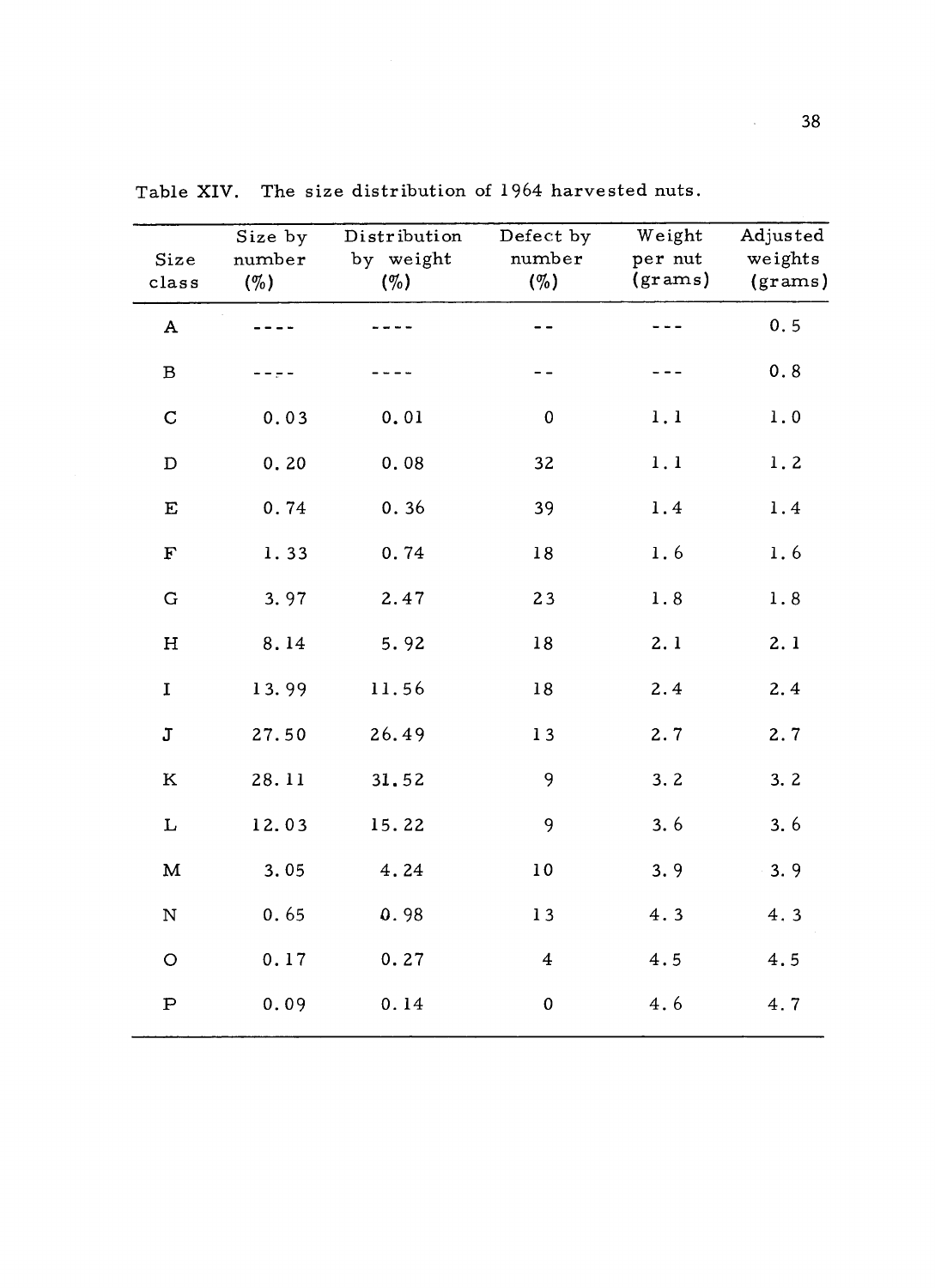Average weights were calculated for most of the size classes , and adjustments were made graphically to extend to all size classes. The average weight for the 1964 harvest sample was 2. 84 grams per nut and the same value was obtained from the survey sample if size classes A through D were ignored. Including these classes, an average weight of 2.59 grams per nut was obtained, which underestimates the harvest average weight.

It seems that the size distribution and the established class nut weight may yield a good estimate of the average harvest weight per nut, but this weight must be used with nut counts which are corrected for losses instead of defects. For example, size classes A through <sup>D</sup>may be deleted as losses.

#### Non -Sampling Errors

It may be well to discuss some of the non -sampling errors that exist in the sampling scheme being tested or observed. It is difficult to know all that do play a part, and of those that can be enumerated, just how important they are. Some places that non-sampling errors seem most apparent are the following:

Selection of the Tree for Sampling. The sampler, while instructed to select trees in a predescribed manner, may in a few cases where there is a choice, select the smaller tree or easier one to count. For example, where a randomly selected tree was actually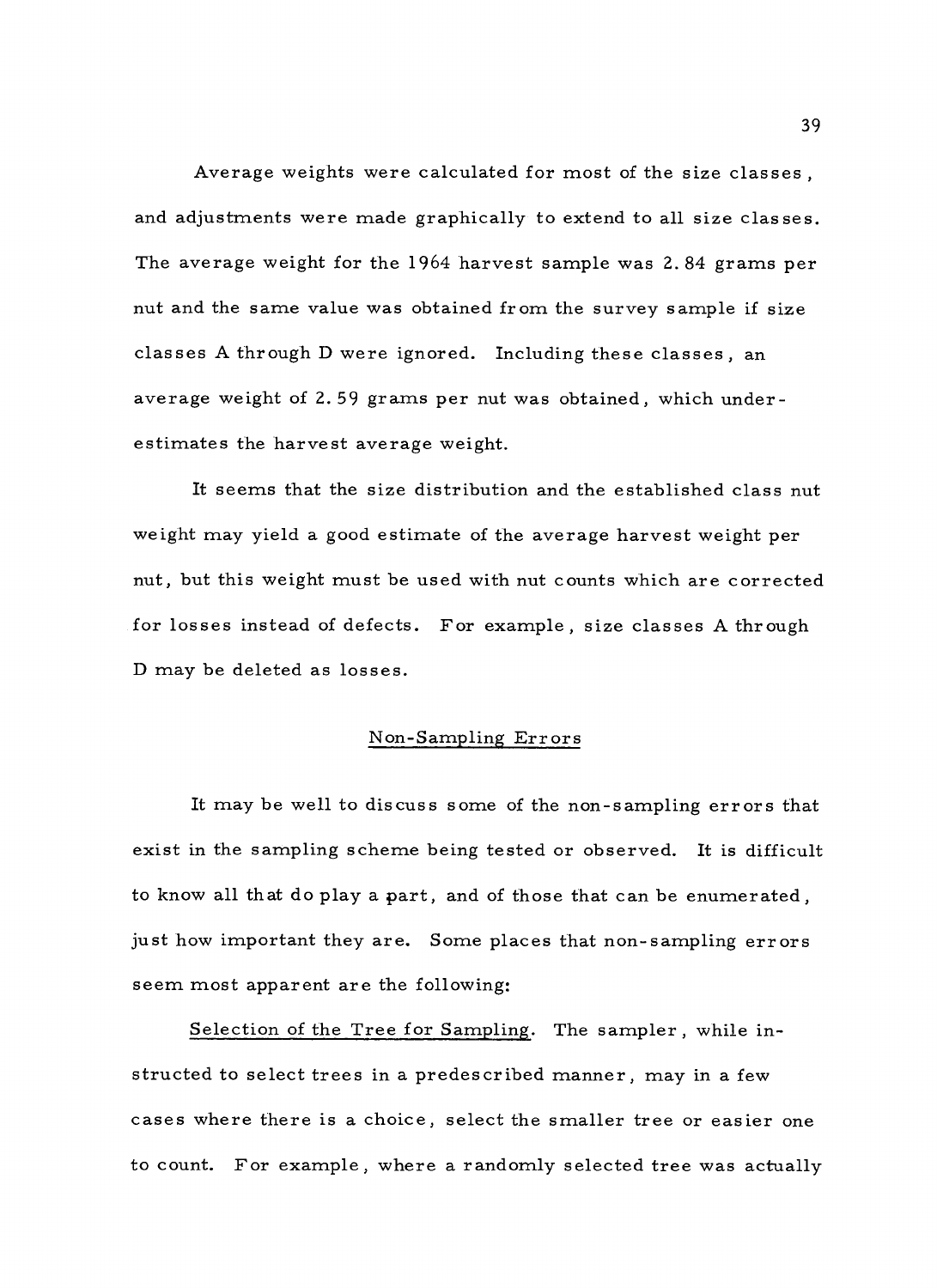missing, he was to take the next tree to the south. There were one or two cases where the point of entry to the orchard, using the random row and space as selected , would have put the samplers in a fairly difficult position to get to, and consequently a new point of entry was made by the sampler.

Selection of the Part of the Tree to be Sampled. No doubt the most obvious of possible sources of non - sampling errors is the failure of the sampler to select one -fifth of the tree to be sampled. However , this is probably not too important when using the ratio estimate since the exact same tree and part of tree is sampled every year. But if a sampler , for example , consistently selects a smaller part of the tree the direct expansion estimate will be influenced by his error.

Actual Counting of Clusters by the Sampler. Another very obvious possible source of bias is in the cluster count. The sampler has a difficult task to sample the tall trees or the top of medium size trees , thus he may undercount the clusters , or he may correctly count the clusters but pick too few. The former error will give an inaccurate count, while the latter might give the correct cluster count but will yield an inaccurate nut per cluster ratio. In order to give some check on the cluster count, each sampler had at least five trees sampled at different times during the period of sampling on which he counted one tree, then stripped and compared counts. In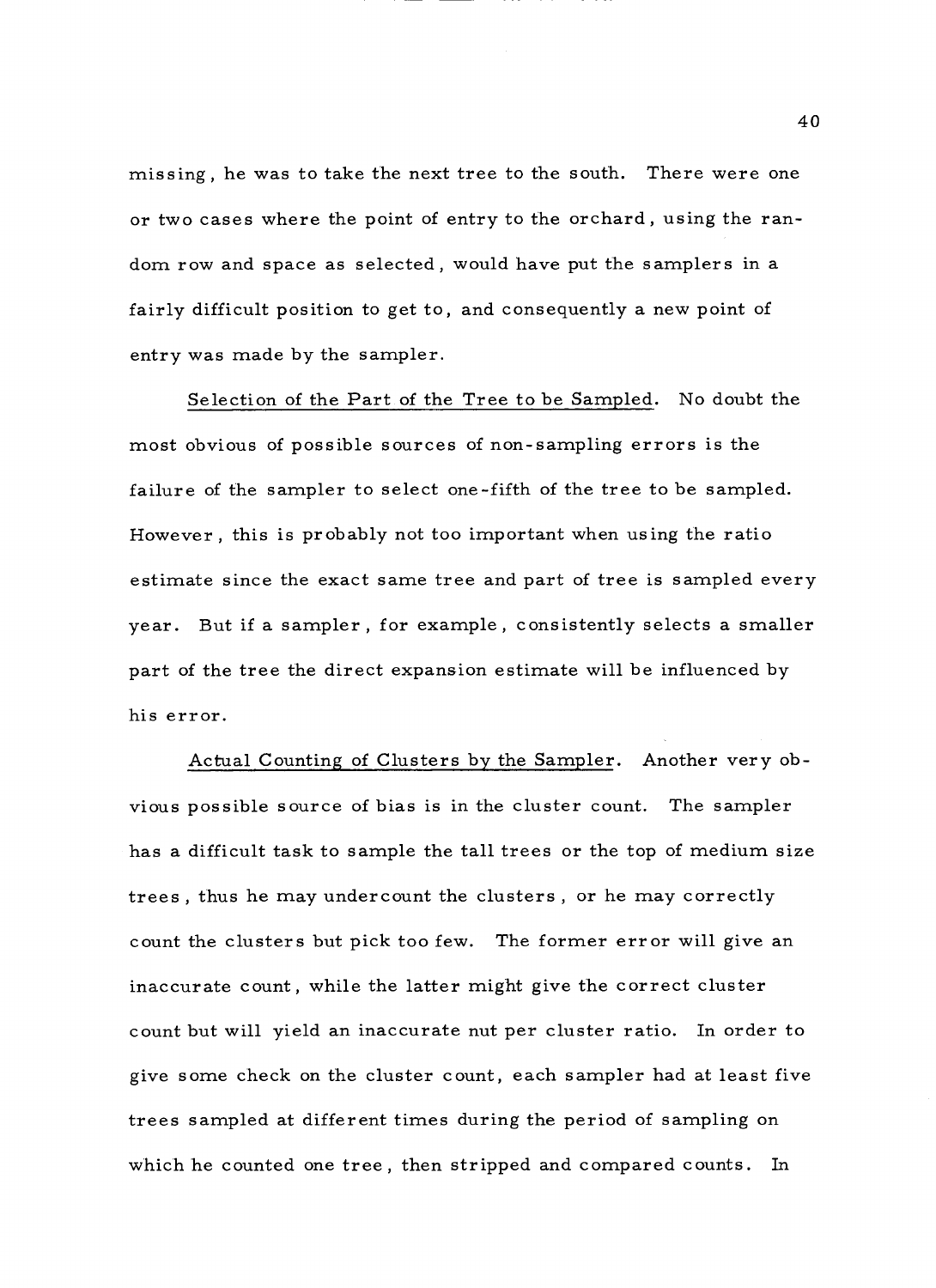two consecutive years, the counting error was a 12 percent undercount for the on -tree count. If it can be assumed this represents the average counting error and it was the same in both years , no adjustment is necessary for the ratio estimates , but it would be necessary to adjust the direct expansion estimates.

Nut Count. One type of nut count used in the estimates is the product of the cluster count and the nut per cluster ratio. In addition to the possible errors described in the previous paragraph, the sampler may fail to classify the larger clusters into the correct nut per cluster group, by overlooking small nuts. The other type of nut count used is based on the actual count of nuts in the laboratory where the clusters were separated and counted. This laboratory count was higher than the sampler's count in five out of seven years.

Reference Date. Since the start of the sampling period is determined by the reference date, the nuts in the first trees sampled are less mature than the nuts sampled later. This can cause an error in the detection of defects, thus giving an incorrect estimate of the defects in the sample. If the reference date is determined incorrectly, an error of one day results in an error of three percent in the estimate.

Defects. In the estimating formulas when correction was made for defects, a constant allowable defect percentage was assumed, and the excess in the estimated defects was assumed to be a loss.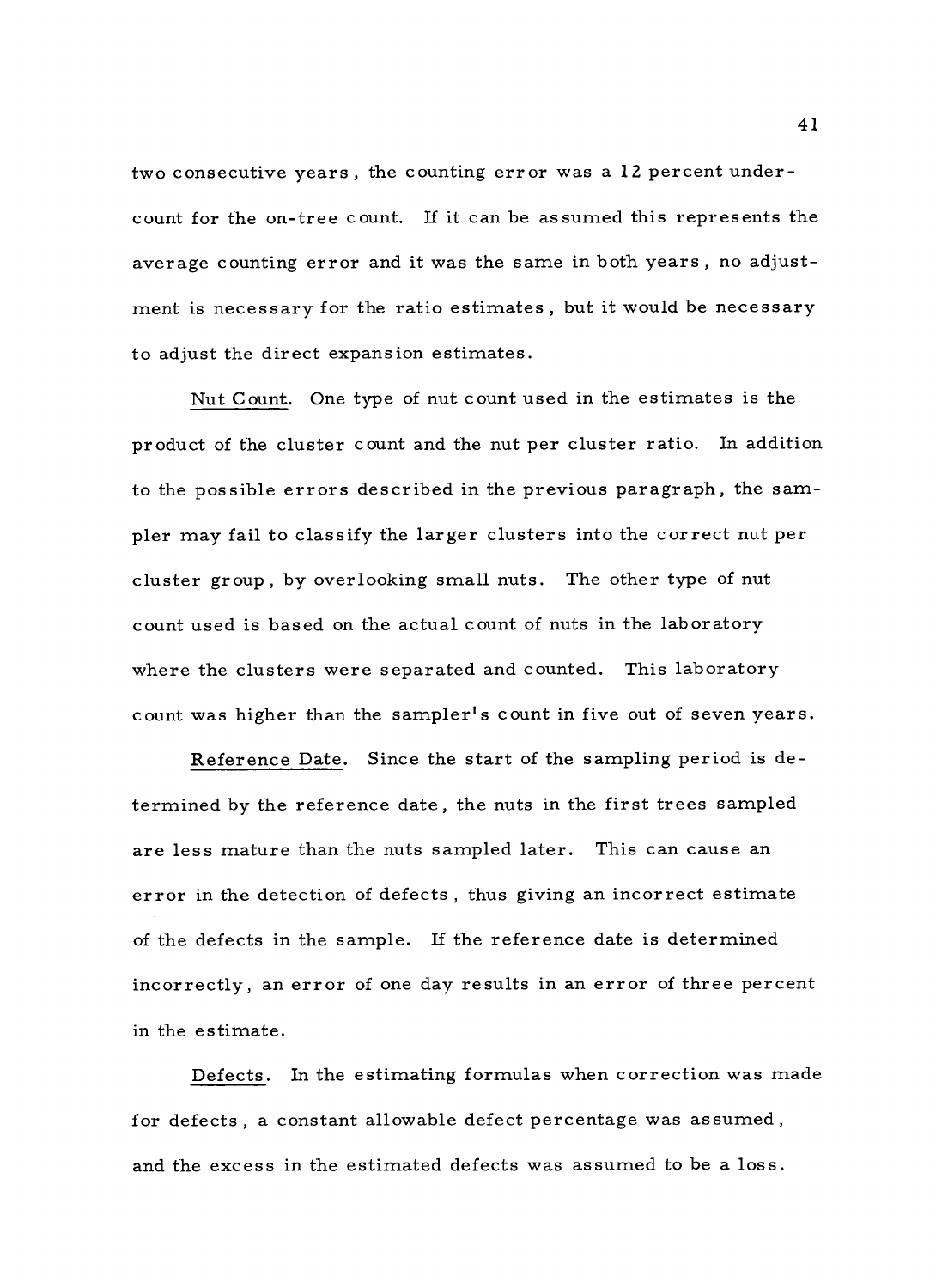The examination of the size distribution does not seem to verify these assumptions, as was previously discussed. This is a possible source of bias in the estimates, even if the estimate of defect  ${\tt per}$  centage at sampling time is correct.

Acreage Change. It is known that the bearing acreage is also changing from year to year. For ratio estimates the acreage change was ignored because no estimate of the year to year change was available. The estimate of the total number of trees in the universe was used for the direct expansion estimates for expansion factor. This number was assumed unchanged from the previous tree and acreage survey; that is, no change was assumed between survey years 1955 , 1958 and 1963 because of the lack of any knowledge of the type of change.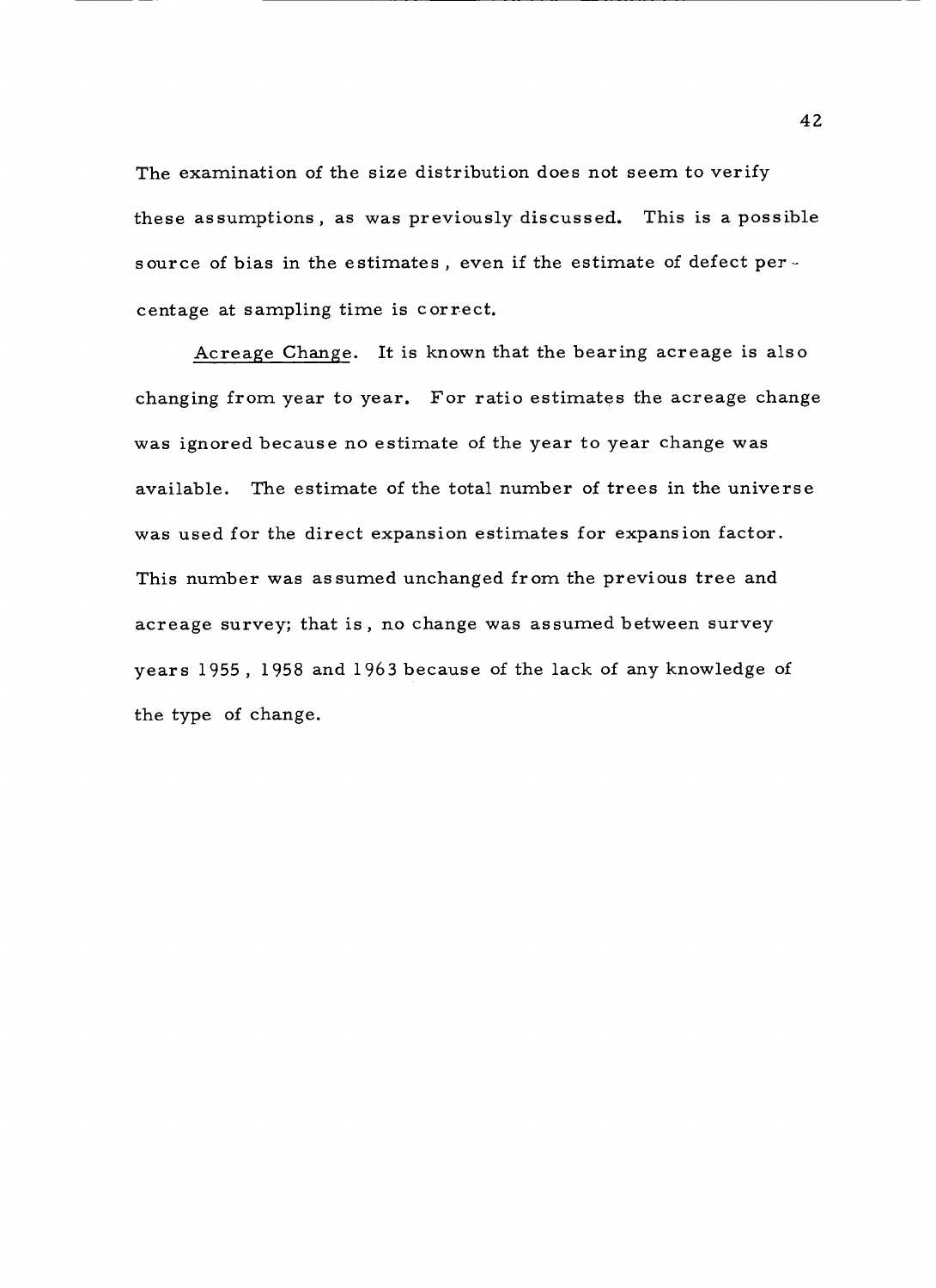#### VII. SUMMARY

The problem of making accurate annual estimates of the total filbert production has been examined in this study by investigating several different methods of estimating production and their related errors. These estimates generally had about the same sampling error , but the estimates of the total production, due to different biases, gave larger than expected deviations from the actual production.

The more complex estimating equations yielded larger deviations from the actual production than the less complex ones. An attempt was made to estimate loss between sampling and harvest time by assuming that a portion of the defective nuts detected at sampling time would be lost and thus decrease the estimate. This assumption did not seem to be verified because other losses, such as unharvested good nuts , might differ in different production years. Another assumption made for equation 2. 5, that the ratio of the average dry weight at sampling time is the same as the ratio of the harvested nut weight, was not warranted.

Some of the non-sampling errors due to the samplers' failure to follow instructions were examined. These errors may yield minor biases , but by more direct supervision, can be eliminated. It is believed that the sampling procedure is satisfactory. Work by others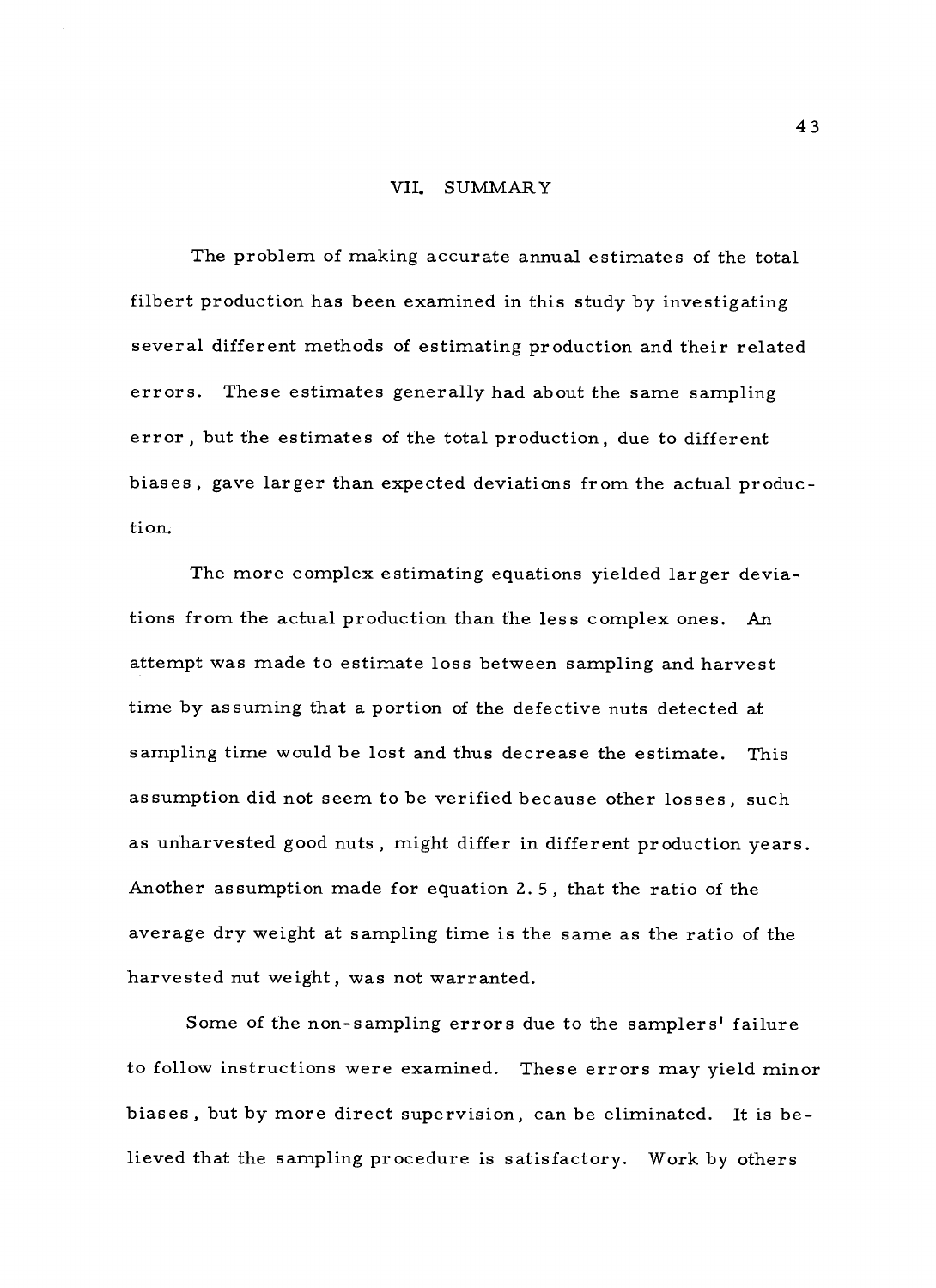on this project indicates that the estimates may be improved by sampling one -tenth of six trees instead of one -fifth of three trees per sampling unit.

The major source of bias is the estimation of the possible changes between sampling and harvest time , especially the losses due to harvesting and handling procedures. It is believed at this stage that useful information can be gained through the examination . of changes in the size distribution after sampling time. From the size distribution the portion of the small nuts can be determined and be classified as losses , instead of using the estimate of defects for this purpose. After these probable losses are determined, and assuming that the same size nuts weigh the same every crop year, the average weight per nut can be calculated.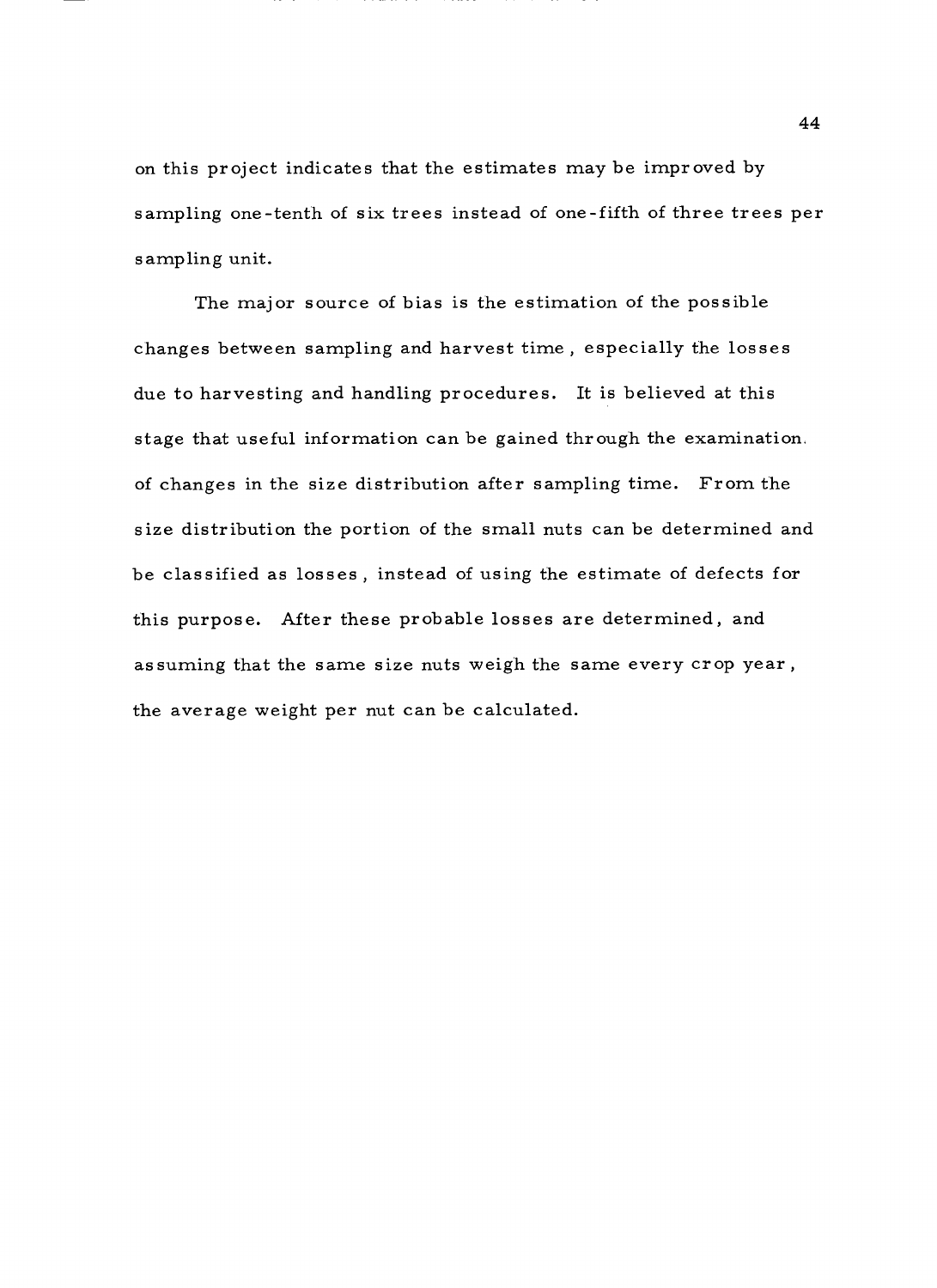#### BIBLIOGRAPHY

- 1. Bascom, Paul F. and Lyle David Calvin. 1964 Filbert forecasting research project. Portland, Oregon, Oregon Crop Reporting Service, August 1964. 2 p. (Mimeographed Report)
- 2. Calvin, Lyle David. Discussion: Forecasting yields with objective measurements. Journal of Farm Economics 45:1513- 1514. 1963.
- 3. Cochran, William G. Sampling techniques. 2d ed. New York, Wiley, 1963. 413 p.
- 4. Deming, William Edwards. On simplification of sampling design through replication with equal probabilities and without stages. Journal of the American Statistical Association 51:24-5 3. 1956.
- 5. Deming, William Edwards. Sample design in business research. New York, Wiley, 1950. 517 p.
- 6. Deming, William Edwards. Some theory of sampling. New York, Wiley, 1950. 602 p.
- 7. Hansen, Morris H. , William N. Hurwitz and William G. Madow. Sample survey methods and theory. Vol. 1. New York, Wiley, 1953. 638 p.
- 8. Hendricks , Walter A. Forecasting yields with objective measurements. Journal of Farm Economics 45:1508-1513. 1963.
- 9. Hile, Robert B. and Paul F. Bascom. 1963 Filbert tree and acreage survey. Portland, Oregon, Oregon Crop Reporting Service, 1963. 3 p. (Mimeographed Report)
- 10. Jessen, R. J. Determining the fruit count on a tree by randomized branch sampling. Biometrics 11:99 -109. 1955.
- 11. Jones , Howard L. Investigating the properties of a sample mean by employing random subsample means. Journal of the American Statistical Association 51:54 -83. 1956.